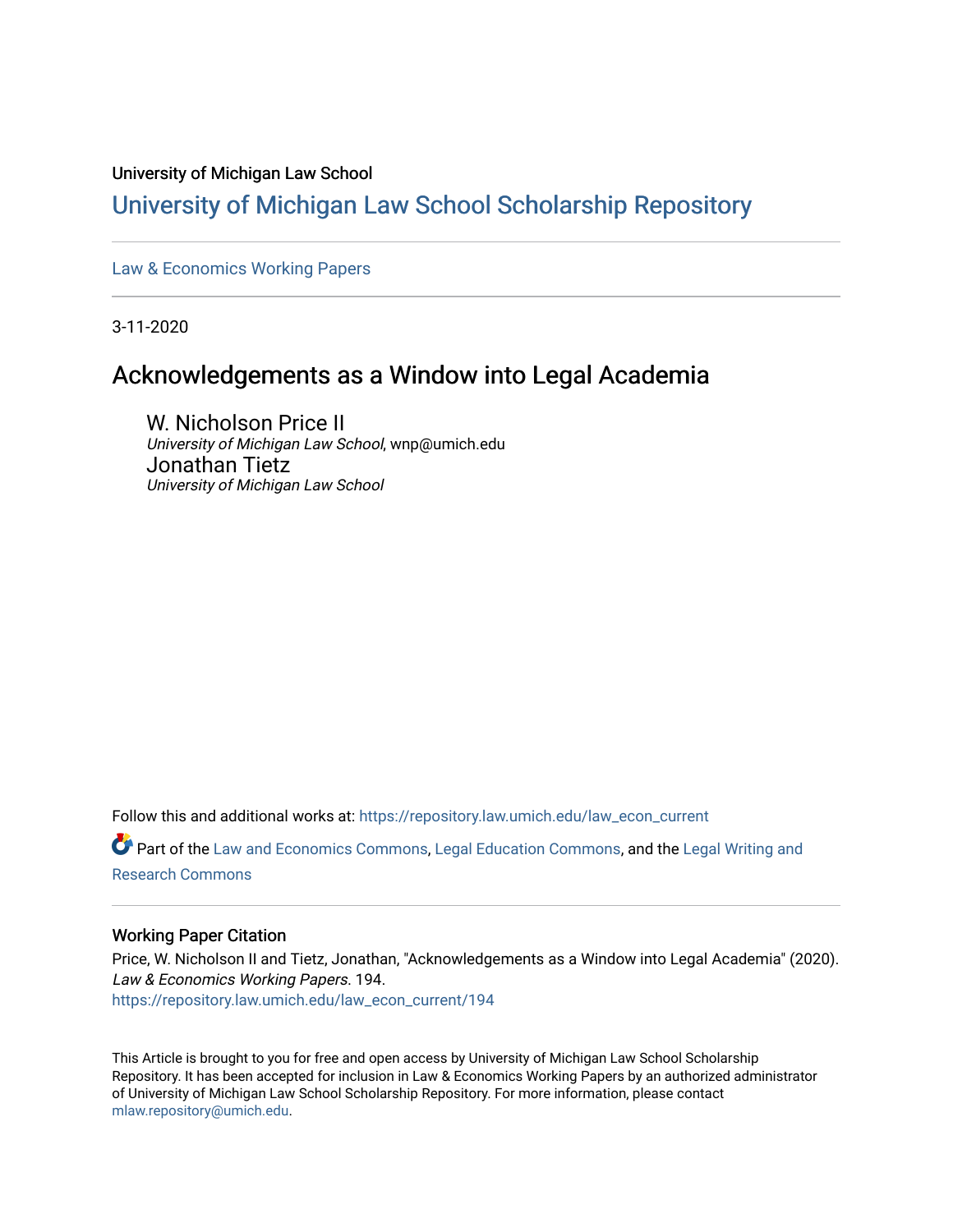# **ACKNOWLEDGMENTS AS A WINDOW INTO LEGAL ACADEMIA**

# **JONATHAN I. TIETZ\* & W. NICHOLSON PRICE II\*\***

#### ABSTRACT

*Legal scholarship in the United States is an oddity—an institution built on student editorship, a lack of peer review, and a dramatically high proportion of solo authorship. It is often argued that this makes legal scholarship fundamentally different from scholarship in other fields, which is largely peer-reviewed by academics. We use acknowledgments in biographical footnotes from law-review articles to probe the nature of legal knowledge co-production and de facto peer review in legal literature. Using a survey of authors and editors and a textual analysis of approximately thirty thousand law-review articles from 2008 to 2017, we examined the nature of knowledge co-production and peer review in U.S. legal academia. Our results are consistent with the idea that substantial peer-review-like vetting occurs in the field. We also found evidence that both authors and editors use the information in acknowledgment footnotes as a factor in article submission and selection. Further, the characteristics of acknowledgment footnotes in articles in high-ranking law reviews differ dramatically from those in low-ranking law reviews in ways that are not simply due to differences in article quality. Finally, there are problematic gender differences in who is being acknowledged. We propose some modest* 

<sup>\*</sup> JD, University of Michigan Law School, 2019. PhD (Chemistry), University of Illinois at Urbana-Champaign, 2016. MS (Chemistry), Kent State University, 2012.

<sup>\*\*</sup> Professor of Law, University of Michigan Law School. JD, Columbia Law School, 2011. PhD (Biology), Columbia University, 2010.

We thank Sarah Burstein, Roger Ford, Camilla Hrdy, Tabrez Ibrahim, Dmitry Karshtedt, Sarah Rajec, Ana Santos Rutschman, Andres Sawicki, and Cathay Smith for reading early results and providing detailed comments at the Junior IP Scholars Association Workshop at William & Mary Law School; the participants at the SMU Faculty Workshop for their questions and comments; Gary Fox, Alex Roberts, Jessica Roberts, and Beth Wilensky for detailed feedback on prior drafts; Sven Bostyn, Megan Brown, Maureen Carroll, Abigail DeHart, Rochelle Dreyfuss, Jeanne Fromer, Gautam Hans, Mark Lemley, Nina Mendelson, J.J. Prescott, Gabriel Rauterberg, Megan Stevenson, and Charles Sullivan for thoughtful conversations and comments; Virginia Neisler for assistance compiling lists of "best-of" legal articles; Nicholas Tietz for helpful advice on natural language processing; the Michigan Law Library staff for excellent help with data digitization; and Joanna Jensen and David Reck for thoughtful and attentive edits. The authors also discussed this work in Episode 536 of Bryan Frye's podcast *Ipse Dixit* (April 15, 2020).

Author contributions: JIT contributed to the design of the project, collected and analyzed the data, and participated in drafting and editing this Essay. WNP conceived and initiated the project, provided feedback during data collection and analysis, collected and analyzed data, and participated in drafting and editing this Essay.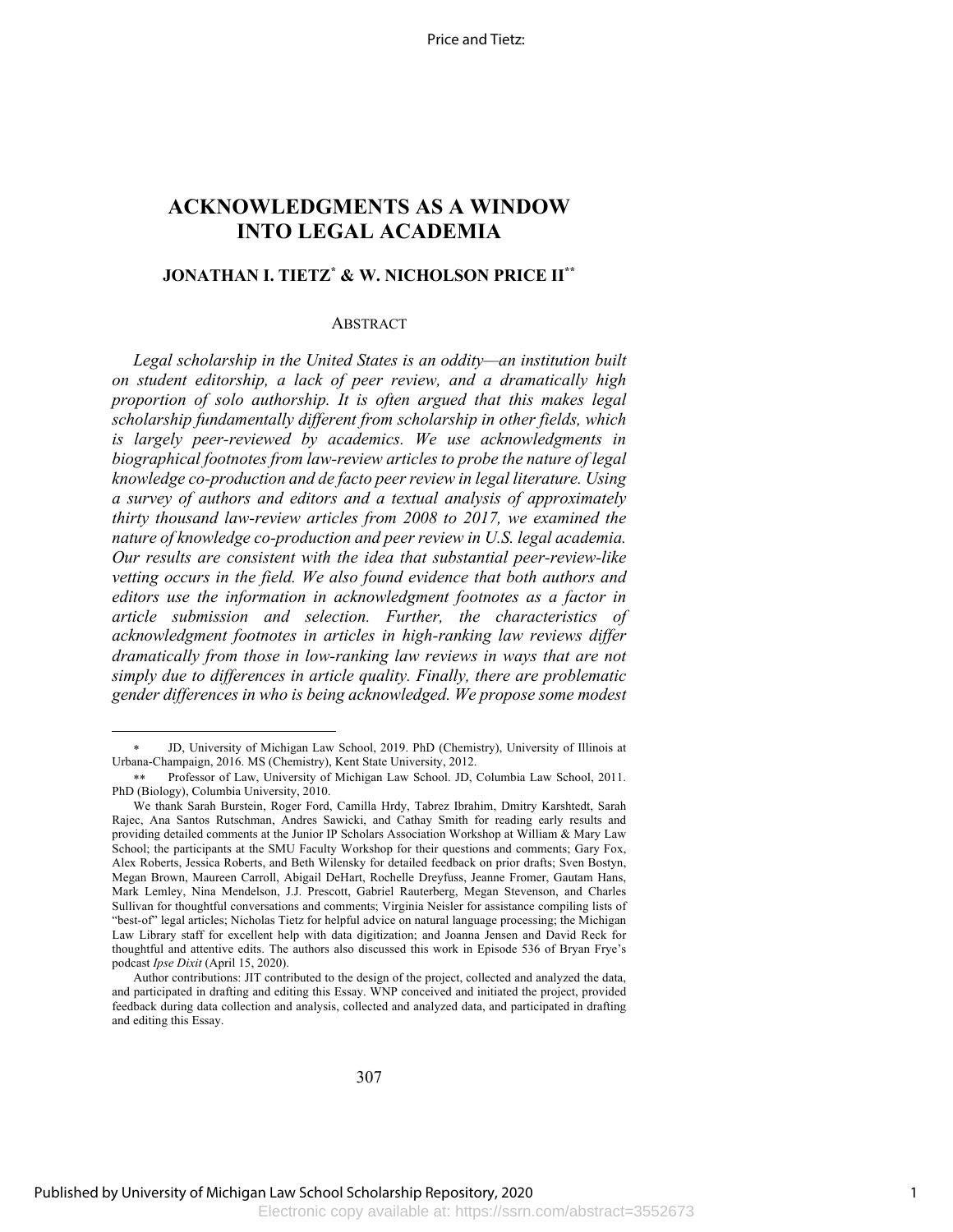*changes to current practices that would help maximize transparency and minimize bias in legal scholarly networks and law-review article selection.*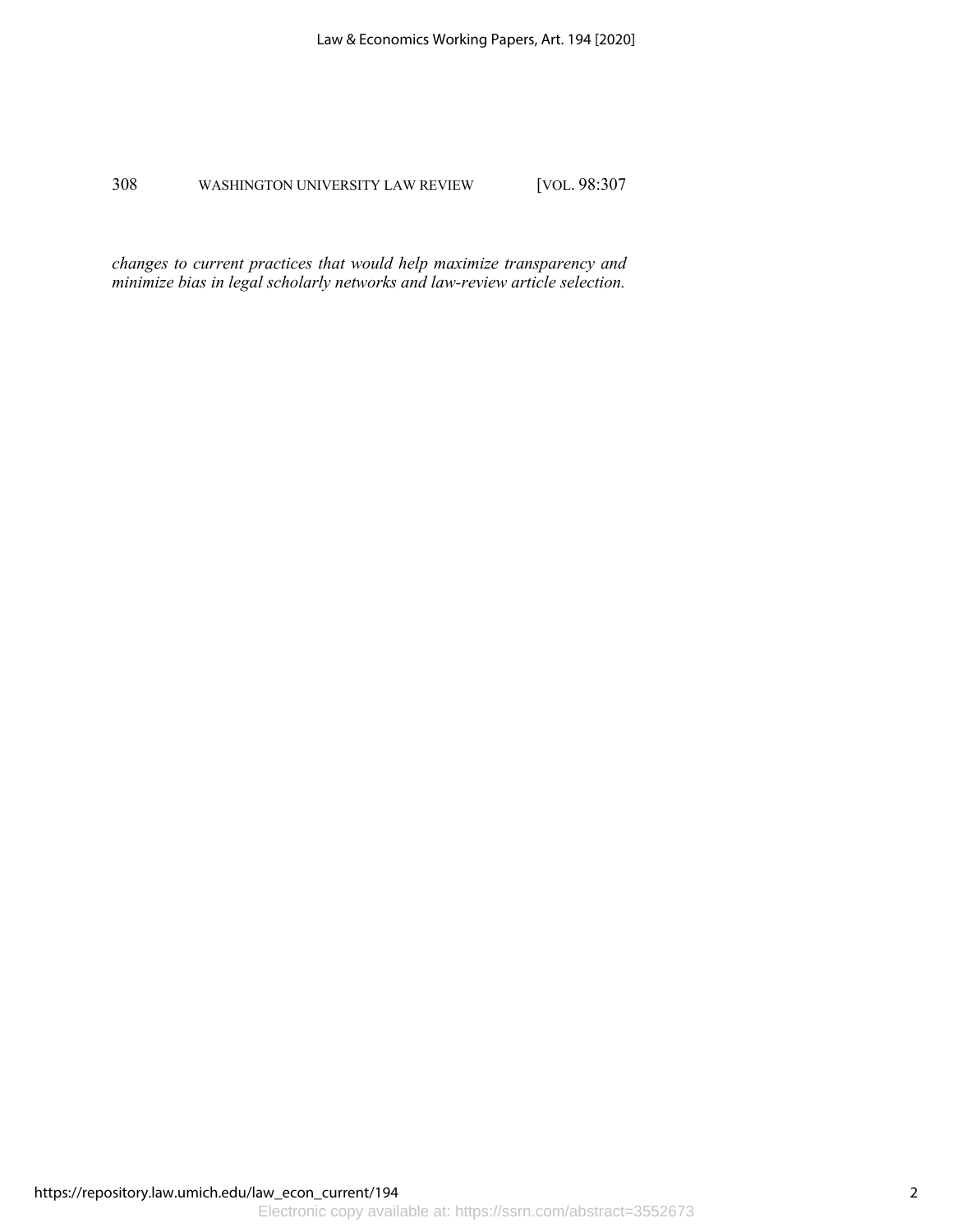#### TABLE OF CONTENTS

| II. BIOGRAPHICAL FOOTNOTES AS A WINDOW INTO LEGAL SCHOLARSHIP     |  |
|-------------------------------------------------------------------|--|
|                                                                   |  |
|                                                                   |  |
|                                                                   |  |
|                                                                   |  |
|                                                                   |  |
|                                                                   |  |
|                                                                   |  |
|                                                                   |  |
|                                                                   |  |
|                                                                   |  |
|                                                                   |  |
|                                                                   |  |
|                                                                   |  |
|                                                                   |  |
|                                                                   |  |
| 1. Obtaining a Biographical-Footnote Database  347                |  |
|                                                                   |  |
| 3. Extracting Named Entities and Noun Phrases from Footnotes  349 |  |
|                                                                   |  |
|                                                                   |  |

# **INTRODUCTION**

U.S. legal scholarship is weird.<sup>1</sup> It is weird in many ways: articles are very long, footnotes are innumerable, and the article selection process is unlike any other. But there are two oddities that especially make legal scholarship stand out from scholarly work in most other fields. First, and most surprising to scholars outside the U.S. legal academy, there is no peer review. Second, and not quite as odd but still unusual, the vast majority of articles are written by solo authors rather than coauthors. Thus, the paradigmatic single author writes an article, which is reviewed by students

<sup>1.</sup> It is known. *Cf.* GEORGE R.R. MARTIN, A GAME OF THRONES 197 (2011).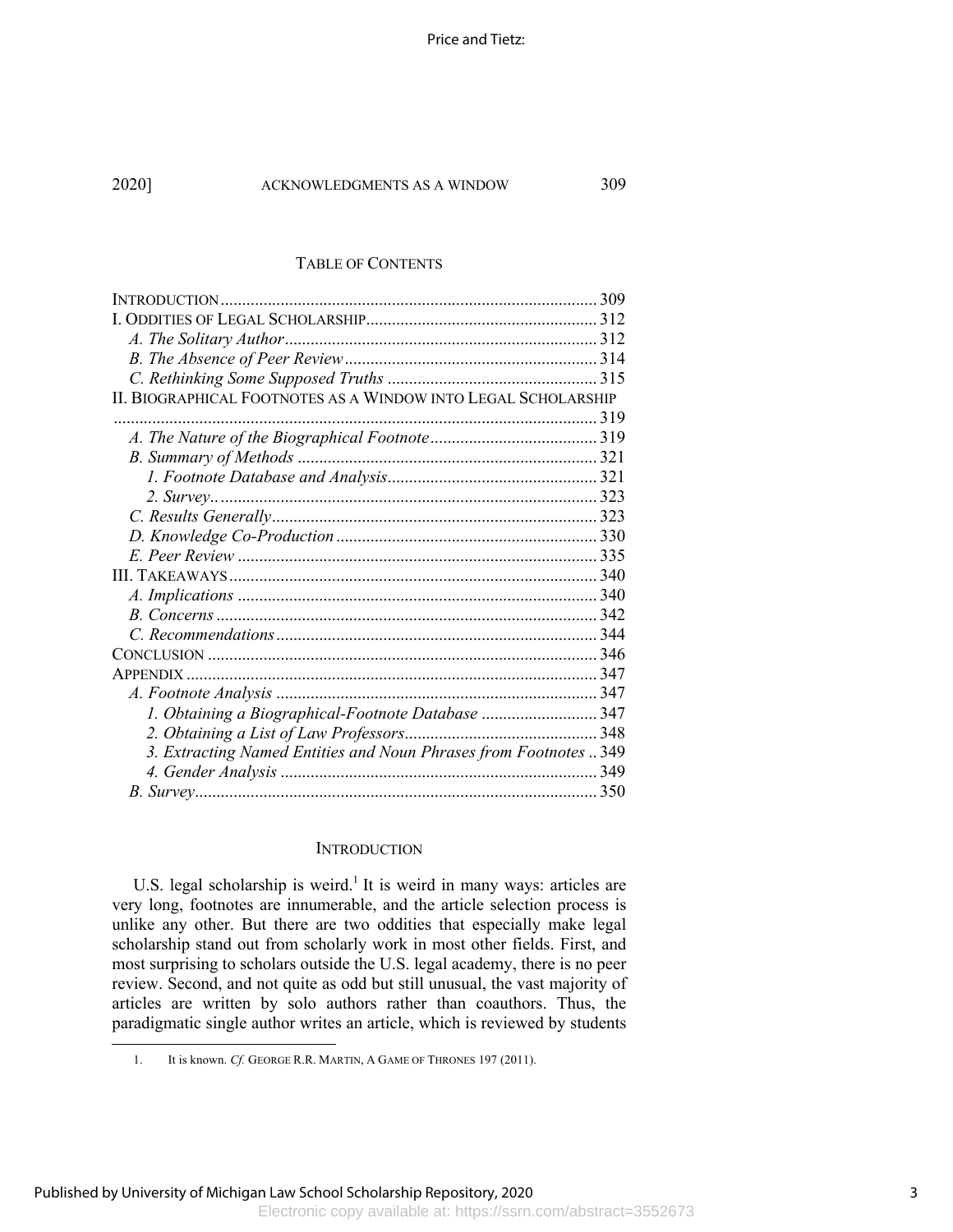alone and then (hopefully) published. These phenomena are widely acknowledged as traits of U.S. legal scholarship.<sup>2</sup> Critics have cast them as pathologies, though a few have rendered defenses. Nevertheless, they seem to be accepted features of the landscape.

Reality is more complicated. Legal scholarship typically involves many more minds than a sole author and coterie of student editors. The process of writing a law-review article is often a complex act of knowledge coproduction involving the input of mentors, assistants, workshop participants, and other experts in the legal subfield of the paper. And this co-production itself serves as a form of peer review, sometimes referred to colloquially as "vetting" a piece of scholarship before publication. The classic picture of legal scholarship leaves a lot out.

We are not the first to have noted these points, at least at some level. Most of our colleagues, we are sure, would readily acknowledge that while the task of authoring legal scholarship can sometimes feel solitary, many people help articles along the way. Indeed, we need not speculate; lawreview articles typically begin with a biographical footnote that credits just such aid in the knowledge production process.<sup>3</sup> And Arthur Austin acknowledged (and critiqued) the role that vetting by colleagues can play as a substitute for peer review in a 1989 essay.<sup>4</sup>

Our aim here is to explore these complications, using novel data to examine the contours of knowledge co-production and peer review in legal scholarship. $5$  Our data come principally from the footnotes just mentioned, variously known as "star," "dagger," "asterisk," "acknowledgement," "biographical," "author," or "vanity" footnotes. There, among other things, authors typically thank those involved in the process of developing the article, including colleagues who read the draft, research assistants and librarians who supported the research, and workshops where earlier stages of the work were presented and critiqued. We coded the acknowledgements footnotes of nearly 30,000 articles published over a decade in generalist,

<sup>2.</sup> For the rest of this Essay, for the sake of convenience, we'll refer to this as just "legal scholarship," but we are aware that norms and patterns are different outside the United States.

<sup>3.</sup> For a description of these footnotes and how they have changed over time, see Charles A. Sullivan, Aside, *The Under-Theorized Asterisk Footnote*, 93 GEO. L.J. 1093 (2005).

<sup>4.</sup> Arthur D. Austin, *The "Custom of Vetting" as a Substitute for Peer Review*, 32 ARIZ. L. REV. 1 (1989).

<sup>5.</sup> Please note that we do *not* seek to provide a broad critique of legal scholarship or law reviews. There are plenty of those. In 2018 alone we have Barry Friedman, *Fixing Law Reviews*, 67 DUKE L.J. 1297, 1300 (2018) (canvassing historical critiques); *id.* at 1305–25 (enumerating critiques); Eric J. Segall, *The Law Review Follies*, 50 LOY. U. CHI. L.J. 385 (2018) (offering general critiques); and Anthony Michael Kreis, *Picking Spinach*, 50 LOY. U. CHI. L.J. 395 (2018) (describing selection process critiques). *But see* Carissa Byrne Hessick, *In Defense of Law Review Articles*, PRAWFSBLAWG (Apr. 9, 2018, 1:19 PM), https://prawfsblawg.blogs.com/prawfsblawg/2018/04/in-defense-of-law-review-article s.html [https://perma.cc/2H4J-YWJY] (responding to some criticisms).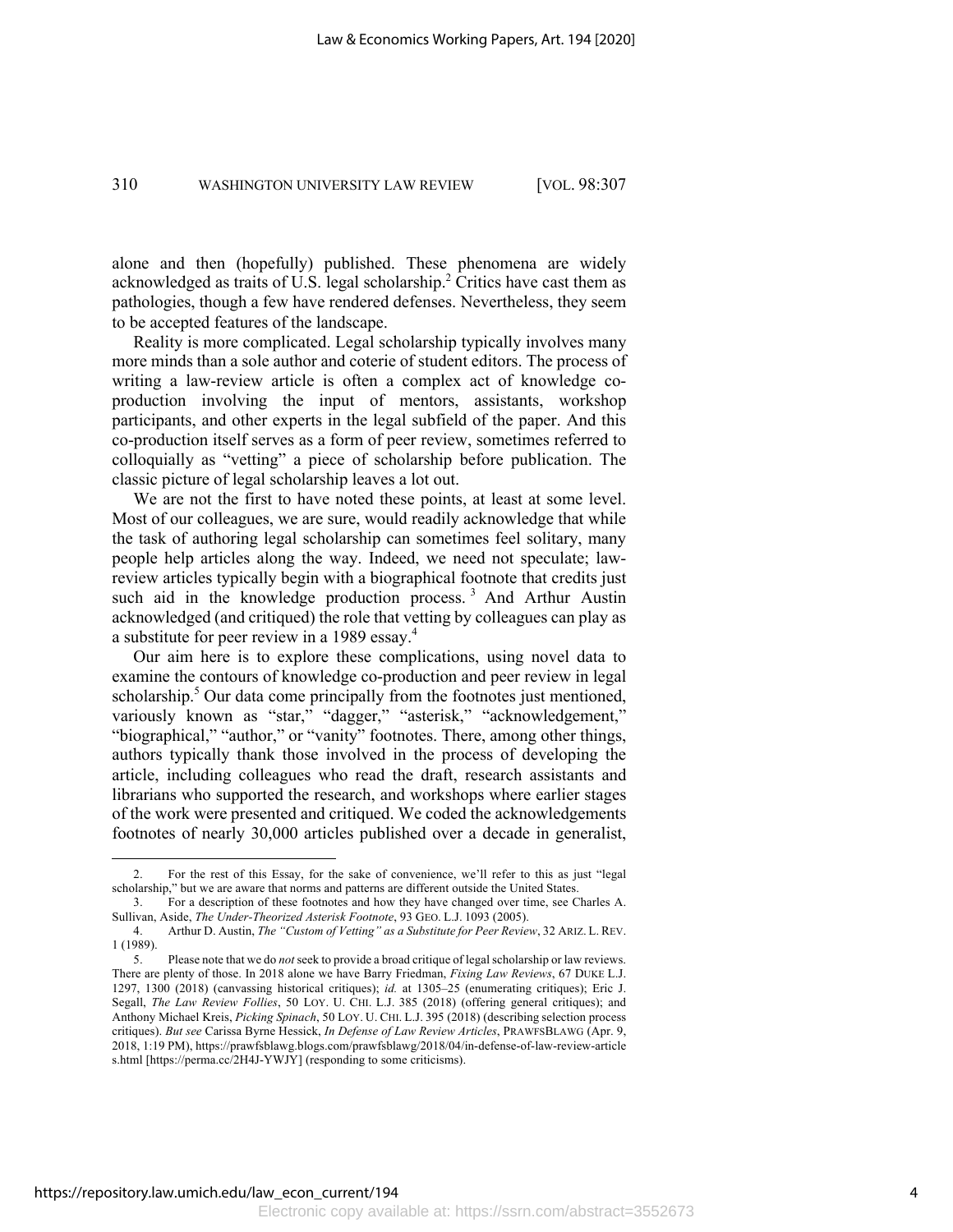#### student-edited, U.S. law reviews.<sup>6</sup>

Acknowledgements footnotes provide a cloudy window into networks of knowledge co-production within the legal academy. They provide a direct indication of who gets thanked by whom, and an indirect, noisy signal of who contributes to the production of which works of scholarship.<sup>7</sup>

Our data also give insight into how much the "vetting" process *actually*  functions like peer review. Vetting could have no connection with article success (defined here, problematically but inevitably, as placement in a prestigious journal). It could correlate with success because vetting makes the article better; that is certainly the hope. Finally, vetting could correlate with success because law-review editors and authors use acknowledgement footnotes as a signal of vetting, and that signal as a proxy for peer review.<sup>8</sup> Our data show a link between vetting and article success. While it is difficult to disentangle the latter two possibilities, we gathered supplementary evidence, via a survey of professors and law-review editors, suggesting that acknowledgements are at least sometimes involved in the article selection process. <sup>9</sup> We also observe that papers that receive non-placement recognition (receipt of prizes, placement on "best-of" lists, or inclusion in collections) have more robust acknowledgements, suggesting at least some link to quality improvement as well.

Beyond shedding light on the workings of legal scholarship, our results suggest a few possibilities for change to increase inclusivity in the legal academy. First, the gendered disparity in acknowledgements, like that previously identified in citations, counsels that scholars be conscious about whom they ask for feedback and whom they acknowledge (recognizing that the two may not be identical). Second, both authors and editors should be aware of the role that acknowledgements can play in the selection process. Our survey shows a wide range of opinions and practices. But if at least some authors and editors use acknowledgements in this way, then authors who don't know about this practice are comparatively disadvantaged. Third

<sup>6.</sup> By "generalist," we mean journals like the *Michigan Law Review* that are not dedicated to particular areas of focus—such as the *Michigan Technology Law Review* and the *Michigan Journal of Race & Law*. Some call these generalist journals "flagship" law reviews, a nomenclature unnecessarily elitist for our purposes.

<sup>7.</sup> Not everyone who helps gets thanked; indeed, we have some evidence of systematic choices and biases in that regard. *See infra* Part II.C.

<sup>8.</sup> It's also possible that vetting could *decrease* article success, but that would reflect a substantial problem with the knowledge co-production process. In any case, we do not observe this outcome.

<sup>9.</sup> We also recognize that other explanations are possible; particularly prestigious or particularly excellent scholars (and the two might be related) might be both more likely to place articles well and to be invited to present at workshops that lead to acknowledgements. We suspect many factors are at work here; our data let us explore only a few.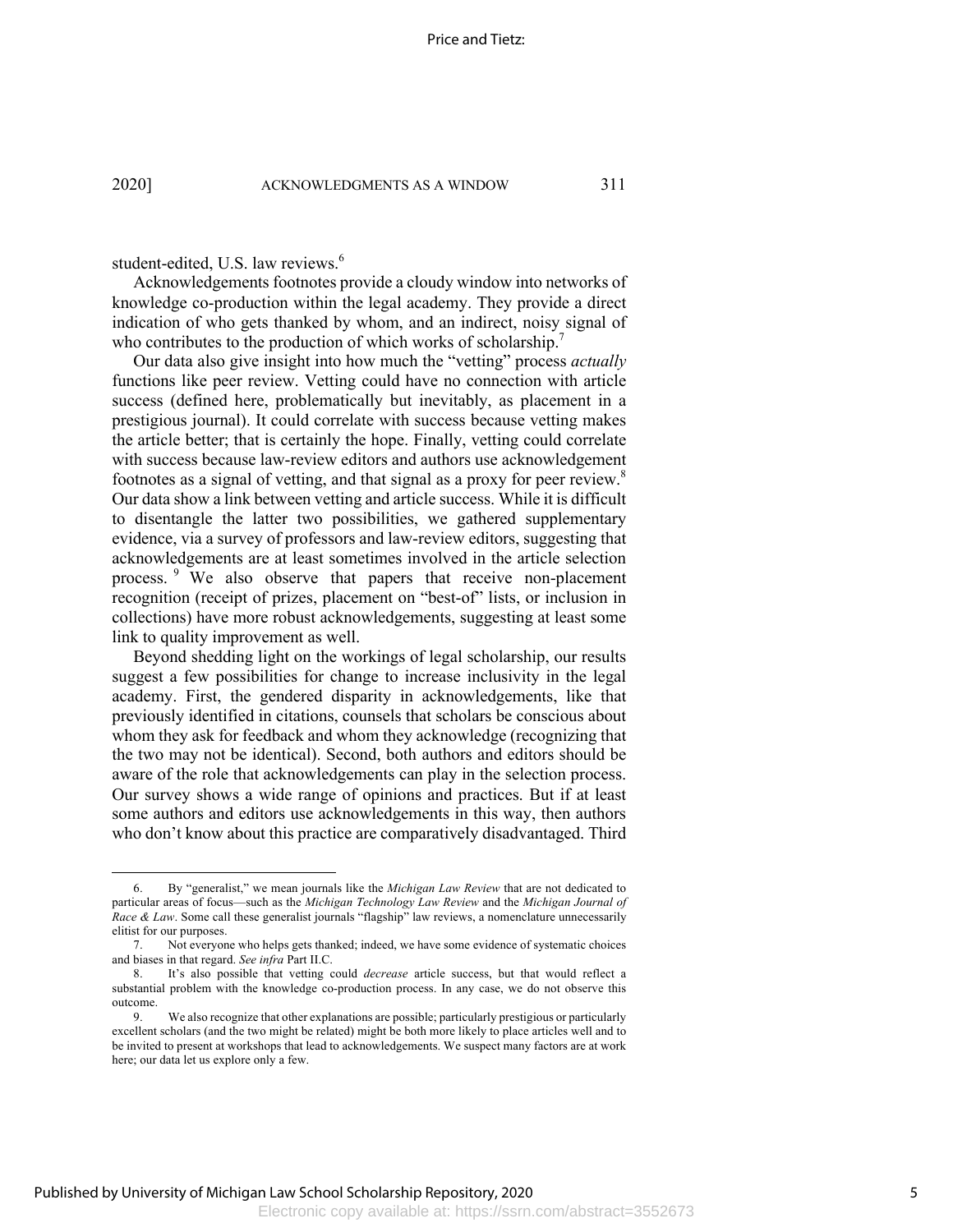and finally, acknowledgements footnotes should be more transparent. If acknowledgements reflect knowledge co-production and vetting, they should tell readers more about what each individual is being thanked for, similar to "author contribution" statements in scientific disciplines. Such changes would increase the accuracy of credit, facilitate the quasi-peerreview process, and allow future work to better examine knowledge coproduction networks.

\* \* \*

This Essay, as such Essays tend to do, proceeds in three Parts. In Part I, we explore the longstanding ideas that law-review articles are principally the product of lone authors and generally not peer-reviewed. Both are commonly asserted in discourse about legal scholarship. In Part II, we bring a more nuanced take to these ideas through survey accounts and an analysis of a decade's worth of law-review biographical footnotes. In Part III, we consider the implications of our findings and provide recommendations.

# I. ODDITIES OF LEGAL SCHOLARSHIP

In this Part, we explore two prominent ideas about the process of legal scholarship. In Section I.A, we discuss the solitary author—the idea that legal scholarship is largely attributable to individuals. In Section I.B, we discuss the absence of peer review—the idea that legal scholarship lacks the peer-review function common in most other sectors of academic publishing. In Section I.C, we present the basic case that the reality of legal scholarship is more complex.

#### *A. The Solitary Author*

Law-review articles are typically the product of a solitary author laboring for months to analyze a particular issue—or so goes the story.<sup>10</sup> Though this story is so common as to be conventional wisdom, only a few commentators have examined it, mostly in the small body of literature on coauthorship in legal scholarship. <sup>11</sup> Tom Ginsburg and Thomas J. Miles write of the

<sup>10.</sup> Michael I. Meyerson, *Law School Culture and the Lost Art of Collaboration: Why Don't Law Professors Play Well with Others?*, 93 NEB. L. REV. 547, 553–74 (2015) (describing solo authorship, especially in Part III.B, "The Solitary Legal Scholar").

<sup>11.</sup> *See id.*; Tom Ginsburg & Thomas J. Miles, *Empiricism and the Rising Incidence of Coauthorship in Law*, 2011 U. ILL. L. REV. 1785; Paul H. Edelman & Tracey E. George, *Six Degrees of Cass Sunstein: Collaboration Networks in Legal Scholarship*, 11 GREEN BAG 2D 19 (2007).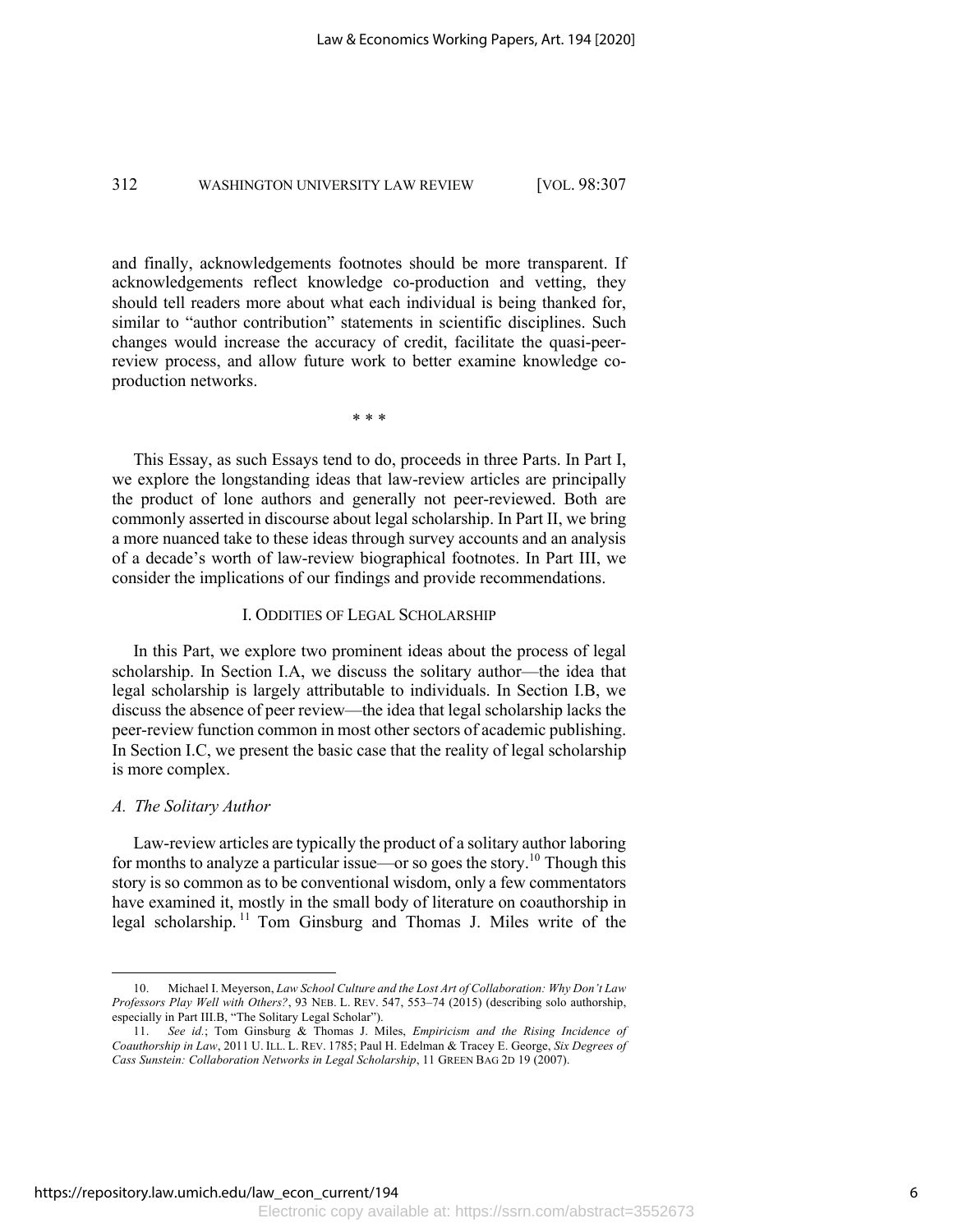"traditional [law] faculty member who labors in isolation,"12 and Michael Meyerson states without much ado that "[f]or most, though certainly not all, law professors, both teaching and scholarship are seen as solitary activities."13 Benjamin Edwards notes that "a well-placed, single-author law review article is the gold coin of the realm."<sup>14</sup>

Empirical studies support this story. The few studies of coauthorship in legal scholarship have found rates at or below  $20\%$ ,<sup>15</sup> with the notable exception of works concerning law and economics, for which rates are substantially higher.<sup>16</sup>

At least one incentive for solo authorship seems to be the diminished credit received in terms of tenure (or other promotion or prestige evaluations) for coauthored work.<sup>17</sup> Junior scholars are thus explicitly advised not to coauthor for various reasons.<sup>18</sup>

Some critique the preference of the legal academy for sole authorship, arguing for increased collaboration and, as a result, increased

16. *See* Ginsburg & Miles, *supra* note 11, at 1809 (finding that empirical "major" articles were 26% more likely to be coauthored than non-empirical articles in the top fifteen law reviews from 2000 to 2010); *id.* at 1813 (finding that nearly half of "major" articles in the faculty-edited *Journal of Legal Studies* or the *Journal of Law, Economics, and Organizations* between 1989 and 2010 were coauthored); Meyerson, *supra* note 10, at 568 (finding 35.7% coauthorship in law and economics specialty journals between 2018 and 2012).

<sup>12.</sup> Ginsburg & Miles, *supra* note 11, at 1788.

<sup>13.</sup> Meyerson, *supra* note 10, at 563.

<sup>14.</sup> Benjamin P. Edwards, *Co-Authoring & Essays in the Legal Academy*, PRAWFSBLAWG.COM (Aug. 15, 2016, 3:04 PM), https://prawfsblawg.blogs.com/prawfsblawg/2016/08/co-authoring-essays-i n-the-legal-academy.html [https://perma.cc/EM4R-G4RH].

<sup>15.</sup> *See* Tracey E. George & Chris Guthrie, *Joining Forces: The Role of Collaboration in the Development of Legal Thought*, 52 J. LEGAL EDUC. 559, 562 (2002) (finding an "annual average rate" of 15% coauthorship in eleven law reviews from 1970 to 1999); Ginsburg & Miles, *supra* note 11, at 1800–02 (finding 20% coauthorship in 2,785 "major" articles [i.e., articles, rather than notes, comments, book reviews, or symposium pieces] from the top 15 law reviews from 2000 to 2010); Meyerson, *supra* note 10, at 567–68 (finding 10%, 10.7%, and 19% coauthorship in articles from top-50 law reviews [as ranked by Washington & Lee] from 1988 to 1992, 1998 to 2002, and 2008 to 2012, respectively). Our data showed 13% coauthorship in articles between 2007 and 2017. *See infra* note 28 and accompanying text.

<sup>17.</sup> *See, e.g.*, Edwards, *supra* note 14 ("If an article is worth 10 points, is . . . a co-authored article . . . worth 4 points?"); William Baude, Comment on Edwards, *supra* note 14 (Aug. 16, 2016, 5:26:33 PM) (noting that, at the University of Chicago Law School, "[s]o far as [he] can tell [the] norm is something like: 'prove you are capable of good solo work by writing 1-2 good pieces, then co-author to whatever extent it actually improves your work'"); Ginsburg & Miles, *supra* note 11, at 1824 ("Another challenge associated with coauthorship is the assignment of credit among authors. This is a difficult issue for tenure committees, academic administrators, and other consumers of academic research.").

<sup>18.</sup> *See, e.g.*, Robert H. Abrams, *Sing Muse: Legal Scholarship for New Law Teachers*, 37 J. LEGAL EDUC. 1, 6 (1987) ("I do not recommend collaboration at the outset of a law school career . [I]n the tenure-review process, coauthored articles never count as much as do solo efforts."). WNP's personal experience backs this up, as he was recommended not to coauthor with leading figures in the field so as not to disqualify potential tenure letter writers.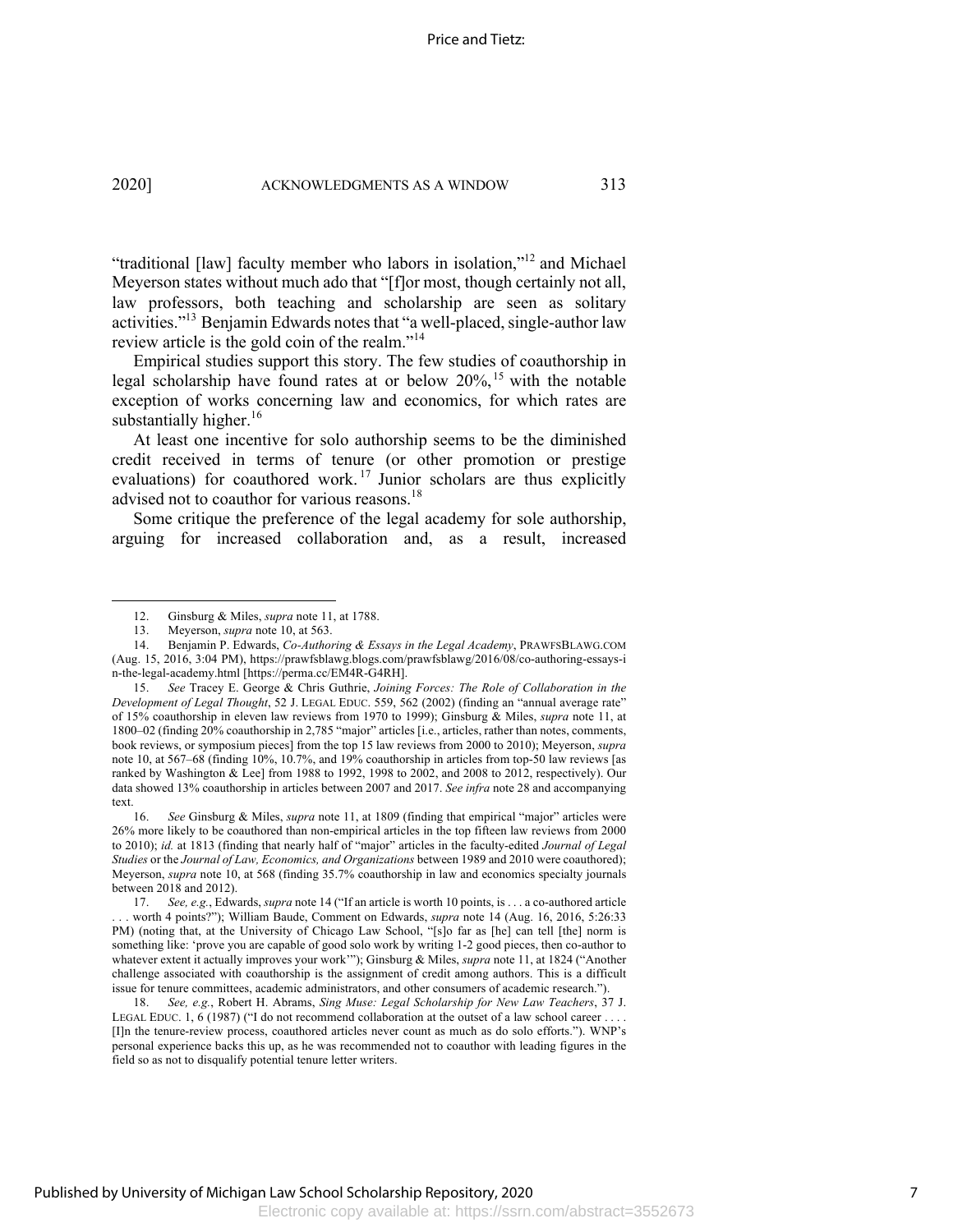coauthorship. <sup>19</sup> But there is little dispute that the modal form of legal scholarship is sole-authored.

#### *B. The Absence of Peer Review*

The vast majority of U.S. legal scholarship is not peer-reviewed. This, too, is conventional wisdom.<sup>20</sup> The submission process to U.S. studentedited law reviews typically does not involve peer review.<sup>21</sup> This absence has been repeatedly lamented; Richard Posner decries the fact that lawreview articles "are edited without peer review,"<sup>22</sup> and Michael Madison argues that "pretty much everyone in the academy knows that what law professors do can't really be called 'scholarship' because *there are no quality standards*, and (aside from a few quirky journals) *there is no peer review.*"<sup>23</sup> Though a few have defended the lack of peer review,<sup>24</sup> peer review has been repeatedly suggested as an unlikely but desirable way to improve legal scholarship.<sup>25</sup>

Indeed, a few top journals have moved to using some form of peer review in the article selection process, but it differs substantially from that in other fields: turnarounds are quick, authors don't see the reviews or have the opportunity to respond, and positive reviews apparently have much less

<sup>19.</sup> *See, e.g.*, Meyerson, *supra* note 10, at 575–78 (extolling the benefits of collaboration); *id.* at 580–83 (offering suggestions to increase collaboration).

Notably, the intellectual and terminological jump between "collaboration" and "coauthorship" is remarkably easy; pieces of legal scholarship addressing either concept tend to slip readily between the concepts. *See, e.g.*, Ginsburg & Miles, *supra* note 11, at 1788 ("The question of what drives scholarly *collaboration* is not new. The literature has identified four leading factors that influence the decision to *coauthor*.") (emphasis added); Meyerson*, supra* note 10, at 548 (citing his writing inspiration as the question of whether his "intuitive sense of these different attitudes towards *collaboration* was reflected empirically by a differing amount of *coauthorship*" between mathematics and law) (emphasis added); Edelman & George, *supra* note 11 (using coauthorship to measure collaboration). We will return to this elision later.

<sup>20.</sup> For a selection of pithy quotations on the issue, see Richard A. Wise et al., *Do Law Reviews Need Reform? A Survey of Law Professors, Student Editors, Attorneys, and Judges*, 59 LOYOLA L. REV. 1, 8 n.24 (2013).

<sup>21.</sup> We do not speak to practices in other jurisdictions, or to faculty-edited journals, including journals on legal writing or clinical law, where peer review is much more common.

<sup>22.</sup> Richard A. Posner, *Against the Law Reviews*, LEGAL AFFAIRS (Nov./Dec. 2004), http://www. legalaffairs.org/issues/November-December-2004/reviewposnernovdec04.msp [https://perma.cc/8CG K-SD4M].

<sup>23.</sup> Michael J. Madison, *The Idea of the Law Review: Scholarship, Prestige and Open Access*, 10 LEWIS & CLARK L. REV. 901, 909 (2006) (emphasis in original).

<sup>24.</sup> *See, e.g.*, Steven Lubet, *Law Review vs. Peer Review: A Qualified Defense of Student Editors*, 2017 U. ILL. L. REV. ONLINE 1; Kreis, *supra* note 5, at 397–98.

<sup>25.</sup> Richard A. Posner, *The Future of the Student-Edited Law Review*, 47 STAN. L. REV. 1131, 1136–37 (1995) (suggesting peer review); Friedman, *supra* note 5, at 1356–60 (making the same suggestion); Wise*, supra* note 20, at 57–58 (presenting survey results that demonstrate that law professors, student editors, judges, and attorneys all favor shifting to peer review).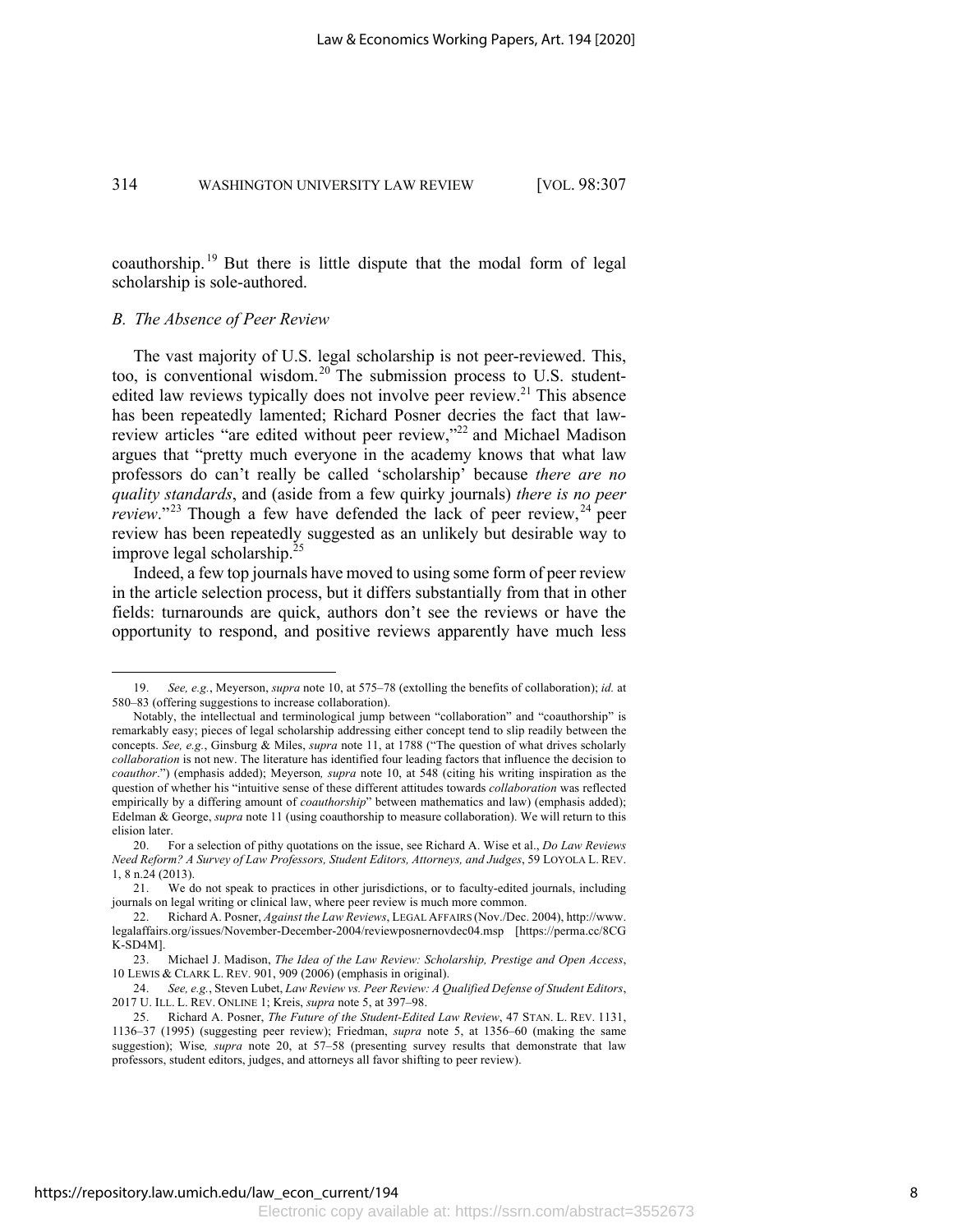weight with editors than they would in other fields.<sup>26</sup> In a separate effort, the Peer Reviewed Scholarship Marketplace was founded in 2009 to meld peer review with the submission processes of multiple journals, but it now appears to be defunct. $27$ 

But largely, formal peer review is missing from legal scholarship—at least in the article selection process at student-edited journals.

#### *C. Rethinking Some Supposed Truths*

These two ideas—the solitary author and the lack of peer review—are quite common, but reality is more complicated.

Take the solitary-author myth. It is true that most law-review articles are single-author (in our dataset, only about thirteen percent are not<sup>28</sup>). This contrasts markedly with many other disciplines: chemistry, for instance, averages seven to eight authors per paper, and the life sciences average twelve to fourteen.<sup>29</sup> But does this mean that legal articles are really more the result of individual thinkers than scientific articles are? Does the difference in authorship stem from differences in the nature of knowledge co-production between fields? Or simply from formalistic differences in the threshold of authorship inclusion? After all, coauthorship is routine in some fields, like the sciences, for roles that would merit only acknowledgments in law.

For instance, consider a hypothetical biochemistry paper. A postdoc in a tenured research professor's large lab obtains her own funding, designs a research project, and supervises three undergraduate research assistants who grow cell cultures and run biochemical assays on them. The postdoc is largely autonomous, although she checks in with the professor periodically to discuss ideas and potential journals to submit to, and her experiments use the professor's lab and instrumentation. The undergraduates largely follow established experimental protocols, but they find that some improvisation and tinkering is needed to adapt the protocols to these specific cells. The

<sup>26.</sup> *See* Brian D. Galle, *Peer Review at Student-Edited Journals: Best Practices?*, PRAWFSBLAWG (Aug. 11, 2011, 2:25 PM), https://prawfsblawg.blogs.com/prawfsblawg/2011/08/peerreview-at-student-edited-journals-best-practices.html [https://perma.cc/2CT9-6265].

<sup>27.</sup> *See* Alanna B. Herman, *Advancing Legal Scholarship via Peer Review* (Jan. 12, 2013), https:/ /taxprof.typepad.com/files/prsm.pdf [https://perma.cc/5UDW-PEWU]. As of June 26, 2019, the Marketplace's webpage, www.legalpeerreview.org, was defunct, and we have been unable to find any recent activity.

<sup>28.</sup> *See infra* Section II.B.1 for a description of the dataset.<br>29. Smriti Mallapaty, *Paper Authorship Goes Hyper*, NATU

<sup>29.</sup> Smriti Mallapaty, *Paper Authorship Goes Hyper*, NATURE INDEX (Jan. 30, 2018), https://ww w.natureindex.com/news-blog/paper-authorship-goes-hyper [https://perma.cc/7XYS-8SU9]. Readers unfamiliar with the sciences may be intrigued to learn that several-thousand-author papers are, indeed, a thing. *See id.*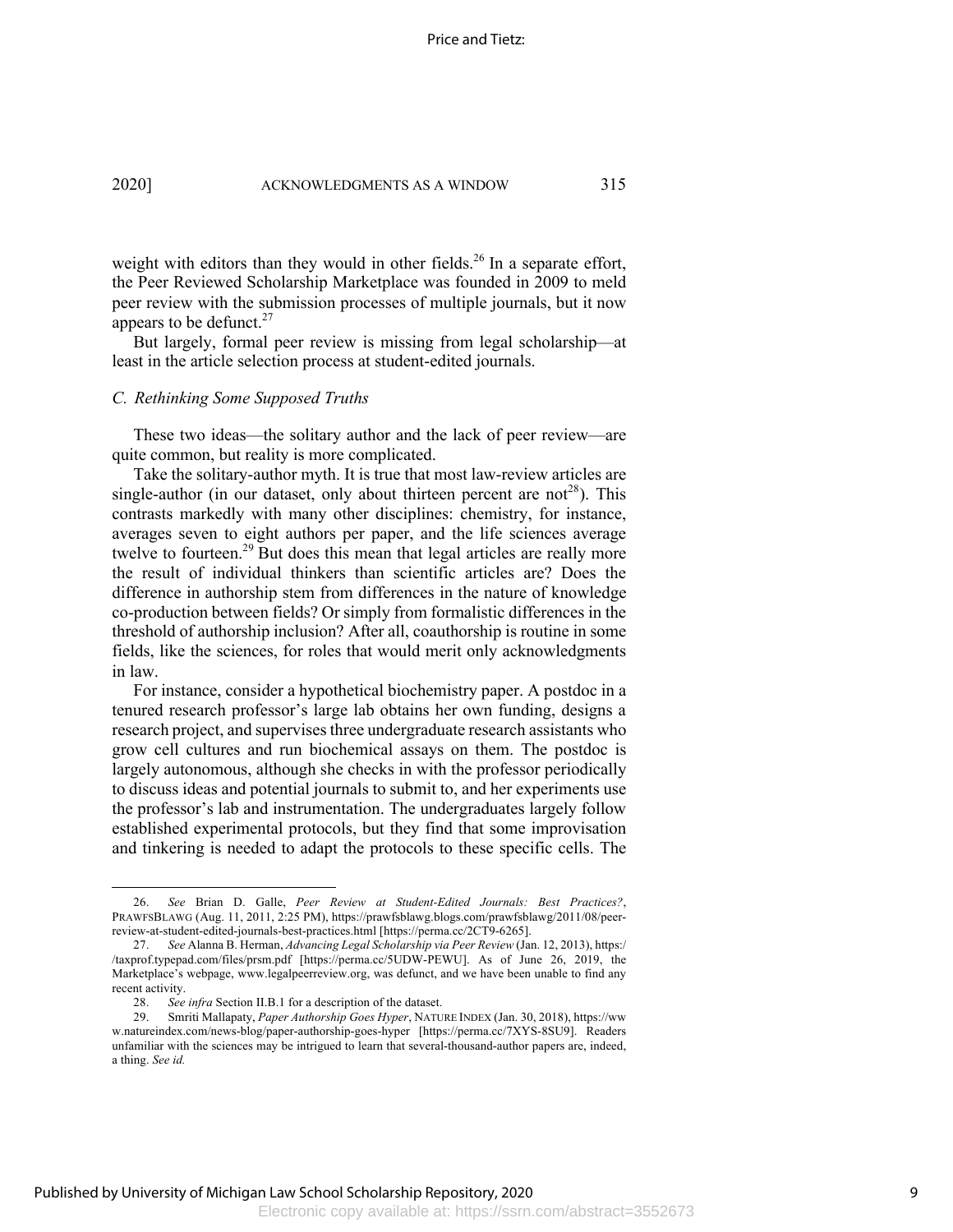postdoc and her assistants submit many samples for analysis to the in-house genome-sequencing facility, and the facility's head technician prepares the resulting data for the postdoc. The journal article that results lists five authors: the postdoc, her three undergraduate research assistants, and the tenured professor. The technician and the source of grant funding are listed in the article's acknowledgments.

Compare this with a hypothetical law-review article. A professor has a hunch about a trend in court decisions on a particular issue over the last hundred years. He discusses the issue at length with a mentor—a tenured member of the same faculty—who suggests how best to do the analysis. He enlists three law students as research assistants to download, summarize, and categorize cases. One of them develops a helpful rubric for doing so; another discovers an interesting observation that the professor includes in his eventual analysis. They all make frequent use of a law librarian, who helps them find on-point case law and finds a number of rare, unindexed cases for them. The resulting law-review article lists one author: the professor. His research assistants, the librarian, and the mentor are mentioned in the acknowledgments.

These stories are not so different, and we suspect that a key difference is one in norms and terms.30 Most legal scholars would recognize that while only one name typically appears under the title of an article, its production benefited from the help of many. In other fields, some of those many would be named as authors;<sup>31</sup> in law, they are merely acknowledged.<sup>32</sup>

\* \* \*

Take also the no-peer-review myth. It is true that most legal journals do not formally conduct peer review in the way that scientific journals do. But informal aspects of legal publishing might still arrive at the same result. After all, circulating papers at conferences is popular, as is posting preprints on sites like SSRN.

Consider again our hypothetical biochemistry paper. Each couple of

<sup>30.</sup> We do not mean to suggest that norms and terms are the *only* difference, nor that science is the only relevant comparator. There are forms of legal analysis without close analogs in science. And norms in history, for instance, may be closer. But both of us were trained in the sciences, and we find the difference in attribution norms particularly striking.

<sup>31.</sup> Gregory Patience and coworkers recently surveyed authors across a range of disciplines and noted categorical differences in what contributions merit authorship—differences that did not necessarily reflect published authorship norms in each field. Gregory S. Patience et al., *Intellectual Contributions Meriting Authorship: Survey Results from the Top Cited Authors Across All Science Categories*, 14 PLOS ONE e0198117 (2019).

<sup>32.</sup> *See* Austin, *supra* note 4, at 7 ("In effect, the vetters' list is a means of indirect recognition of co-authorship or 'collaboration.'").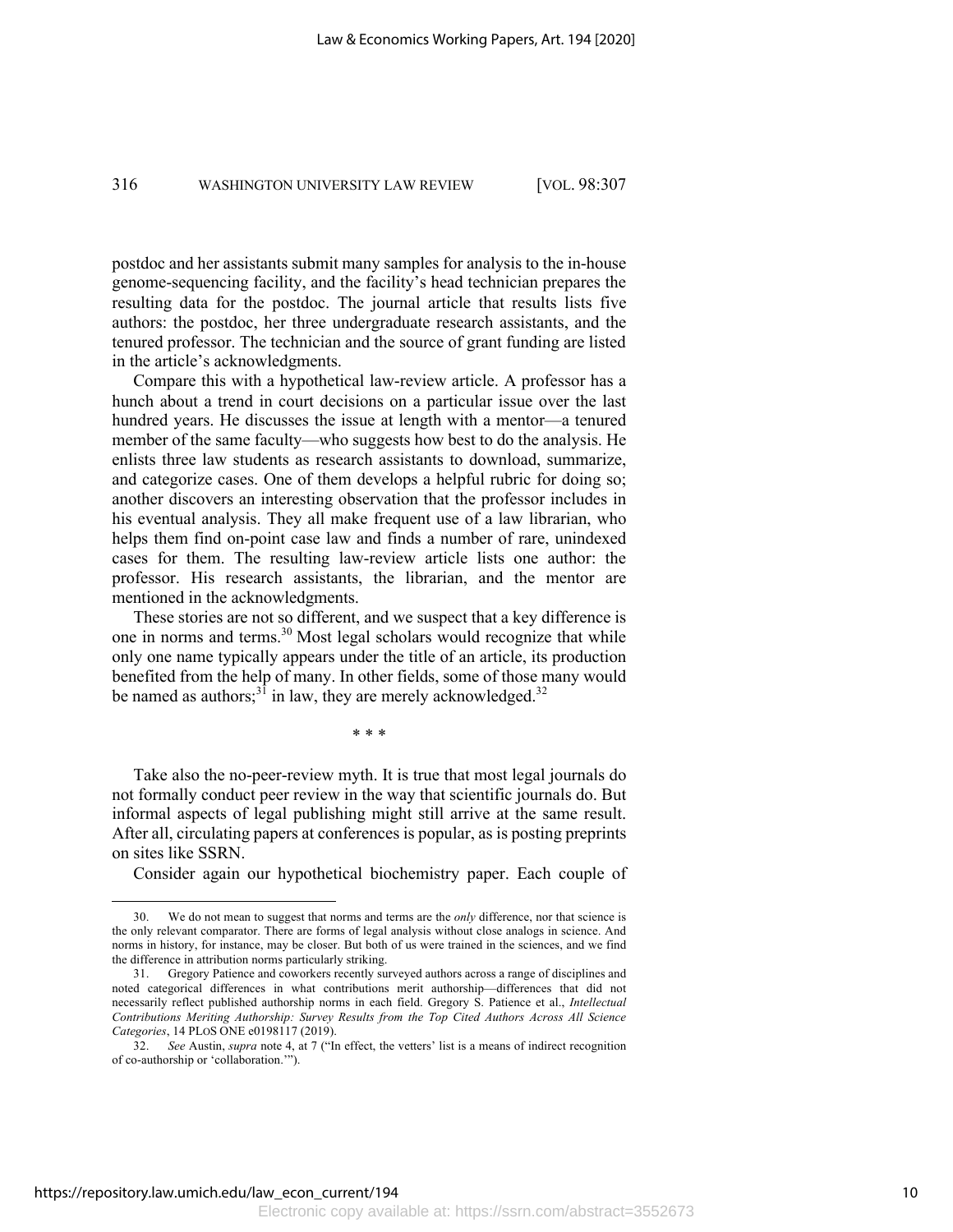months, one of the researchers presents the paper at the supervising professor's lab group meeting, in which all the lab members critique it and suggest how to fix holes in the data or resolve research challenges. The postdoc presents the preliminary work at two conferences—a national meeting of the American Chemical Society, and a smaller regional conference for researchers in her particular specialty. At each, audience members make suggestions regarding data interpretation or future experimentation. Finally, the postdoc decides that the paper is ready to submit. It ends up on the desk of an editor at a well-respected national journal. The editor reads the article and is intrigued; he judges it to be within the journal's scope and potentially impactful. He sends the article to three professors in the field for comments. Several weeks later, they return their comments (well—probably their students' comments, in large part). Two of the reviewers are pleased with the paper, although one thinks that one of the paper's claims should be toned down. The third points out an essential control experiment that was overlooked. The postdoc revises the paper accordingly, and it gets published.

Compare this with our hypothetical law-review article. The professor circulates an early draft to some colleagues he knows from his research fellowship a few years ago. They make some suggestions, which he (mostly) incorporates. He then takes the paper to a few conferences—one for young professors, another for members of his specialty discipline, still another an invited-paper workshop at a prestigious school—and receives feedback on it (some favorable, some not) from a variety of academics. At this point, he posts the paper on SSRN as a preprint; law-review submission season is a few months out. Through SSRN and Twitter, he gets a few more suggestions; someone points out that a few of the cases were accidentally mischaracterized, which he fixes quickly. Come February, the paper is submitted to law reviews, one of which accepts the paper and publishes it later that year.

Nonetheless, while the conventional wisdom holds that peer review is absent from legal scholarship, some have noted that this informal "vetting" process serves a similar role.<sup>33</sup> Three decades ago, Austin described the evolution of presubmission comments as "a new form of peer review,"<sup>34</sup> though his description of the process has more than a bit of sarcastic bite<sup>35</sup>

<sup>33.</sup> *See, e.g.*, C. Steven Bradford, *As I Lay Writing: How to Write Law Review Articles for Fun and Profit*, 44 J. LEGAL EDUC. 13, 26 (1994); Sullivan, *supra* note 3, at 1102–05 (discussing the modern practice of acknowledging vetters).

<sup>34.</sup> Austin, *supra* note 4, at 5.

<sup>35.</sup> *Id.* ("[O]ne can convey the eclecticism of a writer intimate with the field by including a few nontenured unknowns."); *id.* at 6 ("Listing a presentation does not tell us whether the audience read the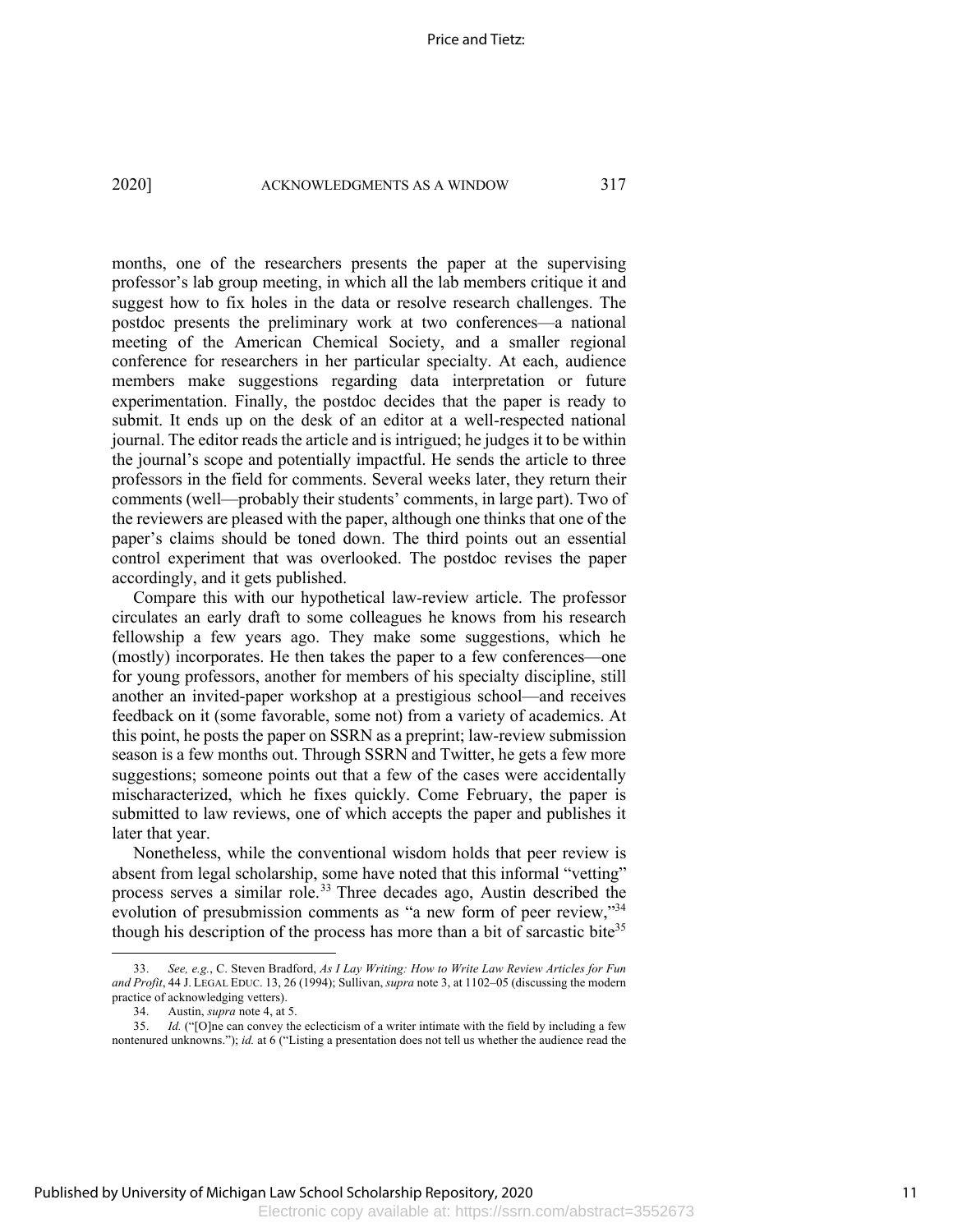and he critiqued the process quite seriously,<sup>36</sup> ultimately concluding that it is "*not* a reasonable imitation of conventional peer review."37 Much more recently, Friedman presented a more sanguine view: "People worry about the lack of peer review of scholarly work in the legal academy, but it turns out there is review aplenty."<sup>38</sup> He continued to describe presubmission review as that activity acknowledged in the "vanity" footnote, vetting while articles are posted to sites like SSRN, and vetting after publication via published responses, citations, and evaluative letters. <sup>39</sup> Charles Sullivan hypothesized in 2005 that pedigreed acknowledgements could help placement. <sup>40</sup> Leah Christensen and Julie Oseid conducted a survey of student editors in 2007 and found that about 22% reported using acknowledgement footnotes—but among top-25 law reviews, approximately 55% reported doing so.<sup>41</sup>

\* \* \*

So the conventional wisdom is, perhaps unsurprisingly, overly simplistic. Legal scholarship involves contributions from many, and there is at least some form of peer review. We turn next to data to complicate this picture further. In particular, we turn to biographical footnotes, the unassuming and short informational blurbs appearing at the beginning of nearly every article. These footnotes identify each author, but they also provide a window into the author's scholarly network—often featuring a list of acknowledgments, they can be termed "acknowledgment footnotes" just as easily. We figured that, in the aggregate, they could provide a window into legal scholarship more generally.

paper, went to the discussion for a free lunch and to sop sherry, or went for serious and probing criticism. Nevertheless, it is an effective way to let people know that one is available for a visit.").

<sup>36.</sup> *Id.* at 6–7 (listing flaws including "self-serving . . . manipulation," potential misleading of editors, hampering scholarly development, and the mercenary exchange of "recognition as a vetter for fealty," and concluding that "[o]ther than as a blatant form of academic gamesmanship, the fad of listing vetters cannot be justified.").

<sup>37.</sup> *Id.* at 7 (emphasis added).

<sup>38.</sup> Friedman, *supra* note 5, at 1330.

<sup>39.</sup> *Id.* at 1330–31.

<sup>40.</sup> *See* Sullivan, *supra* note 3, at 1112–14 (describing the hypothesis that acknowledgements could aid placement).

<sup>41.</sup> Leah M. Christensen & Julie A. Oseid, *Navigating the Law Review Article Selection Process: An Empirical Study of Those with All the Power—Student Editors*, 59 S.C. L. REV. 175, 200 (2007). It is worth noting that their sample size was small; they had eleven respondents from top-25 journals and fifty respondents from non-top-25 journals. *Id.*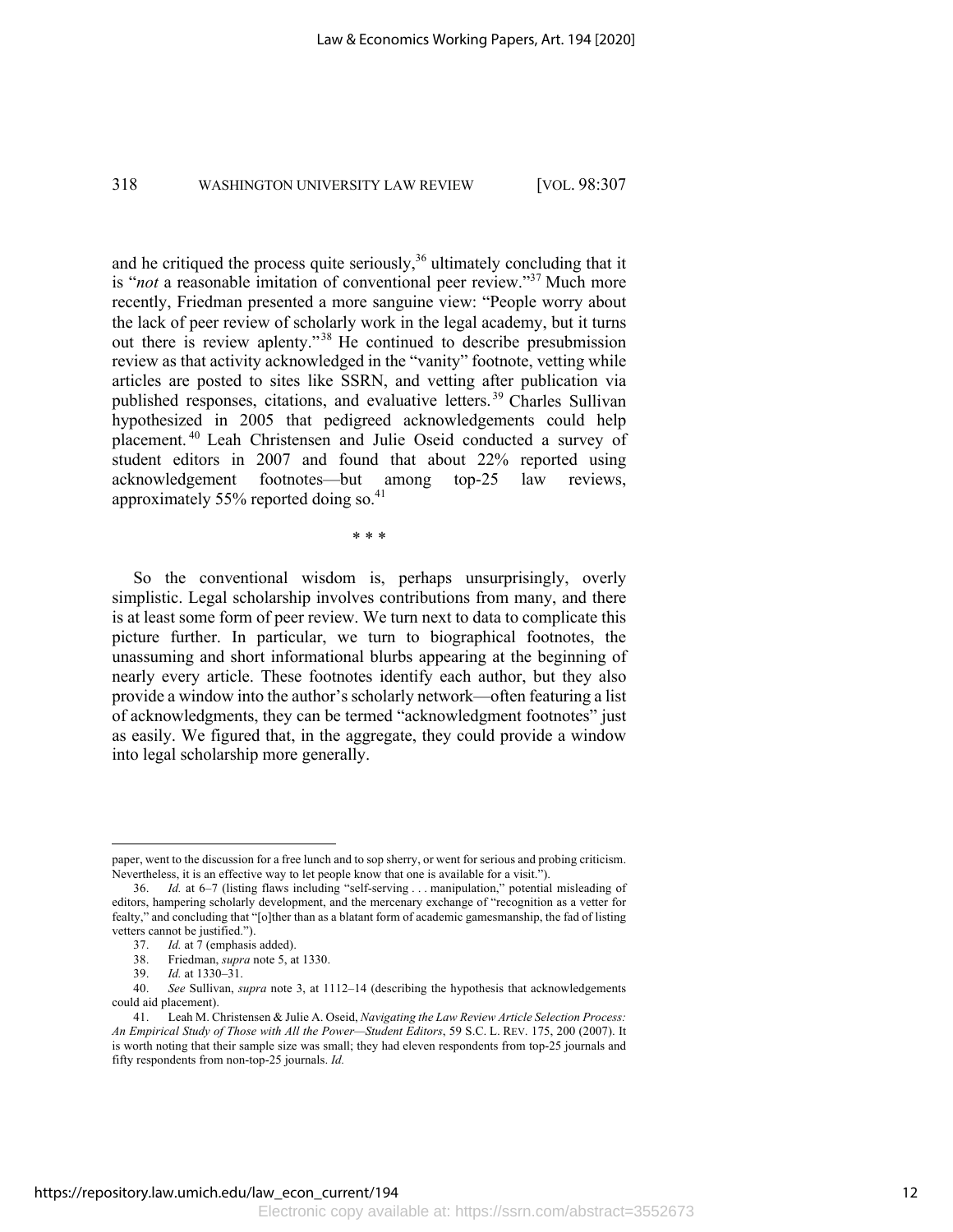#### II. BIOGRAPHICAL FOOTNOTES AS A WINDOW INTO LEGAL SCHOLARSHIP

In this Part, we explore the peer-review and solitary-knowledgeproduction ideas using biographical footnotes. In Section II.A, we briefly discuss the nature of the law-review biographical footnote and our reasoning for using it as a lens. In Section II.B, we describe compiling a biographicalfootnote database from a decade's worth of law reviews, our analysis of that database, and a qualitative survey we sent to law-review authors and editors. We describe our results generally in Section II.C. In Section II.D, we describe how biographical footnotes signify the presence of a de facto peerreview system. In Section II.E, we describe how biographical footnotes illustrate patterns of knowledge co-production.

# *A. The Nature of the Biographical Footnote*

The biographical footnote is the least interesting and substantively least informative part of an article. Naturally, we saw it as a trove of information.

The footnote does three things. First, it identifies the author: their title, institutional affiliation, background, and the like. Second, it identifies the author's network: acknowledgments of people the author believes helped with the paper or wants to thank for some reason. And third, it provides a space for any upfront notes or caveats about the paper or its ideas.

In terms of substance—at least, if one believes in a pure meritocracy in which the ideas of a paper exist on their own, independent from context the biographical footnote is probably the least important part of a paper. But it's revealing nonetheless. In other disciplines, acknowledgments have been used accordingly to probe patterns in scholarship.

In the hard sciences, acknowledgment data are included in publication records in the Web of Science database. Jue Wang & Philip Shapira used this to explore the relationship between research funding (to the extent that it was disclosed in the acknowledgments section of the articles examined) and subsequent results in nanotechnology.42 Adèle Paul-Hus and coworkers also exploited the Web of Science database, examining approximately one million papers published in 2015 using "advanced linguistic methods as well as Correspondence Analysis."<sup>43</sup> The authors posited that "acknowledgments help to reveal the—otherwise invisible—infrastructure

<sup>42.</sup> Jue Wang & Philip Shapira, *Funding Acknowledgment Analysis: An Enhanced Tool to Investigate Research Sponsorship Impacts: The Case of Nanotechnology*, 87 SCIENTOMETRICS 563 (2011).

<sup>43.</sup> Adèle Paul-Hus et al., *Beyond Funding: Acknowledgement Patterns in Biomedical, Natural and Social Sciences*, 12 PLOS ONE e0185578, 10 (2017).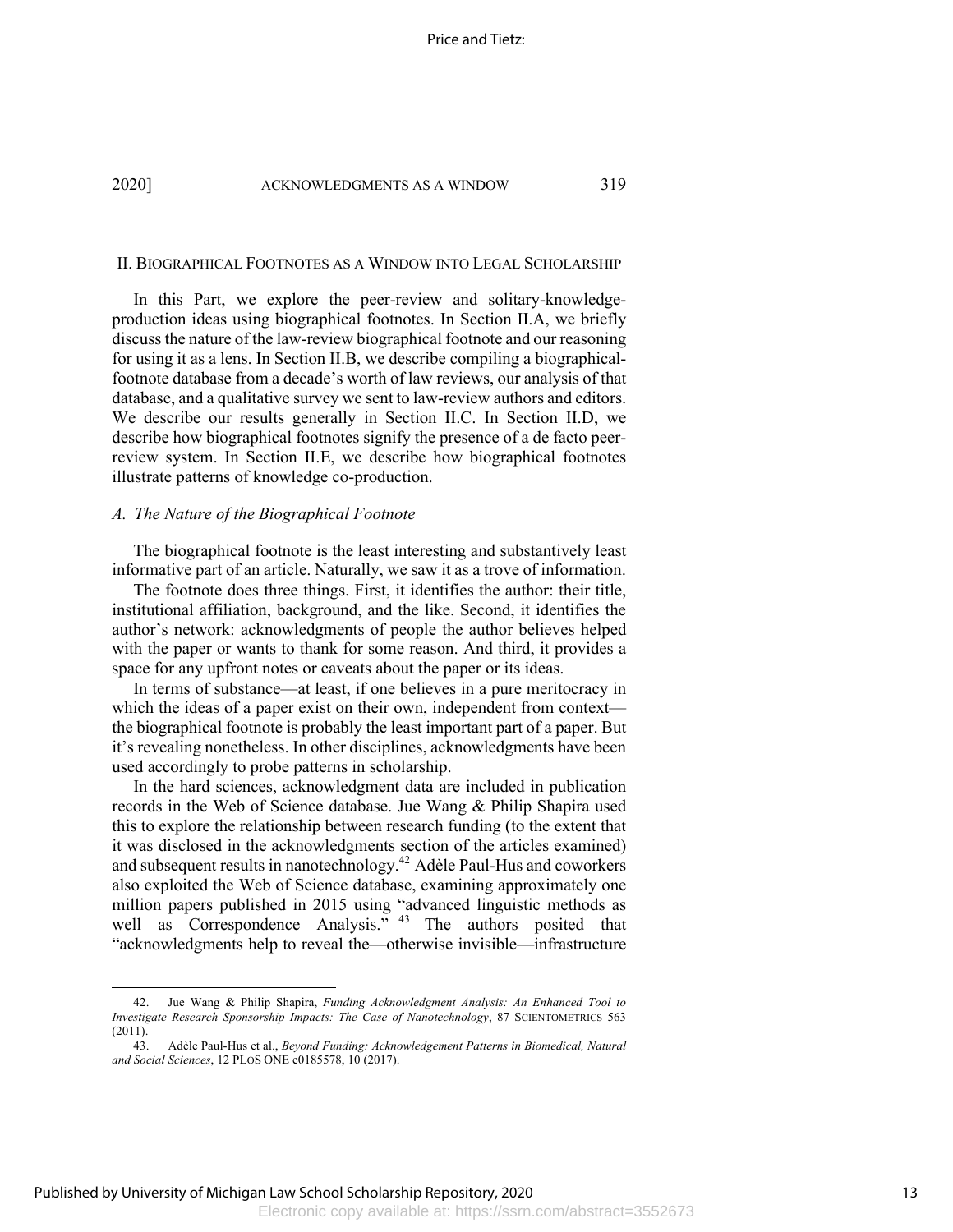that supports research."44 The analysis, which employed natural language processing, examined noun phrases to determine what kinds of contributions were being acknowledged. <sup>45</sup> Field-based differences were revealed.<sup>46</sup> In a follow-up study, Paul-Hus & Descrochers qualitatively coded the above noun phrases within each article, finding that these largely fell into three distinct categories: "the contributions, the disclaimers, and the authorial voice."<sup>47</sup>

C. Lee Giles & Isaac G. Councill described "automated methods for acknowledgement extraction and analysis" and showed that "combining acknowledgement analysis with citation indexing yields a measurable impact of the efficacy of various individuals as well as government, corporate, and university sponsors of scientific work." <sup>48</sup> The authors identified six categories of acknowledgment (moral support, financial support, editorial support, presentational support, instrumental/technical support, and, importantly for "identifying intellectual debt," conceptual support, or peer interactive communication  $(PIC)$ .<sup>49</sup>

Other similar approaches have been described.<sup>50</sup>

Although *citation* patterns and networks have been studied in contexts

<sup>44.</sup> *Id.* at 2.

<sup>45.</sup> *Id.* at 3–6.

<sup>46.</sup> *Id*. at 6–11. The authors found:

<sup>[</sup>T]echnical support is more frequently acknowledged by scholars in Chemistry, Physics and Engineering. Earth and Space, Professional Fields, and Social Sciences are more likely to acknowledge contributions from colleagues, editors, and reviewers, while Biology acknowledgments put more emphasis on logistics and fieldwork-related tasks. Conflicts of interest disclosures (or lack of [sic] thereof) are more frequently found in acknowledgments from Clinical Medicine, Health and, to a lesser extent, Psychology.

*Id.* at 1.

<sup>47.</sup> Adèle Paul-Hus & Nadine Desrochers, *Acknowledgements Are Not Just Thank You Notes: A Qualitative Analysis of Acknowledgements Content in Scientific Articles and Reviews Published in 2015*, 14 PLOS ONE e0226727, 1 (2019).

<sup>48.</sup> C. Lee Giles & Isaac G. Councill, *Who Gets Acknowledged: Measuring Scientific Contributions Through Automatic Acknowledgement Indexing*, 101 PNAS 17599, 17599 (2004).

<sup>49.</sup> *Id.* The authors employed "autonomous citation indexing" (ACI), which entails "parsing algorithms that automatically create citation indices." *Id.* The authors then presented "an information extraction algorithm to automatically extract acknowledgements from research publications." *Id.* This work was centered on the CiteSeer digital library—containing over 425,000 computer-science research papers—as a prototype data source, looking at data from 1990–2004. *Id.* at 17599–600.

<sup>50.</sup> *See, e.g.*, Katherine W. McCain, *Beyond Garfield's Citation Index: An Assessment of Some Issues in Building a Personal Name Acknowledgments Index*, 114 SCIENTOMETRICS 605 (2018); Adrián A. Díaz‐Faes & María Bordons, *Acknowledgments in Scientific Publications: Presence in Spanish Science and Text Patterns Across Disciplines*, 65 J. ASS'N INFO. SCI. & TECH. 1834 (2014); Rodrigo Costas & Thed. N. van Leeuwen, *Approaching the 'Reward Triangle': General Analysis of the Presence of Funding Acknowledgments and 'Peer Interactive Communication' in Scientific Publications*, 63 J. ASS'N INFO. SCI. & TECH. 1647 (2012); Brian Beaton et al., *Exploring the Use of 'Acknowledgement Analysis' to Map Intellectual Diversity and Cross-Disciplinary Activity Within the iSchools*, *in* ICONFERENCE 2014 PROC. 700 (2014).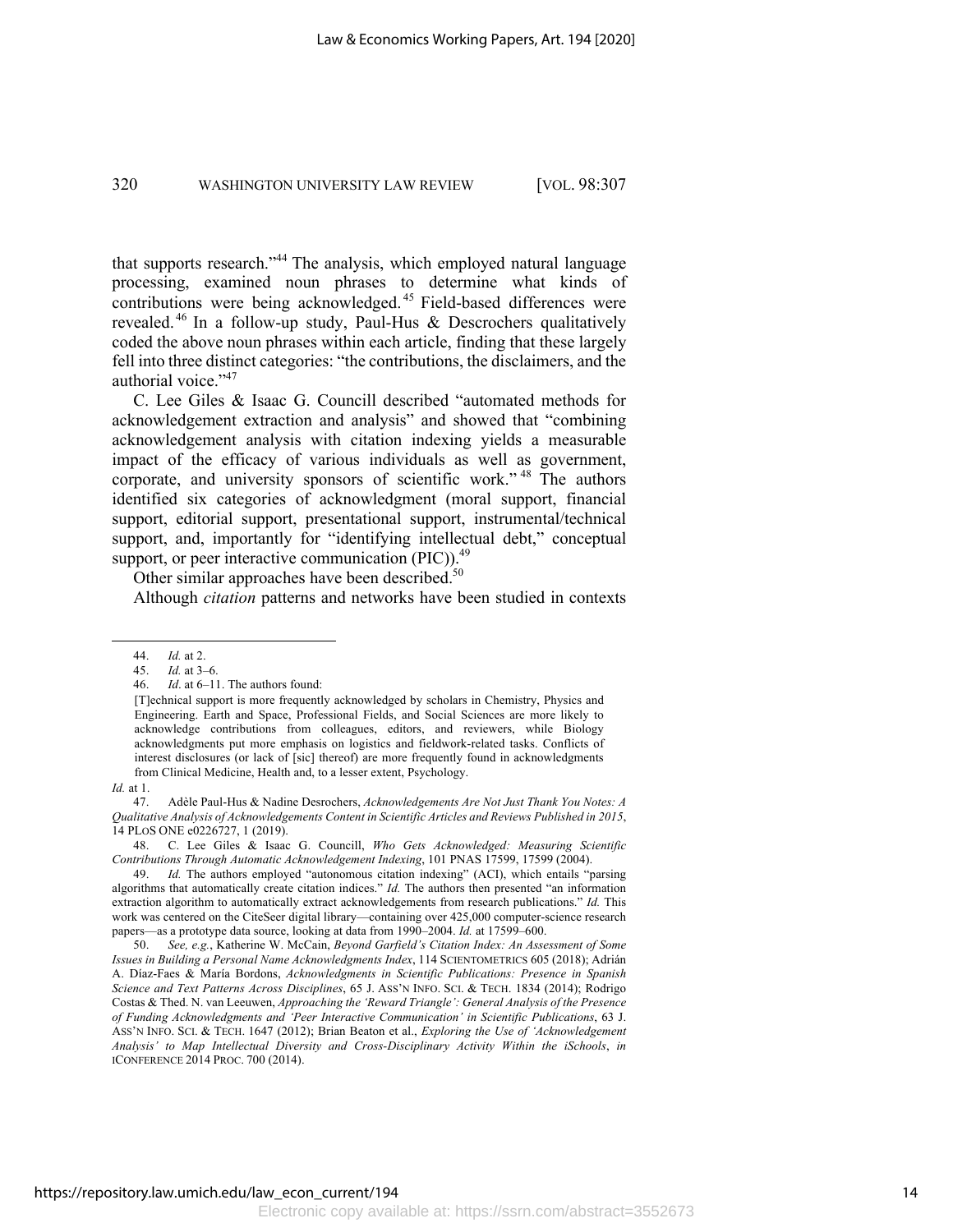such as case law,<sup>51</sup> legal scholarly writing,<sup>52</sup> and patents,<sup>53</sup> it does not appear that acknowledgment patterns in legal scholarly writing have been studied.

We reasoned that looking at patterns in biographical footnotes in generalist law reviews would thus give a window into knowledge coproduction and peer review.

#### *B. Summary of Methods*

We gathered data in two ways: a textual analysis of law-review footnotes and a qualitative survey of law-review writers and editors. A more complete description of these methods is in the Appendix, but we summarize them below.

### *1. Footnote Database and Analysis*

We assembled a database of biographical footnotes from 29,024 articles published from 2008 to 2017 in 183 law reviews in the United States—that is, most articles from most generalist law reviews over a decade. We began by downloading all published pieces from each of these law reviews from Lexis, then used a Python script to extract the biographical footnotes, citation, author, and title of each article. The raw database needed some attention to correct apparent typos, extract journal names, and the like. For around two thousand articles, the footnote was not included, and so it had to be fetched manually from Lexis, Westlaw, or HeinOnline. We filtered out, where possible, non-articles<sup>54</sup> (we were interested in the main unit of scholarship in mainstream legal academia) and online supplements.

To assign rankings to schools and law reviews, we used Bryce Clayton Newell's list, which ranks law reviews by combining the scores of five

<sup>51.</sup> *E.g.*, Joseph Scott Miller, *Law's Semantic Self-Portrait: Discerning Doctrine with Co-Citation Networks and Keywords*, 81 U. PITT. L. REV. 1 (2019); Joseph Scott Miller, *Which Supreme Court Cases Influenced Recent Supreme Court IP Decisions? A Case Study*, 21 UCLA J.L. & TECH. 1 (2017); Brian J. Broughman & Deborah A. Widiss, *After the Override: An Empirical Analysis of Shadow Precedent*, 46 J. LEGAL STUD. 51 (2017); Kevin Bennardo & Alexa Z. Chew, *Citation Stickiness*, 20 J. APP. PRAC. & PROCESS 61 (2019).

<sup>52.</sup> *E.g.*, Oren Perez et al., *The Network of Law Reviews: Citation Cartels, Scientific Communities, and Journal Rankings*, 82 MODERN L. REV. 240 (2019); Thomas A. Smith, *The Web of Law*, 44 SAN DIEGO L. REV. 309 (2007); Ryan Whalen, *Legal Networks: The Promises and Challenges of Legal Network Analysis*, 2016 MICH. ST. L. REV. 539 (2016); Niels Petersen & Emanuel V. Towfigh, *Network Analysis and Legal Scholarship*, 18 GERMAN L.J. 695 (2017).

<sup>53.</sup> *E.g.*, Katherine J. Strandburg et al., *Law and the Science of Networks: An Overview and an Application to the "Patent Explosion*,*"* 21 BERKELEY TECH. L.J. 1293 (2006).

<sup>54.</sup> That is, notes, essays, comments, book reviews, symposium pieces, introductions, responses, and the like.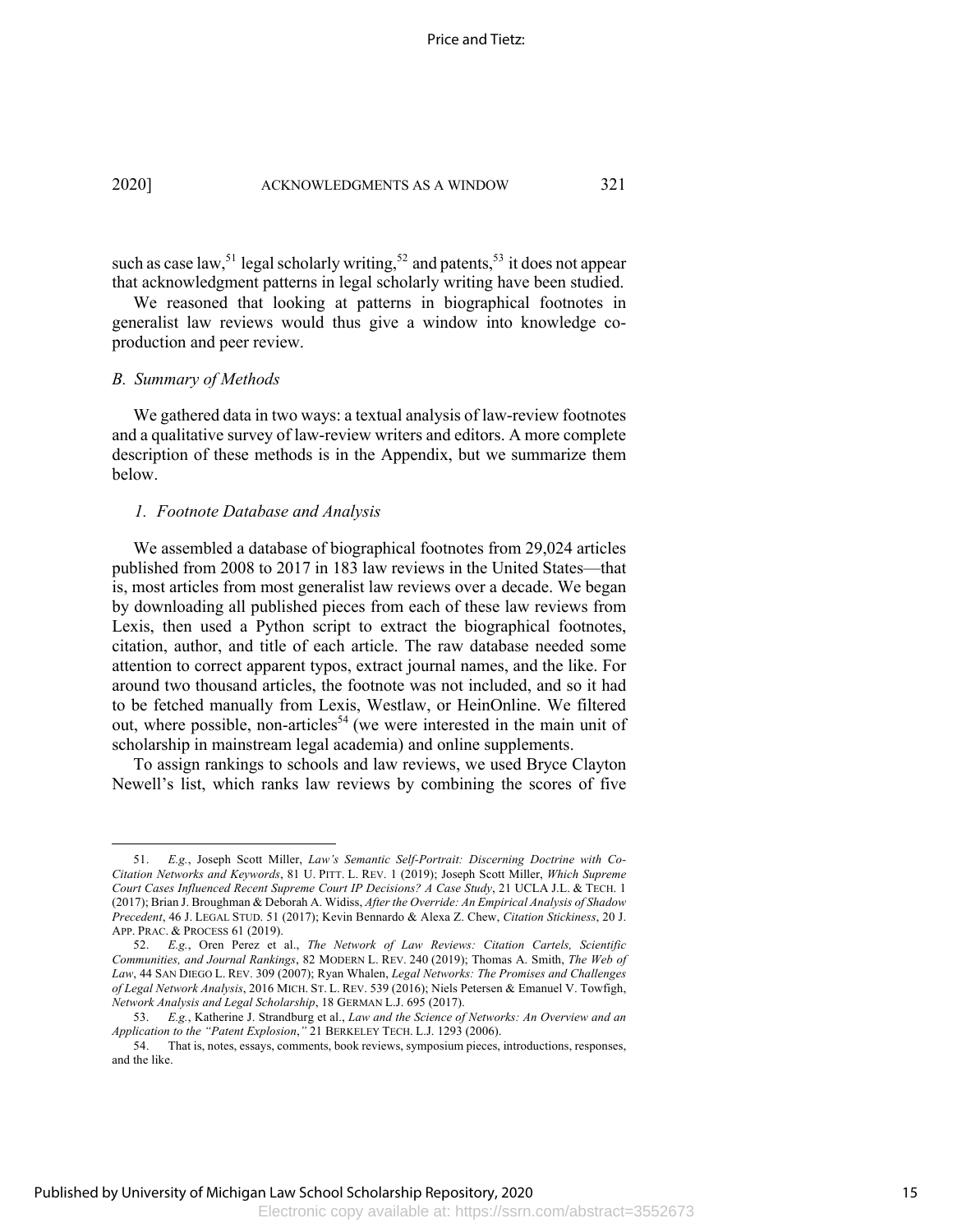distinct rankings.<sup>55</sup> These include the canonical U.S. News Peer Reputation score ranking, the overall U.S. News school ranking, the Washington & Lee Law Journal ranking, the Washington & Lee Law Journal Impact Factor ranking, and the Google Scholar Metrics ranking.<sup>56</sup> We used this aggregated rank—the so-called MetaRank—throughout data analysis. This allowed for a ranking that combined classical markers of institutional prestige with indicators of scholarly activity, like citation metrics.

We used Microsoft Excel to analyze footnotes (for the easy stuff, like presence of key words in a footnote or length of a footnote)—supplemented with Python, particularly using the spaCy natural language processing library<sup>57</sup> (for the trickier stuff, like named-entity recognition or part-ofspeech tagging).

We also needed a list of law professors. Luckily, the Association of American Law Schools (AALS) compiles such a list in both print and electronic form.58 Unluckily, there's no readily available method to quickly and efficiently query that information.<sup>59</sup> Thus, we transposed scanned versions of the 2011 and 2017 editions of the AALS Directory of Law Teachers into a spreadsheet and processed the information from there (removing duplicate names, fixing typos where possible, etc.). This yielded 10,101 unique names from the 2011 database, and 12,711 unique names from the 2017 database.

We wanted to look at gender parity, but because it wasn't feasible to determine each person's gender identity individually, we used a statistical approach. That is, in the law-professor database and the footnote database, first names were assigned a gender likelihood score resulting from our analysis of the Social Security baby names database.<sup>60</sup> Most names, it turns out, are overwhelmingly male or overwhelmingly female, so this was good enough for our purposes.<sup>61</sup>

<sup>55.</sup> Bryce Clayton Newell, *Law Journal Ranking, Summer 2018* (Aug. 7, 2018), https://blogs.uor egon.edu/bcnewell/law-journal-rankings-2018/ [https://perma.cc/GV9J-C29T].

<sup>56.</sup> *Id.*

<sup>57.</sup> SPACY, https://spacy.io/ [https://perma.cc/2KJF-DSS6].

<sup>58.</sup> *E.g.*, ASS'N AM. LAW SCH., THE AALS DIRECTORY OF LAW TEACHERS (2015–2016 ed. 2015).

<sup>59.</sup> There *is* a database, which law faculty can access. But try scraping data from it—it's not conducive to the task, to say the least.

<sup>60.</sup> For example, the database has 1,228,719 male examples of "Mark" and 3,984 female examples. The gender likelihood score reflects that 99.68% of Marks are listed as male. The name "Pat," though, has 11,998 male entries and 8,455 that are female—so the score would reflect that this name is 58.66% likely to be male. For more details on that, see the Appendix.

<sup>61.</sup> We readily acknowledge that this corresponds to sex assigned at birth, which represents another limitation of our data set.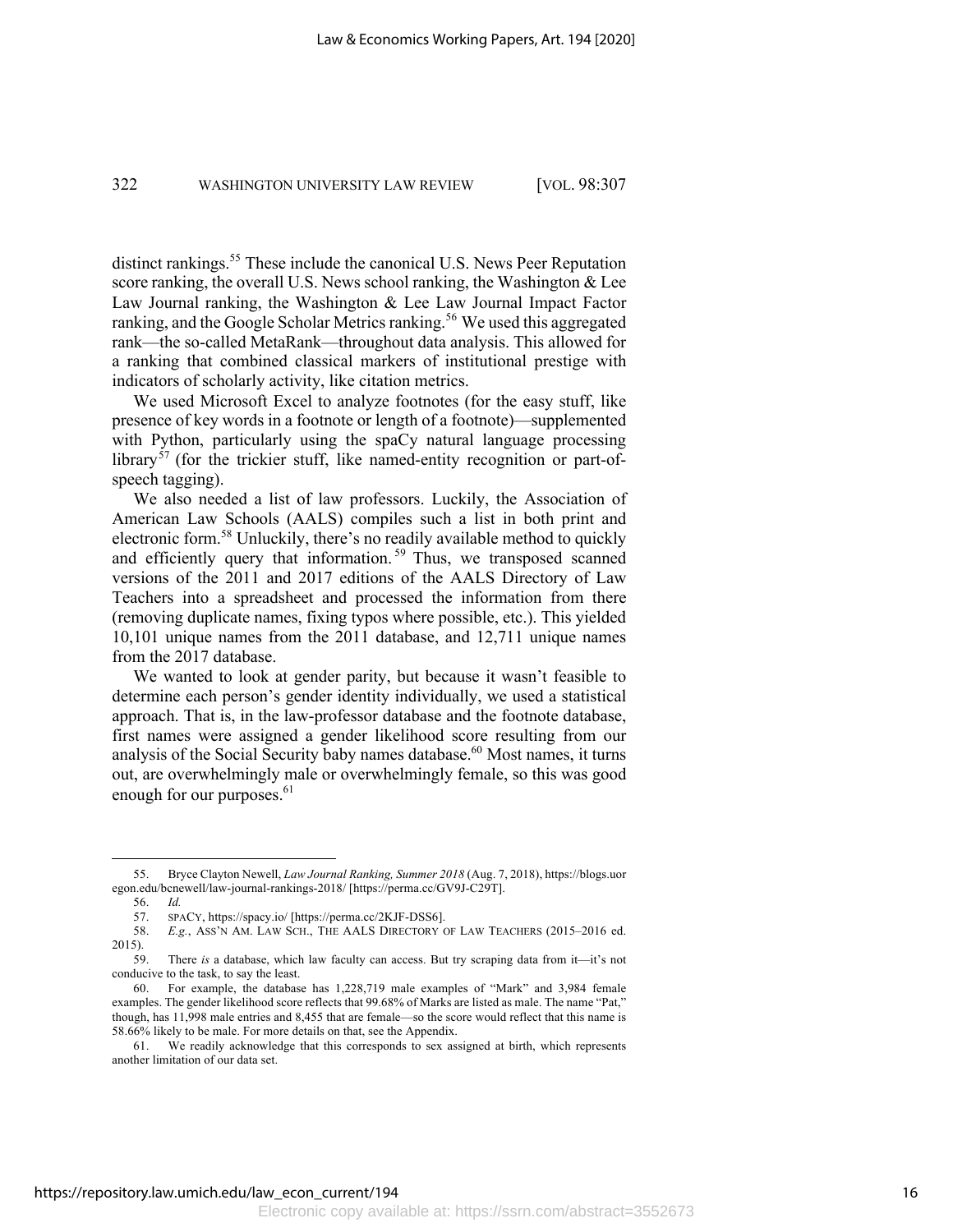#### *2. Survey*

We asked legal scholars and law-review editors (current and former) about their approaches to the biographical footnote.<sup>62</sup>

We assembled an anonymous survey in Qualtrics. We asked respondents first whether they were non-student writers of law-review articles, lawreview editors with a role in article selection, or both. Respondents were then shown, accordingly, a set of writer questions or editor questions. Most questions were in free-response form. Writers were asked about their demographics, seniority, process and standards for biographical-footnote writing, expectations for others' footnotes, and use of footnotes with journal editors in mind. Editors were asked about their role in article selection, the extent of their journal's selection author-blindness, the perceived usefulness of footnotes in selection, their journal's ranking, and their journal's category.

We distributed the survey—indisputably a convenience sample—by emailing colleagues, friends, and intellectual-property professors and posting on Twitter and WNP's Facebook page. We received 124 responses: 58 as writers only, 19 as editors only, and 46 in both roles.

#### *C. Results Generally*

The length and complexity of biographical footnotes increases with lawreview rank—but only for top-50 law reviews. Length ranges from an average of 500 or so characters (all law reviews ranked below 50) to around 900 (for the very top-ranked law reviews).



<sup>62.</sup> This study, University of Michigan study HUM00159071, was determined to be exempt from institutional-review-board review through the University of Michigan's automated self-determination procedure under 45 C.F.R. § 46.104(d)(2)(i)–(ii).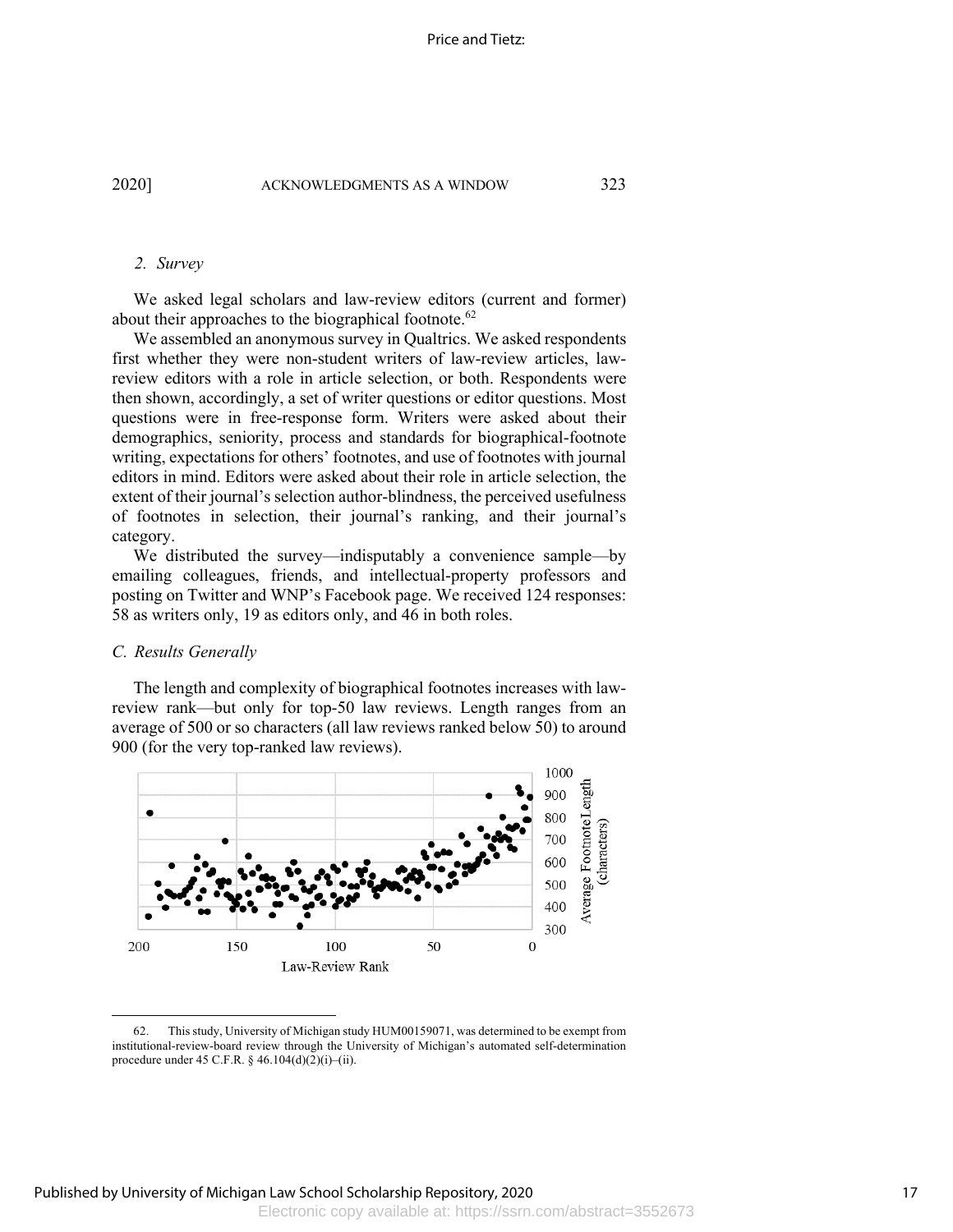What does this reflect? Largely, it's an increase in the number of entities—people and institutions—acknowledged. Specifically, it's people: higher-placed articles simply contain longer lists of people in their biographical footnotes. It's a dramatic jump, too, from 3 or 4 for most of everything ranked below 50 to around 15 for the top handful of journals.



But it's not just that longer footnotes should include more people on average because they include more *everything*. We don't see the same sharp trend with acknowledged organizations, for instance. (There is one, but it's more modest.) The real difference is in the people.



Notably, some words appear in biographical footnotes in a rankdependent manner, while others are not rank-dependent at all. Inasmuch as these words suggest characteristics of the article or of the author, this suggests the characteristics matter for legal journal placement.

Articles in higher-ranked law reviews are much more likely to acknowledge workshops—indeed, in the top 15 or so law reviews, *most* articles acknowledge a workshop in the biographical footnote, while in the bottom 100 law reviews, nearly none do.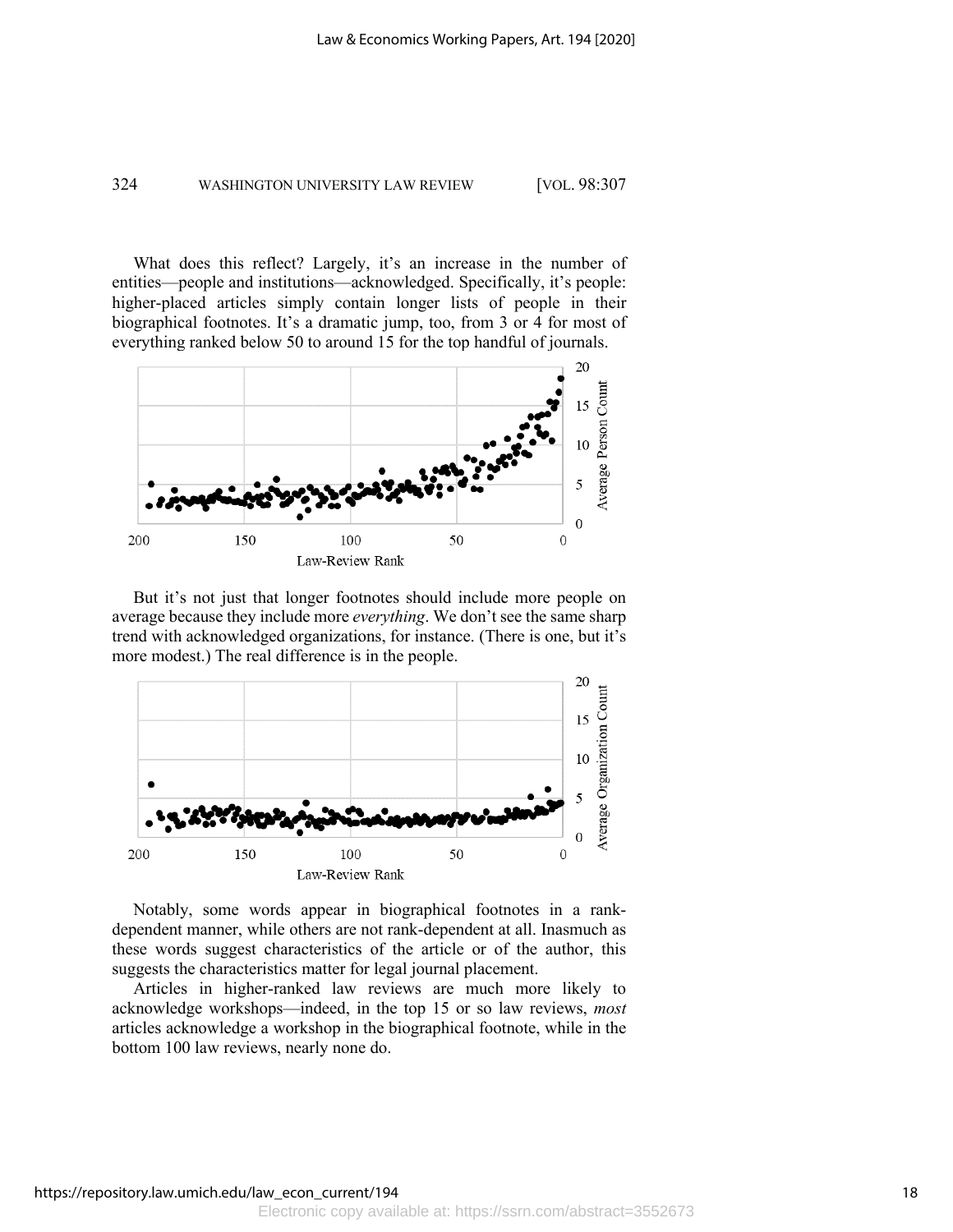



Although it's less common for the term "faculty workshop" to appear, this is even more weighted toward the top, with few mentions in journals ranked below the top 50:



We should note that the timing of acknowledgments is also uncertain. We cannot tell, for instance, whether the acknowledgement of a faculty workshop reflects a workshop that took place before submission, thus potentially improving the article and its placement, or after submission, perhaps even with the invitation resulting from a prestigious placement.

There is a much less pronounced trend for "conference" or "roundtable" mentions, but they also increase with rank. Yet mentions of "symposium" were flat across ranks (and rare).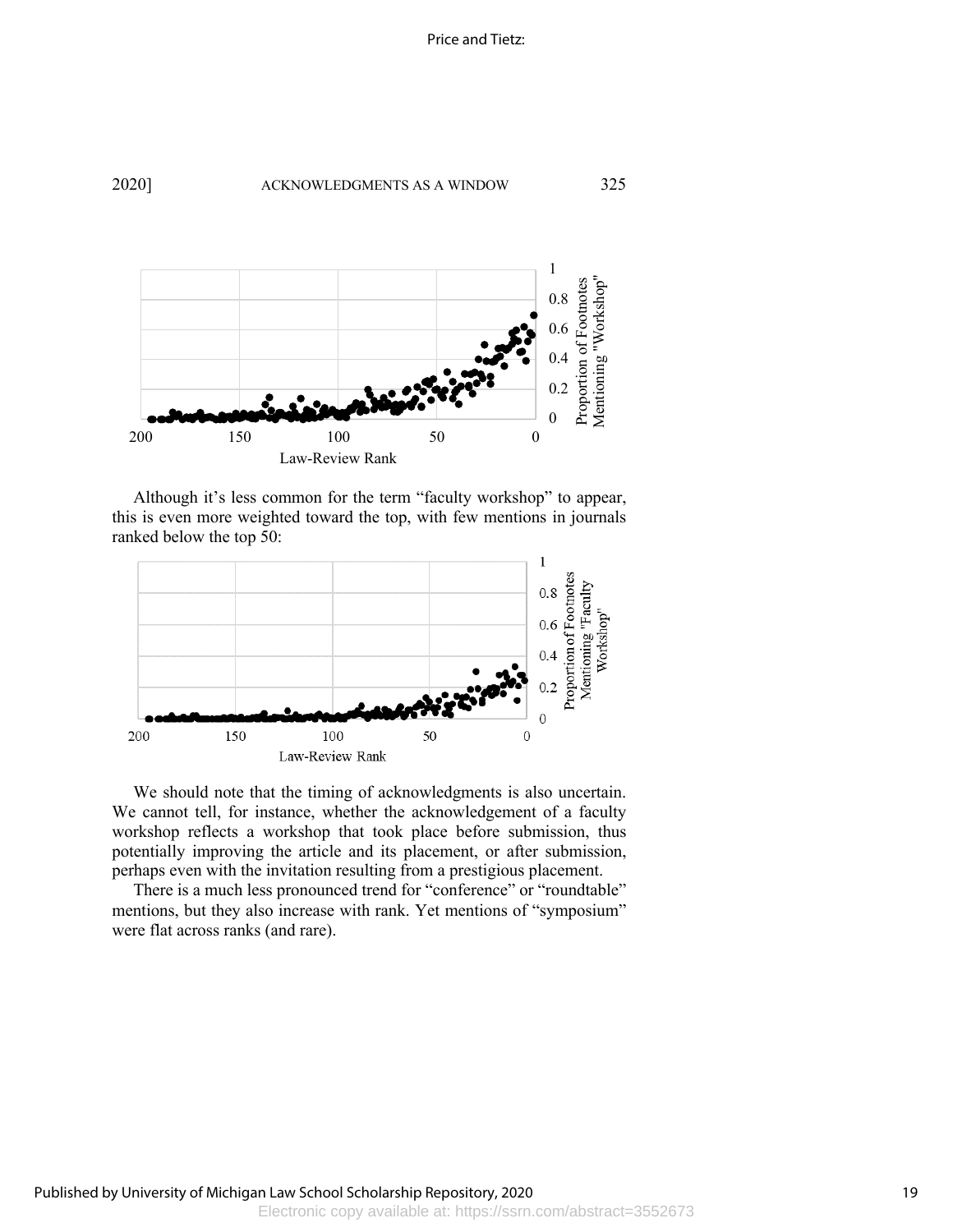



Mentions of "research"—usually in the context of thanking research assistants—rise steadily across law-review ranks in a linear fashion. Likewise, mentions of either "comments," "feedback," or "suggestions" increase with rank.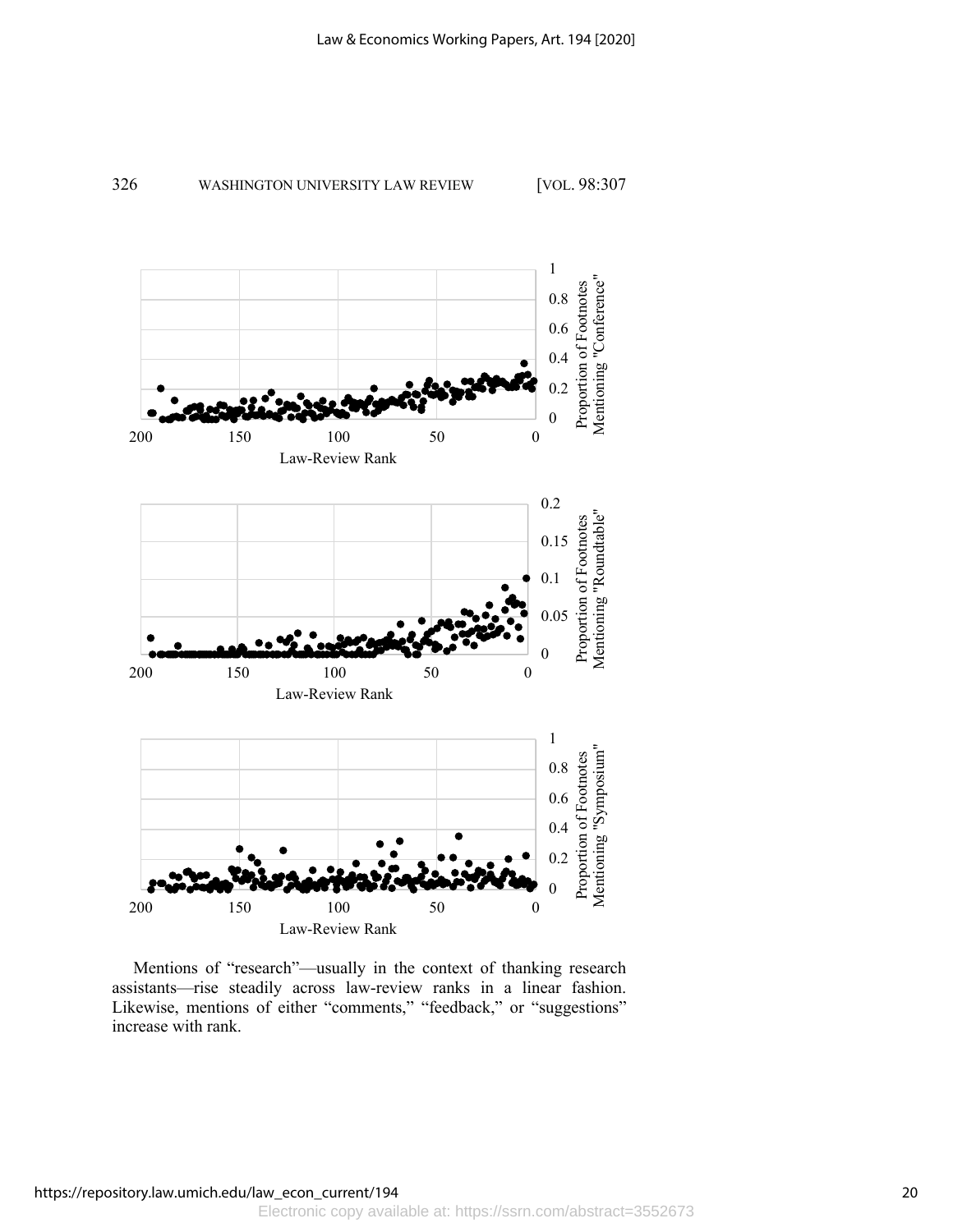

In contrast, mentions of words containing "thank" (e.g., "the author wishes to thank  $\ldots$ "; "thanks to  $X \ldots$ "; etc.) increase slightly but are generally prevalent at all ranks. Mentions of "support" were flat, if not rare.

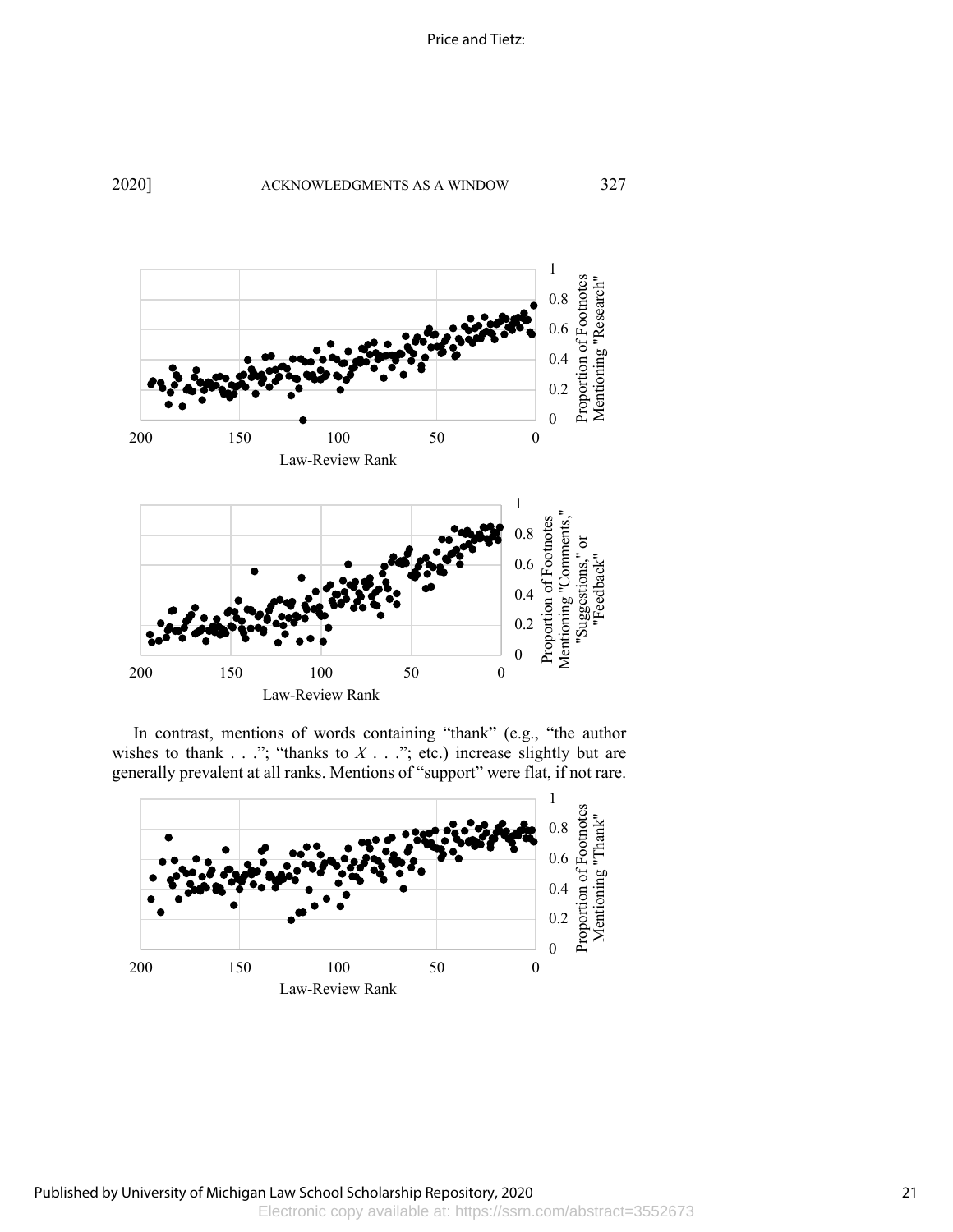



Mentions of "error"—usually in the context of "all errors are my own," or the like—are relatively flat.



Finally, "editors" are infrequently mentioned,<sup>63</sup> with a slight uptick at the top end of the rankings, but mentions of "students" are both rare and flat.

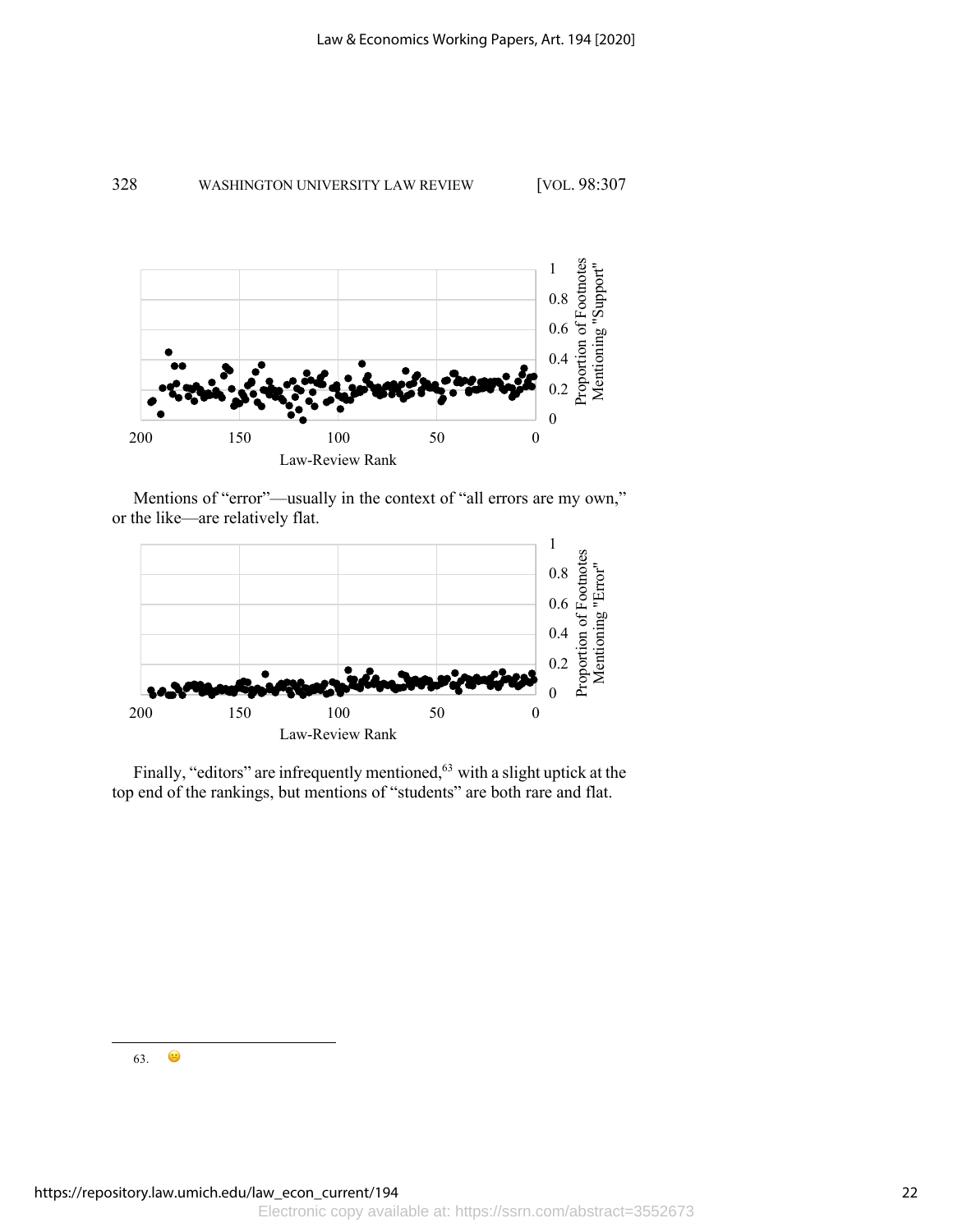



\* \* \*

In short, there are three kinds of trends in word appearances. Some terms are flatly distributed: they appear at about the same rate at every rank—like the words "errors" or "support." Most terms are this way, which makes sense; there are a lot of terms that should appear in everything (like "thank") or at random (like "grandma"). These terms don't tend to reflect anything significant about the article's content or context.

Other terms, like "research" (again, usually in the context of thanking research assistants) or "comments" (usually in the context of thanking colleagues for comments) have a linear correlation with rank and are more likely to show up in higher-placed publications. For terms related to article quality, this also probably makes sense––an article that benefited from research support or colleague feedback is, all else being equal, probably better than it would be without that support.

The striking thing is the third category: terms that show a hockey-stick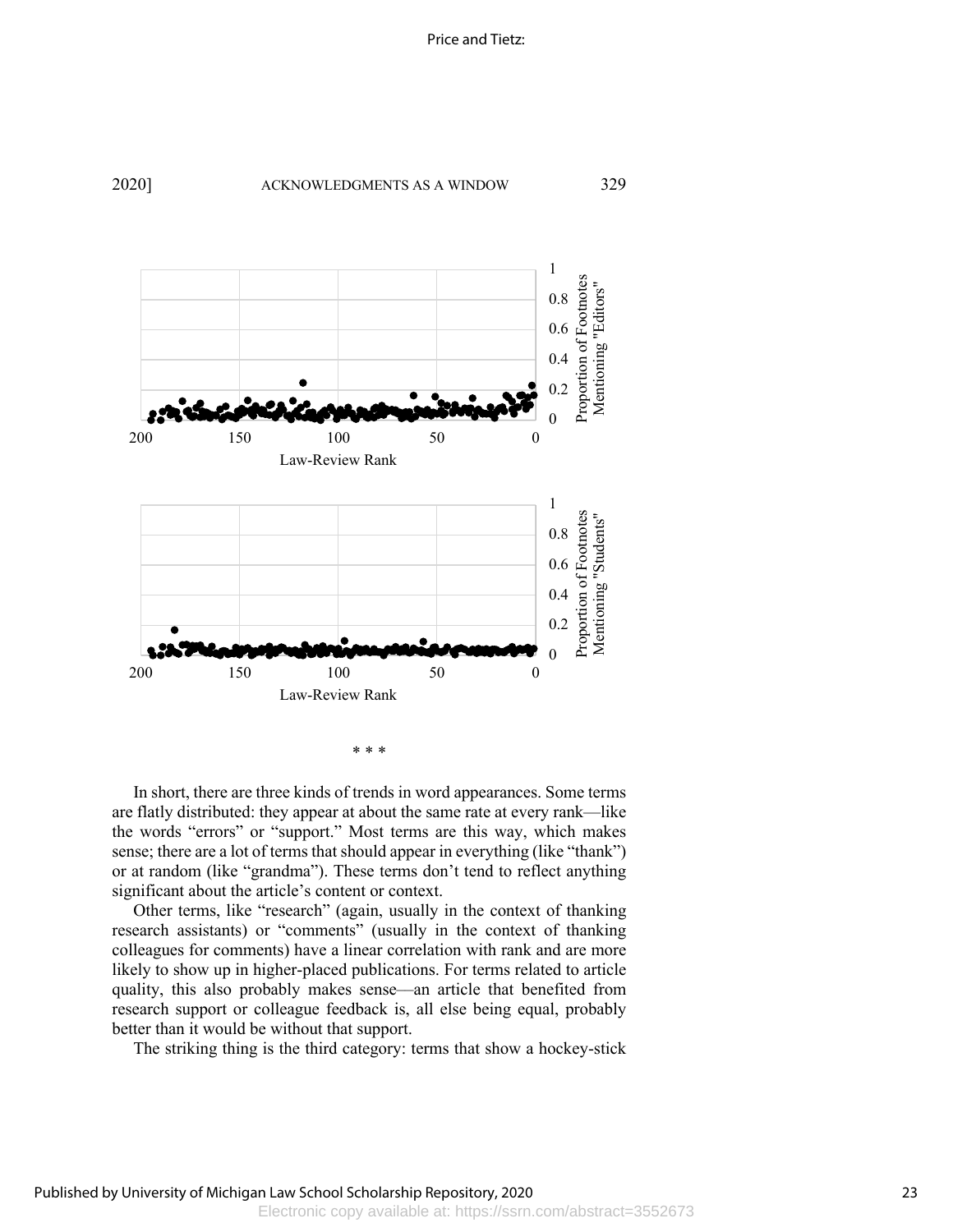distribution: relatively flat at lower ranks but with an inflection point and a dramatic increase in the very upper ranks.<sup>64</sup> Take "workshop," for instance. Incredibly rare in the bottom 100 law reviews; present more than half the time in the top ones. Why should that be? One possibility is that a workshop very dramatically increases the quality of an article in a way that is apparent to editors selecting articles. Perhaps so. But another possibility is that the papers selected for workshops are written by authors who have the benefit of being within a particular social and academic network—a network that positively affects article selection through one mechanism or another. 65

### *D. Knowledge Co-Production*

What do biographical footnotes, then, say about knowledge coproduction in legal scholarship?

First, co-production is apparently common. As noted above, *most* lawreview articles—especially those placed highly—acknowledge people. Most of these acknowledgments are for some sort of contribution to the substance of the paper, be it feedback or research assistance. For some papers, these lists are quite long.<sup>66</sup>

Law-review editors seem to understand this; most reported understanding that a mention of a name in the footnote meant a connection to the piece. Editors differed in their understandings of how substantial the connection was—baseline assumptions, for instance, included that the acknowledged person read the piece,  $67$  commented on the piece,  $68$  or approved of the piece.<sup>69</sup> Some editors reported that acknowledgments were too nebulous to draw much information from.<sup>70</sup> Others reported that certain

<sup>64.</sup> In addition to the words listed above, "participants" and "discussions" show hockey-stick effects, albeit less pronounced effects than those for "workshop."

<sup>65.</sup> Editors could also use workshop acknowledgement as a proxy for difficult-to-observe quality, as described below. *See infra* notes 99–103 and accompanying text. And as noted above, it is also difficult to disentangle timing, which means that at least some acknowledged workshops result *from* fancy law-review placements, not *in* such placements.

<sup>66.</sup> The longest example we could find, however, did not list peer contributions but rather families that the author's family admired. Our analysis tagged 116 names in the footnote. *See* William Lynch Schaller, *Scottie Pippen's Airball: On the Role of Fiduciary Duty Law in Illinois Professional Liability Cases*, 48 J. MARSHALL L. REV. 777, 777 n.\* (2015).

<sup>67.</sup> One editor reported: "I took it to mean that that person had read the paper."

<sup>68.</sup> Another editor reported: "The other scholar had read the article and offered substantive feedback on it."

<sup>69.</sup> Still another editor reported: "They had read and commented on the article and didn't think it was horrible."

<sup>70.</sup> One editor, for instance, characterized thus the meaning of an acknowledged name: "Primarily a signal of academic network and those with whom the author is in scholarly dialogue as a peer. Most authors do not rank others' names by their contributions, so there is incomplete information about the extent or quality of the person's involvement or comments."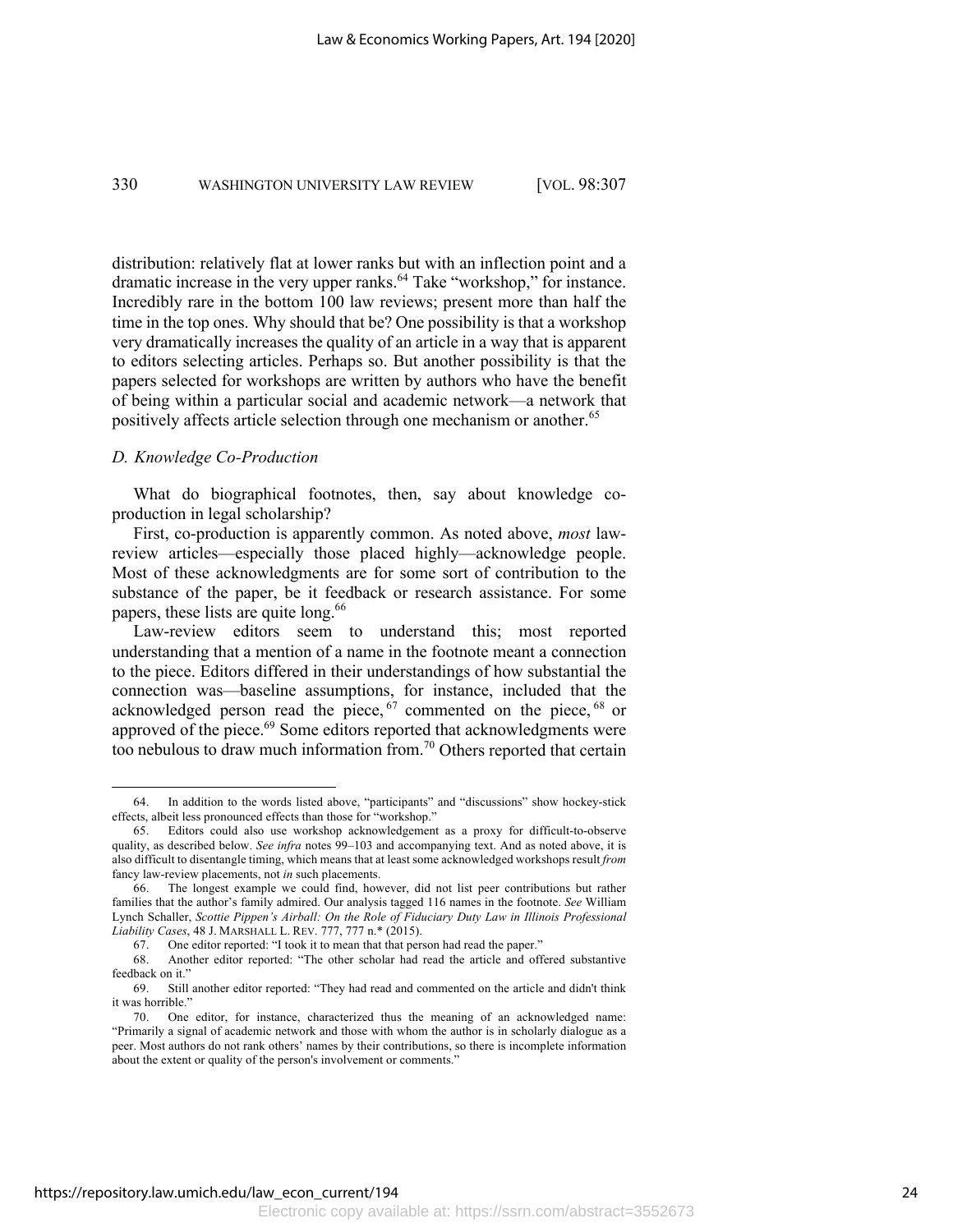kinds of uncommon acknowledgments—those of staff, for instance showed professionalism.<sup>71</sup>

As mentioned above, research assistants are frequently mentioned more so in higher-placed articles.<sup>72</sup> So are other indicia of third-party contributions to the scholarship, such as "workshops," "roundtables," "comments," "suggestions," "feedback," and the like.

The completeness of the co-production picture, though, is limited by the wide variability in standards of inclusion. Some writers report being very detailed and formulaic in their approaches, filling in the footnote early and updating it as they go; $^{73}$  others write the footnote last-minute, during the proofing process.<sup>74</sup> Some include people who have read the piece;<sup>75</sup> others include those who have read and commented.<sup>76</sup> Still others include audience members, who may have attended a talk about the piece but not read it.<sup>77</sup> Others are thanked for comments or conversations about the subject matter, $78$  or for asking a question about the paper.<sup>79</sup>

Despite this variability, there seemed to be a common thread: in general, acknowledged people had some connection to the specific piece (rather than, say, just providing inspiration or support in general<sup>80</sup>). Yet there is rarely a description of what *kind* of co-production any particular acknowledged person provided. (This contrasts with scientific papers, which often detail exact contributions, even of authors. $81$ )

<sup>71.</sup> For example, one editor noticed: "Thanking the librarian who was inevitably involved. It shows respect for those professionals."

<sup>72.</sup> The existence of research assistants likely correlates with other relevant factors, such as the author being a doctrinal professor rather than, say, a student or a practitioner—and this role may also bias toward higher placement for various reasons.

<sup>73.</sup> For example: "For most articles, I start by copying my 'standard' note and then add in anyone who needs a special mention."; and "I write the initial version just before I circulate the paper for comments, submit it for publication, deliver it at a workshop or post it online. I revise it to include a thank you to people who make comments on the paper as I receive those comments."

<sup>74.</sup> For example: "It's the last thing I write before it goes into page proofs. Until then I leave it blank."

<sup>75.</sup> For instance, one writer reported that they "[t]ry to include anyone who read a draft."

<sup>76.</sup> Another writer reported: "I thank people who read a draft and gave specific comments, and any conferences at which I presented the paper.'

<sup>77.</sup> One writer, for example, reported: "I try to credit audiences anywhere that I presented the paper . . . .

<sup>78.</sup> For instance, one writer thanks: "[People w]ho give[] me helpful comments, even if just based on a conversation."

<sup>79.</sup> For example, another writer thanks: "Everyone who reads the paper, asks me a question about it at a conference, or I have a useful conversation with about it. I am pretty generous with the thanks. Also any conference or workshop where I present it."

<sup>80.</sup> That being said, personal acknowledgments pop up too: "I thank readers, workshops, and the like - anyone who provided feedback to improve the piece - as well as my family."

<sup>81.</sup> A representative example, from one author's experience. The following initials all belong to authors: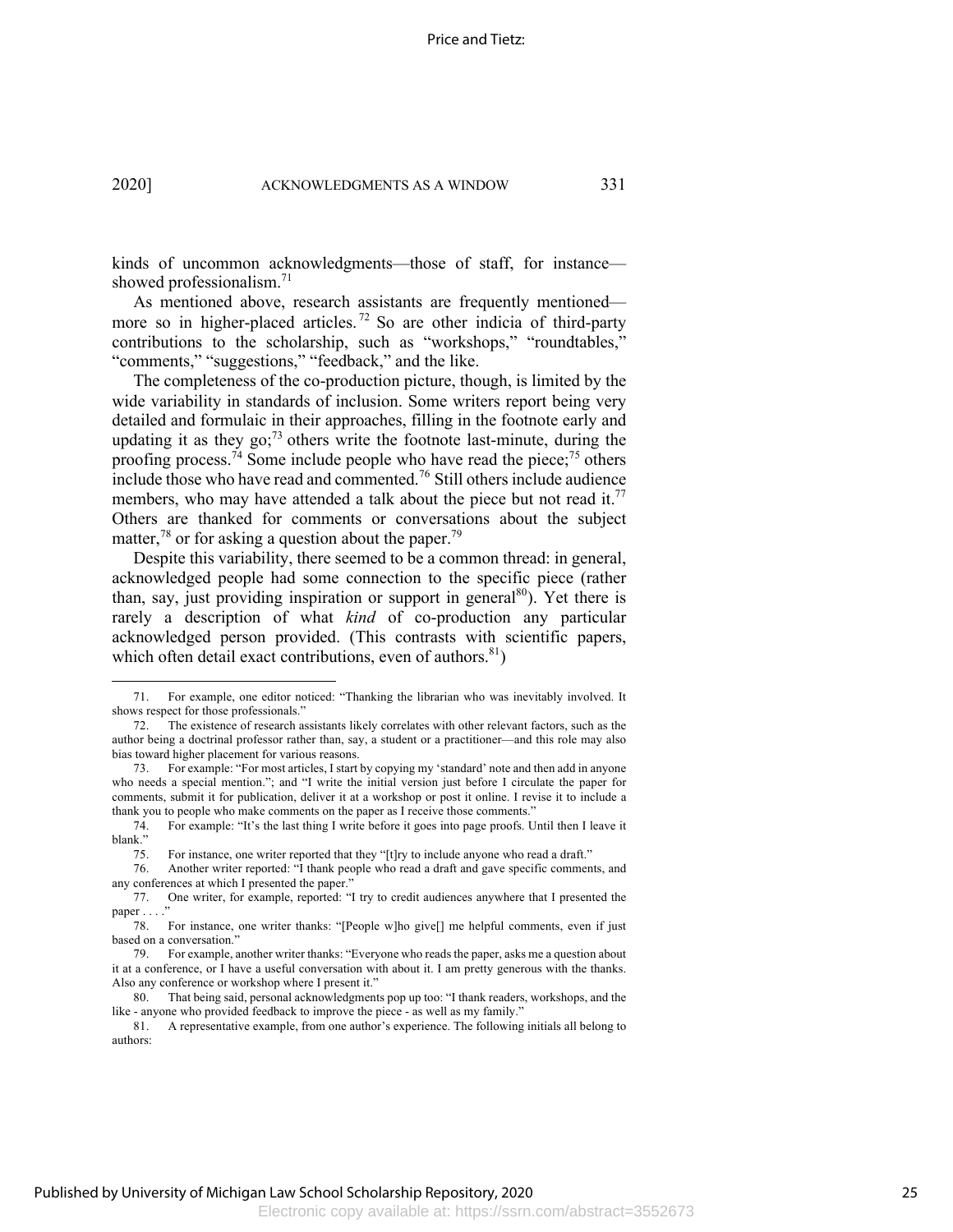$\ast$ 

Second, footnotes speak to gender parity and scholarly insularity. It's possible to probe, for instance, whether male authors––either individually or in aggregate––tend to thank their female colleagues at an unusually high or low rate, or whether an author's acknowledged community is particularly insular or lacks diversity. Law-review editors notice.<sup>82</sup>





Also, women are more inclined than men to acknowledge women. Consider this: the names in women's biographical footnotes were female 43% of the time; in men's footnotes, only 31% of the names belonged to women. In comparison, women authored 34% of the articles in our data set and constituted, quite similarly, 36% of acknowledgments.

There is a correlation, too, between law-review rank and gender bias. But this is only true in the top 50 or so journals, which tend to contain

J.I.T. and C.J.S. contributed equally to this work. Experiments were designed by J.I.T., C.J.S. and D.A.M. and were performed by J.I.T., C.J.S., T.M., P.M.B., H.-C.T. and U.I.Z. J.I.T., P.S.P.

and C.J.S. wrote the code. The manuscript was written by J.I.T., C.J.S., and D.A.M.

Jonathan I. Tietz et al., *A New Genome-Mining Tool Redefines the Lasso Peptide Biosynthetic Landscape*, 13 NATURE CHEMICAL BIOLOGY 470 (2017).

<sup>82.</sup> One editor reported: "I remember getting annoyed when it was just dudes thanked in the footnote though. . . . If someone thanks all dudes, I judge them." Another noted: "When every name listed is a white man, it has revealed the insularity of the author's perspective."

<sup>83.</sup> The indicated graph draws from articles with at least ten names in their acknowledgments.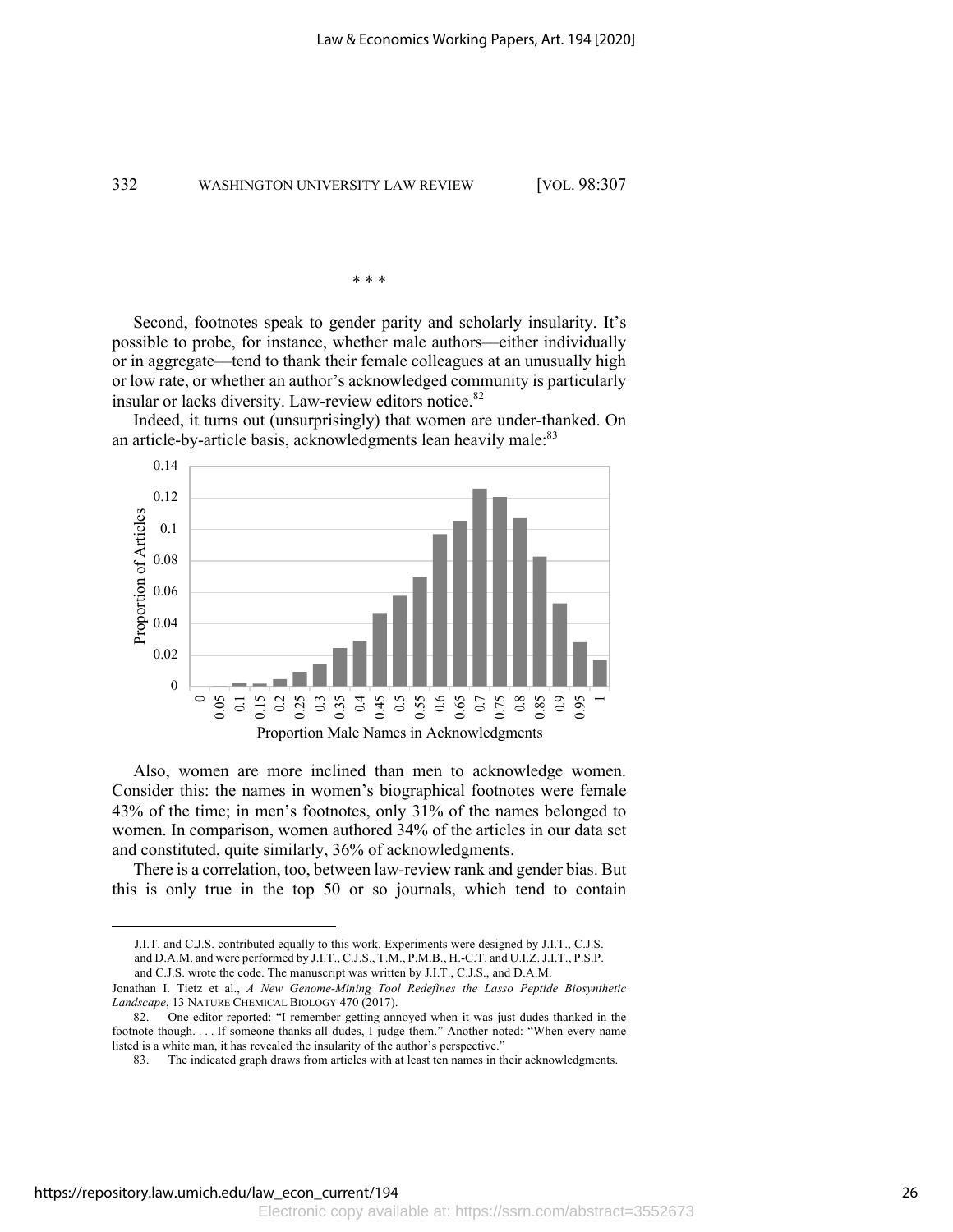

biographical footnotes replete with a higher percentage of male names.

```
* * *
```
Third, footnotes may reveal the institutional diversity or robustness—or even "fanciness"<sup>84</sup>—of an author's scholarly network in general.

Indeed, some authors do seem to use the biographical footnote to signal their scholarly network.<sup>85</sup> Many respondents reported at least suspecting that law-review editors take this into account, for better or for worse, desiring fanciness. <sup>86</sup> Some writers seem to consider the signaling effects of fanciness even when deciding whom to ask to review the paper.<sup>87</sup> Others

<sup>84.</sup> Here, a tongue-in-cheek descriptor of high-ranked institutions.

<sup>85.</sup> One writer's criteria for whom to include in the footnote: "[H]ow aggressively I want to signal the community that I'm a part of."

Another wrote: "Sometimes I mention people who are well-known in the field when submitting because it might give the editors a sign that I have spoken with informed scholars on the issues that I am writing on."

<sup>86.</sup> One writer suggested that editors look to footnotes for this: "Probably to get an at-a-glance impression of who the author is and who he or she knows."

Another wrote: "In journals that don't value anonymous review, they may view it as a signal of where the author fits in the academic pecking order in deciding whether to give it further consideration for publication. Outside of that, I don't actually see how law review editors would find it useful."

Still another wrote that editors look to the footnote "[p]robably to see how connected the author is to the academic community."

<sup>87.</sup> One writer noted: "I do consider the 'fame' of a colleague in deciding whether to send them the draft for feedback, based on a belief that having famous names in the star footnote is helpful with editors."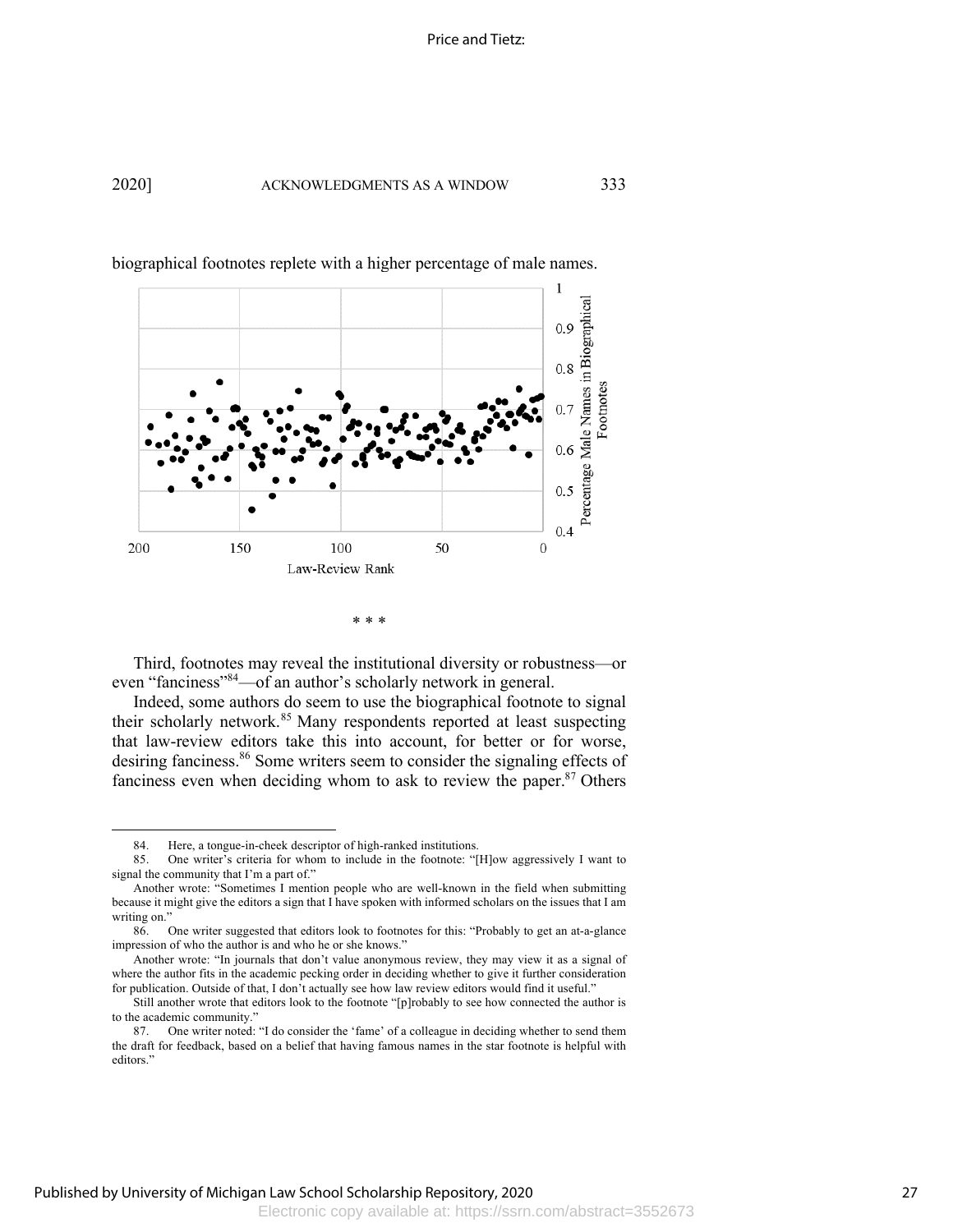express surprise that editors would look at footnotes at all.<sup>88</sup>

The scholarly network can serve as de facto credibility signaling beyond the specific issues written about in the paper; some authors report thinking that footnotes serve this role with respect to law-review selection.<sup>89</sup> And some editors agree. <sup>90</sup> For authors of interdisciplinary articles, acknowledging a particularly appropriate scholarly community might give comfort as to credibility in that field. $91$ 

Surely, then, wouldn't a long list of thanks make strategic sense? That may be—some editors, at least, even explicitly think so.<sup>92</sup> But others seem to view long lists of thanks as distasteful game-playing. $93$ 

\* \* \*

A brief coda: It is generally accepted in legal scholarship that coauthored articles are less valuable to the author—less prestigious—than single-author contributions. Even so, there is generally little correlation, negative or positive, between multi-authorship and law-review prestige; maybe a modest uptick at the higher ranks. That said, there is a substantial increase in coauthorship frequency among a subset of articles that were considered

<sup>88.</sup> With respect to whether they thought editors looked to biographical footnotes in review, various writers said: "No clue. I hope nothing."; "Hopefully nothing, since they are insignificant."; "No. I'd be shocked if they read it."; "Nothing. It would be extremely odd if they looked."; and "I don't know that they do. I didn't when I was an editor."

<sup>89.</sup> For instance: "I think they use it to gauge credibility, and most often when someone references a big contributor in the field. It shows an 'in crowd.' I am somewhat suspicious of using this along with home school and alma-mater, but it is used."; and "If they use them for anything, I believe they use them to assess the author's position in the field. For that reason, including professors from highranked schools or who have well-developed reputations could be important."

<sup>90.</sup> For example: "If there were many or important members of the field it seemed to enhance credibility."; and "It's useful to determine the article's credibility in the field if the star footnote indicates that a leader in the field or a cited author has provided feedback."

<sup>91.</sup> *See, e.g.*, Sam F. Halabi, *The Drug Repurposing Ecosystem: Intellectual Property Incentives, Market Exclusivity, and the Future of "New" Medicines*, 20 YALE J.L. & TECH. 1, 1 n.1 (2018) (acknowledging Aaron Kesselheim in a paper about finding new uses for existing drugs). As a quick Google search by an editor would reveal, Kesselheim holds an MD, JD, MPH, and is a Professor of Medicine at Harvard Medical School and a faculty member in the Division of Pharmacoepidemiology and Pharmacoeconomics in the Department of Medicine at Brigham and Women's Hospital. *Aaron Seth Kesselheim, M.D.*, CTR. FOR BIOETHICS, https://bioethics.hms.harvard.edu/faculty-staff/aaron-seth-kess elheim [https://perma.cc/5CXM-GYUG].

<sup>92.</sup> An editor wrote: "A single name [did not mean] much. But a host of really significant players said something generally positive about the article."<br>93 One former editor wrote: "Once as an e

<sup>93.</sup> One former editor wrote: "Once as an editor I remember a ridiculously long list of thanks that came off to me as someone trying to show how well-connected they were."

Others wrote: "Overly populated notes suggested a desperate attempt at influence."; and "I occasionally looked to see if anyone notable was thanked but that never mattered. You can often tell when authors inflate the bionote by just including anyone who ever received an email about the piece."

Of course, this creates an unfortunate situation for those who get sincere comments from a long list of people and feel some pressure to cut names just to avoid looking like a game-player.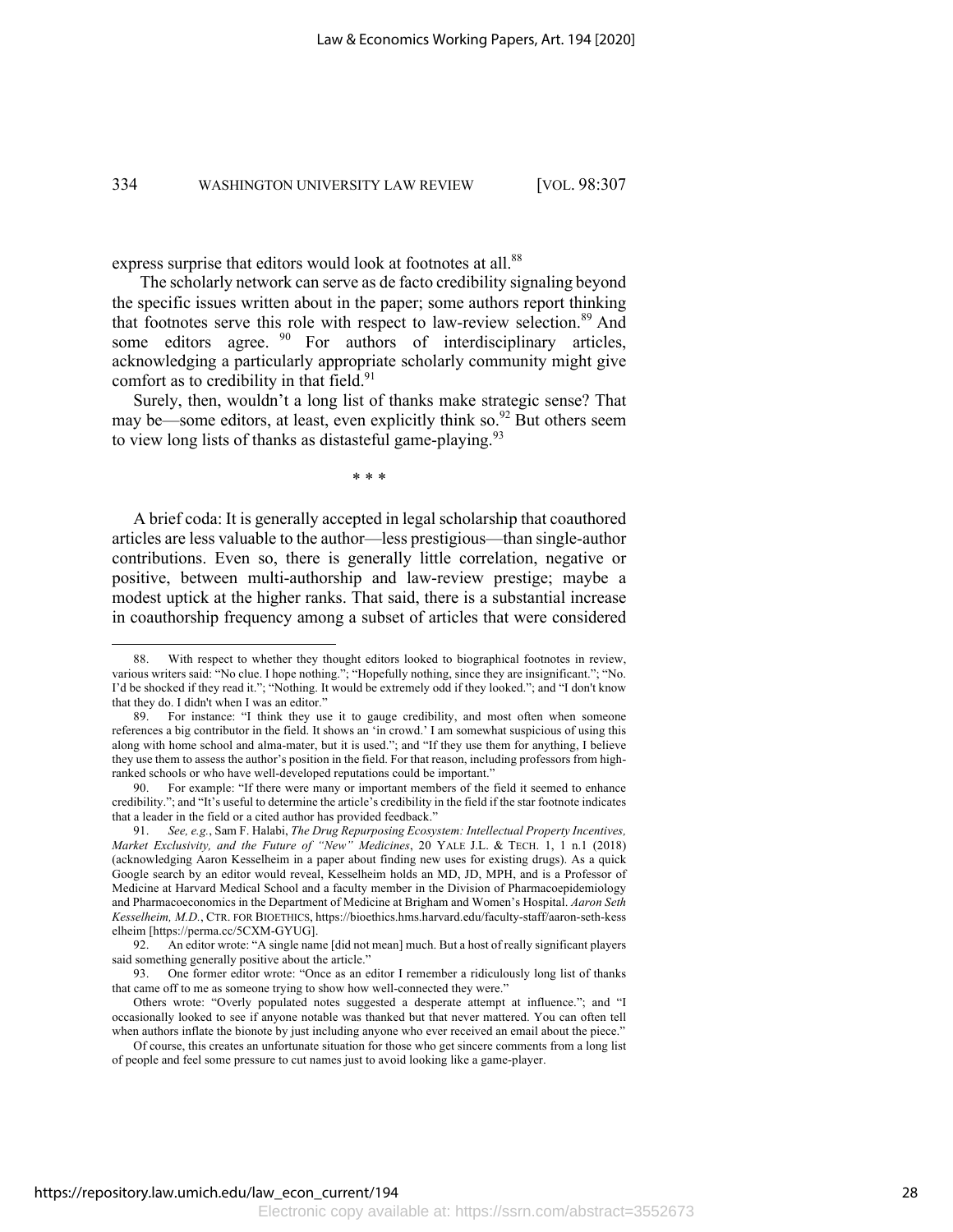2020] ACKNOWLEDGMENTS AS A WINDOW 335

by the community to be prestigious, either having appeared in particular compendia or having achieved any of several prizes.<sup>94</sup> Of these, we saw that 25% were coauthored, compared with 13% of articles generally. Tenure committees might do well to rethink practices of disregarding or downplaying multi-author contributions.



#### *E. Peer Review*

What do biographical footnotes reveal about peer review in legal scholarship?

First, it was not uncommon for law-review editors to report using footnotes as a proxy for article quality, although this seems to be a minor consideration. It also wasn't uncommon for writers to suspect that this was going on, and some fully embraced strategic footnotecraft, while others avowed never to stoop to such means.

Editors reported a variety of ways in which the biographical-footnote information was useful to them during review. For instance, some editors found the acknowledgment of known experts to be comforting if the editors

<sup>94.</sup> In particular, we identified 168 articles in our dataset that had won the Sutherland Prize, the William Nelson Cromwell Foundation Article Prize, the Privacy Law Scholars' Conference Junior Scholars Award (recently redubbed the Privacy Law Scholars' Conference Reidenberg-Kerr Award), the International Association of Privacy Professionals Paper Award, the Richard A. Nagareda Award, the ABA Section of Administrative Law & Regulatory Practice Award; were selected in the annual Corporate Practice Commentator Annual Poll's list of the top ten corporate and securities law papers; or were selected to be reprinted in the *Entertainment, Publishing, and the Arts Handbook* or the *First Amendment Law Handbook*. We recognize this is a highly incomplete and contestable list of identifiers for prestige.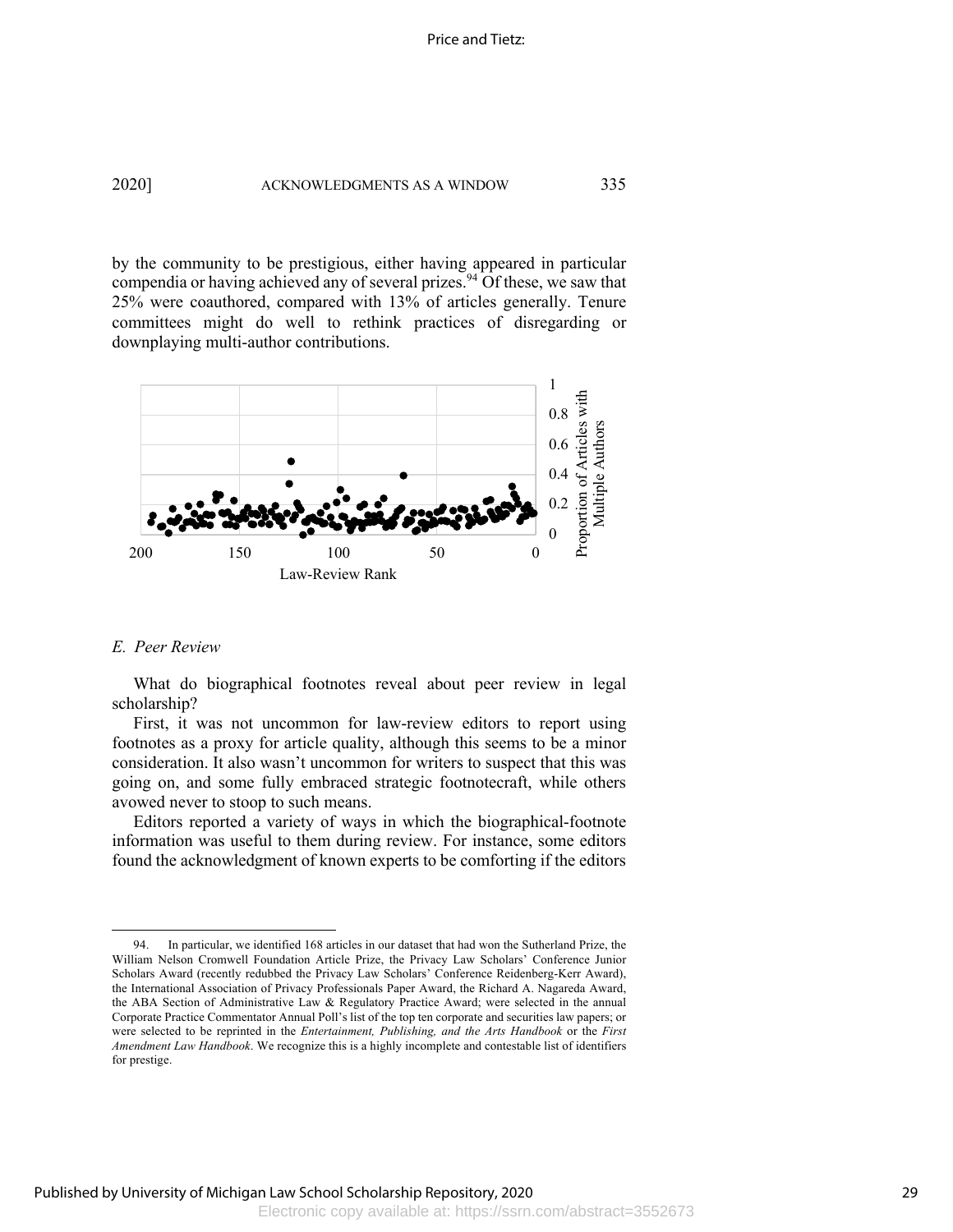were unfamiliar with the doctrine, as with interdisciplinary papers.<sup>95</sup> Others found the acknowledgement of more senior academics to be comforting if the author was inexperienced.<sup>96</sup> Still others looked to names in the footnote to get a rough estimate of how citable the paper would be,  $97$  or as starting points for preemption checks.<sup>98</sup>

Editors also seem to look to quantity and quality<sup>99</sup> of names as a sign of the degree to which the ideas in the paper have been vetted. Indeed, the idea of using names in the footnote as a proxy for the extent of article vetting was surprisingly common—though it was rarely identified as a major factor, at least consciously, in decisionmaking.  $100$  Names were sometimes significant for conveying that specific people had vetted the piece,<sup>101</sup> and many editors responded that they believed that inclusion of a name meant that the person had reviewed and commented on a draft. <sup>102</sup> Names sometimes simply signaled that the piece had undergone any review at all, regardless of *by whom*; one editor wrote, for instance, that "[t]he more people and workshops acknowledged in the footnote, the more it signals the author's effort in revising, incorporating edits, and addressing concerns that editors may have." A complete absence of relevant acknowledgments was at times a red flag before substantive review.<sup>103</sup>

The disproportionate frequency with which articles that mention workshops appear in top law reviews underscores this informal peer-review process. Workshops are opportunities for papers and their authors to receive

<sup>95.</sup> Said one editor: "One time we were unsure of an article's contribution and we saw it had been workshopped with people we know who were involved in the field, so we felt more confident with our own sense of how the article mattered."

<sup>96.</sup> Another editor said: "[F]or authors that have had very few publications, it can be helpful to note if this paper has been reviewed by more experienced academics, been taken to workshops, or used at conferences."

Yet another wrote: "[I]t is sometimes helpful to see well-known names mentioned in the star footnote if the article is by a newer author without much of a prior track record."

<sup>97.</sup> Noted one respondent: "As an editor, we relied on CVs and did not pay much attention to the footnote, unless the footnote indicated a major name was likely to cite the piece.

<sup>98.</sup> For example: "I vaguely recall focusing preemption checks on people listed in star footnotes on at least one occasion."

<sup>99.</sup> Reader beware––tongue once again in cheek. "Quality" here means "reputation" or "fanciness" or "fame" or any similar thing.

<sup>100.</sup> An editor recalled: "It has never swayed a selection outcome, but could perhaps be used by an Articles Editor to let a paper survive the initial review and make it to our group review round."

<sup>101.</sup> For example: "It shows some degree of peer review and exposure."

<sup>102.</sup> Some examples, among many: inclusion of a name meant that "[t]he other scholar had read the article and offered substantive feedback on it"; "the person had actually reviewed/commented on a draft of the piece"; "the named person read/commented on the article or attended a workshop at which the article was presented"; etc.

<sup>103.</sup> For instance: "It was a credibility proxy to get through the door. After that, it was about the article. But good biographical information helped to cull submissions."; and "An on the fence article that had \*zero\* acknowledgements was passed over, essentially for that reason. Another article that seemed to have won multiple prizes in the field was advanced almost solely on that basis."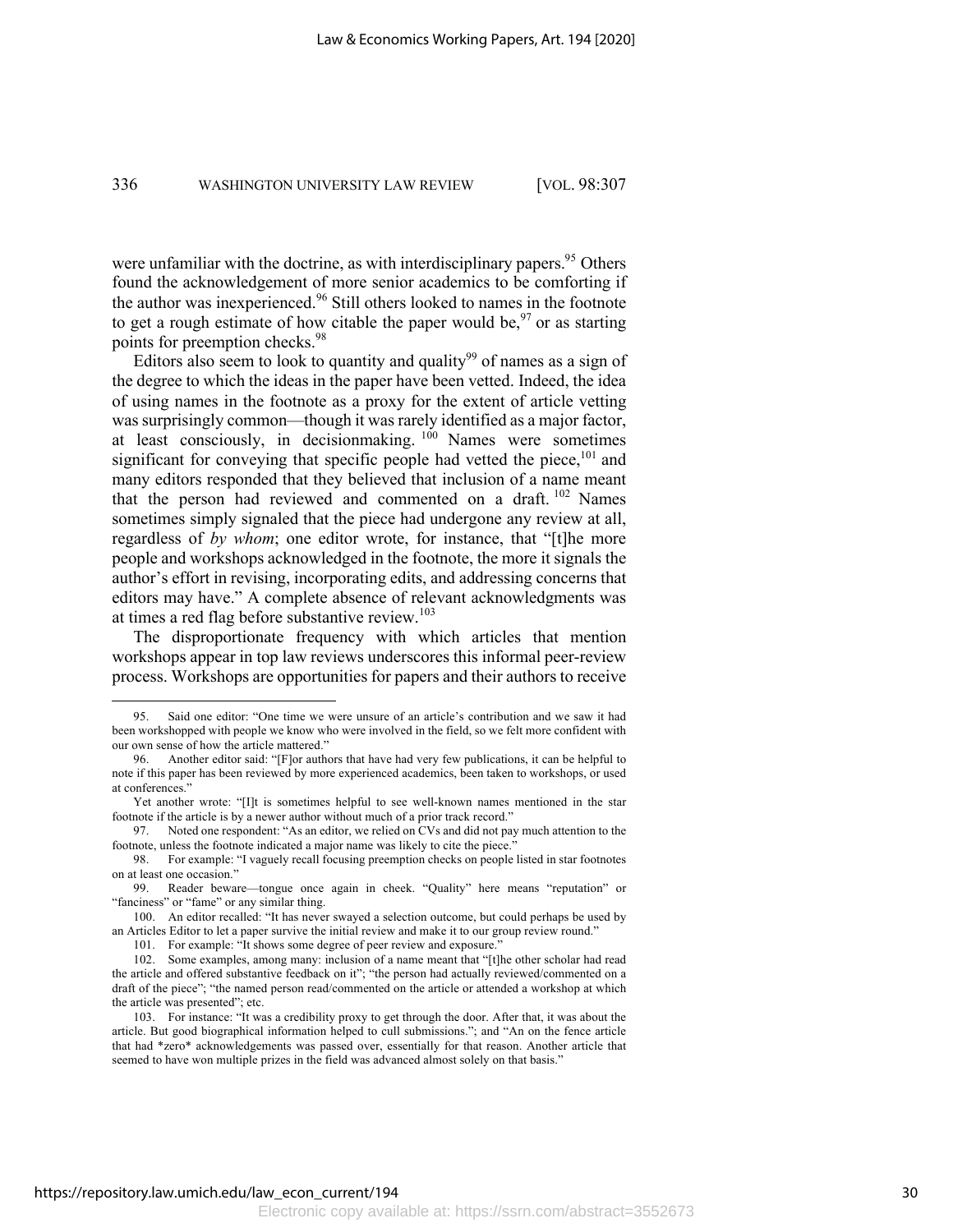substantial feedback from students (seminar-style workshops), faculty (faculty workshops), or both. To an editor then, the inclusion of a workshop in an acknowledgments footnote might signal a degree of formal review. It might also be that students taking specific workshops and thus exposed to specific papers are more likely to accept those papers for publication, but that seems mathematically unlikely as an explanation for the overall trend. (Alternatively, the authors who present at workshops could take the students' feedback primarily as a read on what the *kind* of students who will be selecting their articles think.) Of course, we cannot rule out other latent variables, such as well-known authors both getting invited to workshops and having a leg up in the submissions process.

Some editors took workshop or conference mentions as symbols of refinement.<sup>104</sup> Others interpreted inclusion in a workshop as a symbol that the topic was interesting enough to a legal academic to merit an invitation in the first place.<sup>105</sup> On the other hand, some editors admitted not knowing the significance of any particular workshop and thus did not use that information.<sup>106</sup> Some viewed inclusion in workshops and conferences as a potential strike, believing that this reflected a lack of novelty or a possibility of prior publication.107 Some felt that acknowledged individuals were far more important than acknowledged workshops. 108

Of course, some law reviews *do* conduct formal peer review. For them, the biographical footnote still seems to be useful; for instance, it could

<sup>104.</sup> Some examples, among many: "This indicated that the piece was likely more polished, helpful for late submissions."; "When I was an editor, I liked to see 2–3 workshops or conferences as reassurance that others in the field had seen/vouched for the topic and its execution in some way."; and "This generally wouldn't shift selection opinions much, but prior workshopping might at least suggest that the author put significant work into the article."

<sup>105.</sup> Said one editor: "It is a potential signal of quality insofar as the author's peers had selected the topic as one worthy of inclusion in the conference, workshop, or symposium."

<sup>106.</sup> For example: "I did not know how to evaluate the 'prestige' of different workshops or how people got invited to them, so it didn't affect my decisions."

<sup>107.</sup> For instance: "It generally was a good sign, although it also raised concerns about prior publication of portions of the piece."

<sup>108.</sup> For example, one editor wrote: "I paid much more attention to individual reviewers than conferences, workshops, etc."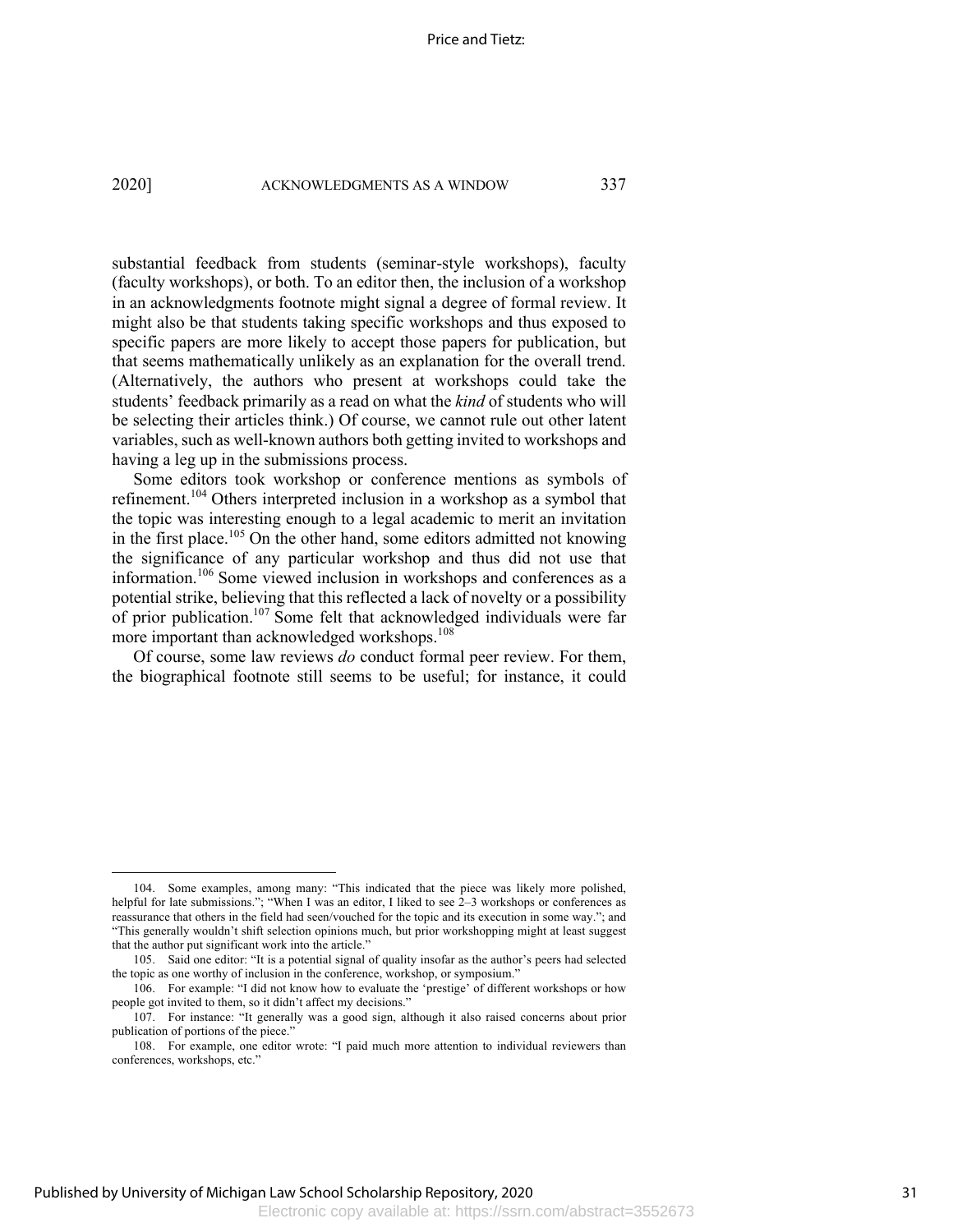identify potential reviewers  $109$  (or those to avoid  $110$ ). Indeed, feedback received from people thanked in footnotes has influenced selection outcomes. <sup>111</sup> Still other law reviews have used the identity of students thanked as research assistants to avoid conflicts of interest in their own  $decision making.<sup>112</sup>$ 

Some editors deny having considered footnote information at all, purportedly evaluating each article purely on its merits.<sup>113</sup> Wrote one editor, "I prefer to actually read the article rather than use the star footnote as a proxy." Others used the footnote to consider the potential effect that selection would have on an author's career,  $114$  or even the likely ease of working with the professor throughout the editorial process.<sup>115</sup>

\* \* \*

As a formal matter, peer review entails an editor sending a paper after submission to a few peers of the author (often blind to the author's identity, but sometimes not) and relying on those peers' recommendations as to

<sup>109.</sup> One editor wrote that names in acknowledgments are useful for "identifying a list of people who might be able to offer additional comments on the piece on short notice."

Another wrote: "If the star footnote includes thanking other professors for comments, then we would use the star footnote for potential professors to reach out to about the article. In other words, we would reach out to one or more professors thanked in the star footnote to ask questions about the content and strength of the article."

Another explained further: "If we don't have the time necessary to solicit an anonymous peer review or need some additional verification of claims made, we often turn to the other professors mentioned in the star. We have found such individuals to be rather credible (some have raised additional concerns about pieces we hadn't thought of). An author's biographical information can be helpful but it is usually redundant with the cover letter and resume they submit. We often try to pick articles authored by an author who actually has written consistently in that field so, in so far as background of prior publications is provided, it can be helpful."

<sup>110.</sup> Another editor wrote that names in acknowledgments "[t]ell[] us who not to ask for faculty reviews."

<sup>111.</sup> For example: "A professor['s] feedback after reaching out to them about the article has influenced a selection outcome."

<sup>112.</sup> One editor wrote that acknowledgments had "[l]ittle significance except to see which, if any, of our school's students might have been RAs on the paper (and to ensure they did not participate in selections concerning the piece)."

<sup>113.</sup> For instance: "Name-dropping in the biographical footnote never made a difference to our assessment of the piece."

<sup>114.</sup> For example: "We observed if someone's title indicated they might not yet be tenure-track – this was never a determinative factor in selection, but we may have considered it a soft proxy for willingness to engage in edits or the excitement of knowing that a TLR placement would particularly benefit a younger professor's career."

<sup>115.</sup> For instance: "There was one article that we strongly considered publishing, but most of the committee thought there were some significant edits that would need to be made. At least some members of the selection committee expressed concern when we learned, through the footnote, that the individual (not a law professor) would be holding a job during the publication process that we felt would greatly limit their ability to dedicate time to editing the article. I don't know to what extent that played a role in any individual's decision, but the article was narrowly rejected (we require a supermajority)."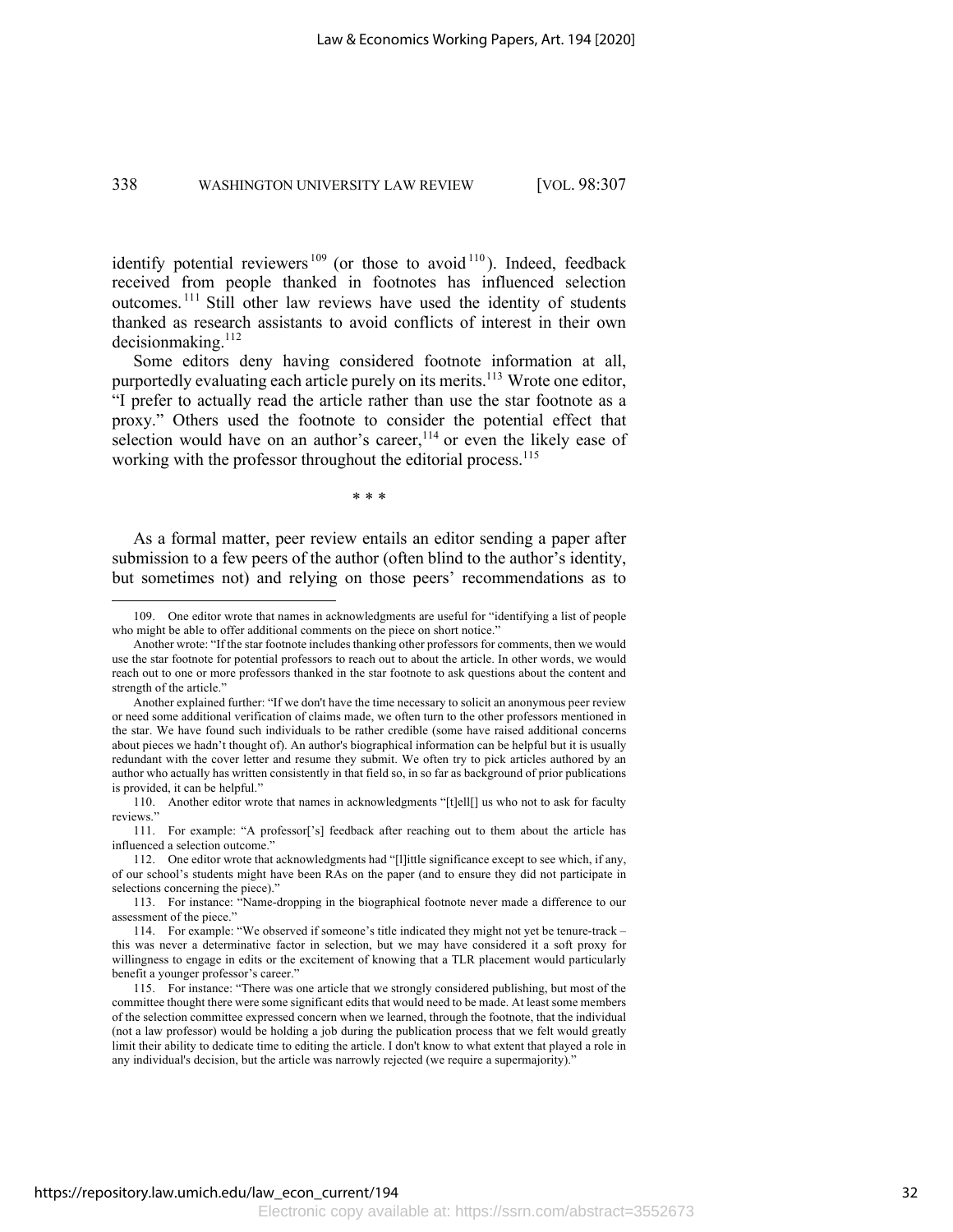whether to accept the paper, require its revision and resubmission, or reject it. As a functional matter, though, peer review simply entails circulation of the paper pre-publication to peers and revision of the paper in view of comments. The point of peer review is that a manuscript should be vetted by the relevant scholarly community before final publication—and before it bears the imprimatur of a particular journal. Even in a formal peer-review setting, though, most substantive review is not done by the journal's editors. The editor will reject papers that are out of scope or that too blatantly fail a sniff test for quality, but the substantive review is done by academic community members.

Consider the results previously mentioned. Most law-review articles acknowledge multiple people—especially as the rank of the law review increases. Acknowledgments are nearly always tied to some paper-specific contributions, whether research assistance by students or comments or suggestions by peers. And these acknowledgments are usually members of the relevant scholarly communities. Granted, in a formal peer-review system, the editor will usually choose the reviewers, not the author. But such systems usually allow the author to suggest reviewers, and subfields are often small enough that the author and reviewer end up knowing each other anyway. Thus, for a sizeable portion of legal articles, the article will have been distributed by the author to peers and revised according to their feedback before publication: functional peer review. And to the extent that editors consider this information in footnotes, that peer review is integrated into the publication process.

Many authors suspected that some editors, at least, use acknowledgment information as a peer-review proxy. Many seem to find this practice discouraging and refuse to consider the reaction of student editors when drafting their biographical footnotes. <sup>116</sup> But some, at least, write biographical footnotes strategically with editors in mind.<sup>117</sup> Others express

<sup>116.</sup> For instance, one author explained, when asked whether footnotes were written with student editors in mind: "Never. I'm afraid it never occurred to me. I figure that the star footnote is indisputably my territory, and no student editor has ever called me on it. I assume that that means that I don't write anything unusual. I would probably view it as a breach of academic ethics to craft a star footnote designed to persuade law review editors to accept my paper for publication, so I wouldn't consider doing that. I don't know how common it is for other authors, though."

Said another: "No. It feels sleazy."

<sup>117.</sup> Some examples, among many: "I want to ensure the students think . . . that I have undergone some level of internal peer review before coming to them."; "I include conferences attended to show student editors that the paper has been workshopped and that people are interested."; "Sometimes I mention people who are well-known in the field when submitting because it might give the editors a sign that I have spoken with informed scholars on the issues that I am writing on."; "I consciously included some well-known figures with whom I had had conversations, but who hadn't contributed all that significantly. But I wanted to make clear that I was in conversation with the field."; "My impression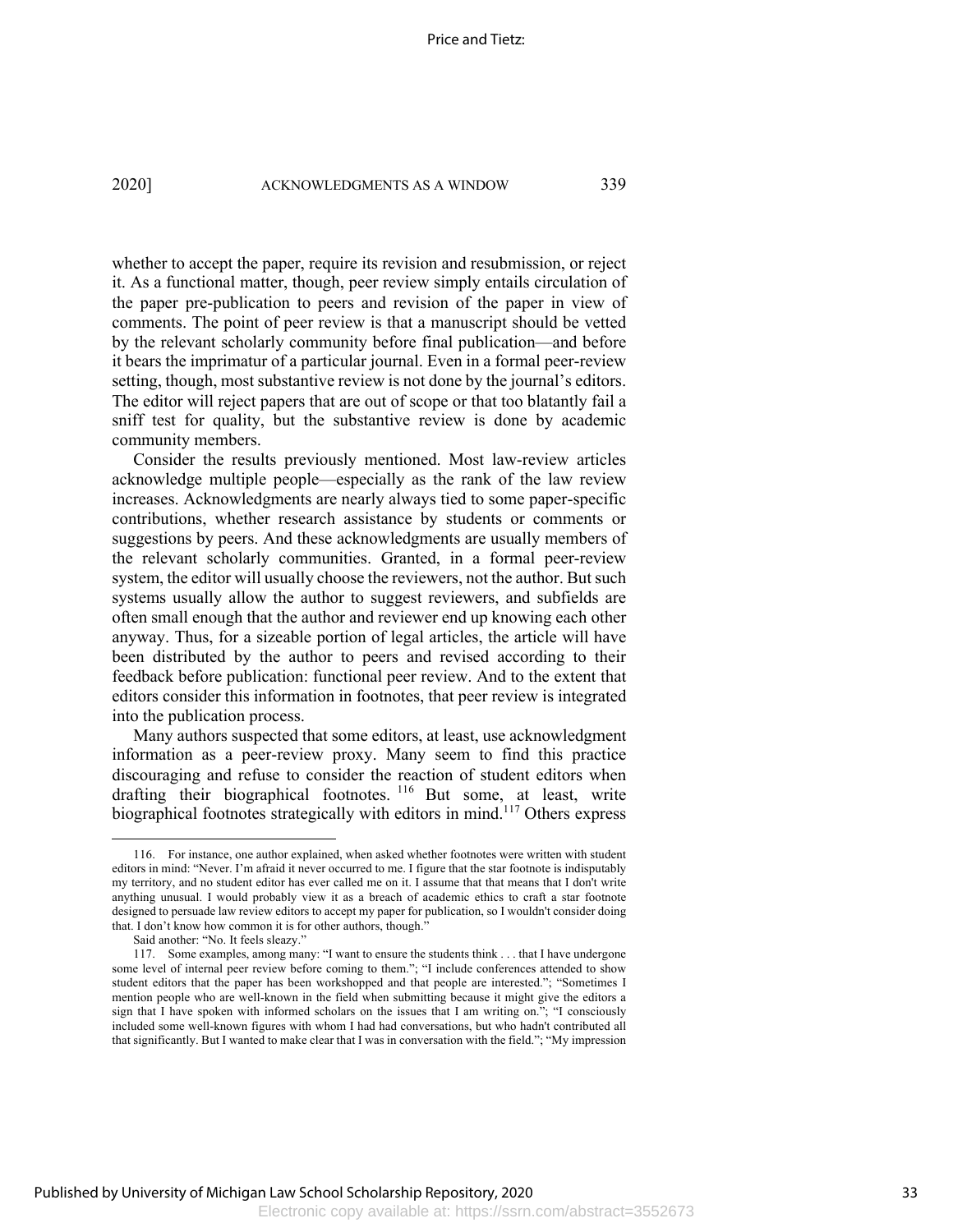surprise, unaware that this could be a consideration.<sup>118</sup>

\* \* \*

As noted above, we further examined a collection of articles that had been deemed particularly worthy, as indicated by compendium appearance or prize receipt. <sup>119</sup> Prestigious articles had fuller acknowledgment footnotes: 816 characters, in contrast with an average article's 531 Likewise, they acknowledged workshops more often: 58% of them did, in contrast with a baseline rate of 15%. More specifically, 15% of them acknowledged a "faculty workshop," in contrast to 6% of general articles. Finally, their law-review ranking was higher: 63, compared with an average rank of 97 in the data set.

#### III. TAKEAWAYS

In this Part, we consider the implications of our results for legal scholarship, including those we find problematic, and present some recommendations.

# *A. Implications*

Our results suggest that reported vetting by other scholars functions as something of a proxy for peer review and makes some difference in the article selection process. Acknowledgements appear to matter for article placement. And because article placement matters at least to some degree for the careers of legal scholars, and for the impact of scholarly work—for better or for worse—acknowledgements matter for those more important outcomes as well.

We cannot readily distinguish between alternative mechanisms that could yield this result, though we identify two that we find most plausible.<sup>120</sup> First, and ideally, the input of other scholars into an article should improve

is that students view the names in the footnote as people who have vetted the Article. I try to get names that will impress them."; and "I make a deliberate effort to acknowledge--as prominently as possible- the most well-known professors and most prestigious law schools' workshops/conferences that contributed to the piece."

<sup>118.</sup> On whether they write footnotes with editors in mind, one author replied: "No - should I?" Wrote another: "I need to learn more about how to do this or what to keep in mind about student editors- -so, no[] I don't keep this in mind (but I should, once I learn the game better)."

<sup>119.</sup> *See supra* note 94.

<sup>120.</sup> Other possibilities exist. For instance, author traits such as prestige or brilliance could be linked both with prestigious publication and with procedural signal––such as seeking more opportunities for informal review or being invited to more workshops––even setting aside any possibility of scholarly improvement or proxy signaling.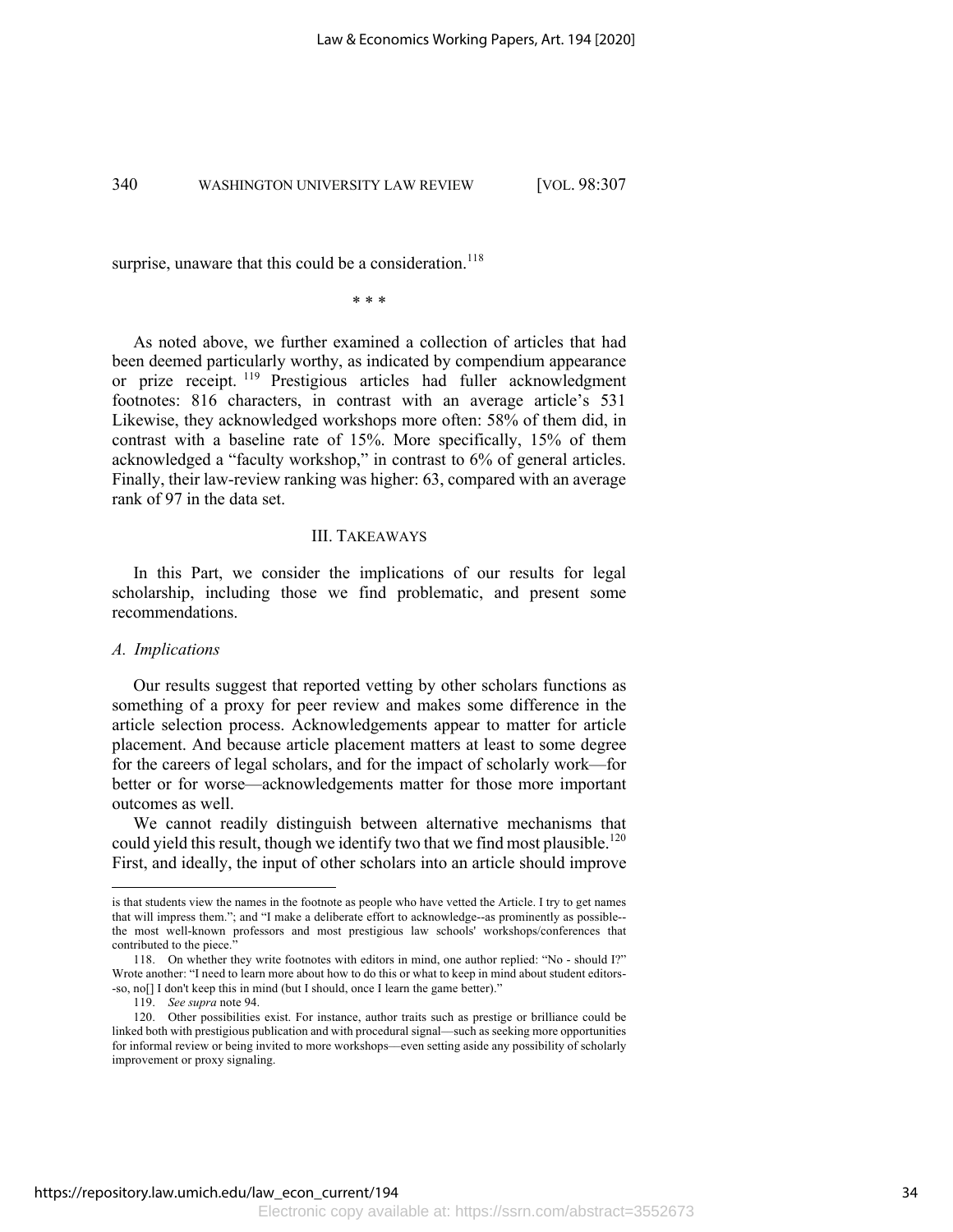the article; articles with more vetting should place better because editors accurately assess the quality of submitted articles (the "qualityimprovement mechanism"). <sup>121</sup> Second, authors and editors could use acknowledgements as a signal that vetting had happened; that is, they could rely on the acknowledgement footnote as a proxy for a (presumably) quality-improving step that happened in the drafting process, whether or not quality actually improved (the "proxy mechanism"). Our data suggest that each explanation may bear some weight, but cannot disentangle them.

Two analyses are consistent with the quality-improvement mechanism. First, articles that appeared in field-specific top-article lists or received prizes are presumably high-quality articles. These articles acknowledged workshops and faculty workshops more frequently than the rest of our sample and had longer acknowledgement footnotes generally, suggesting that more vetting does result in higher-quality articles. Presumably, selection for these honors by field-specific peers does not rely on the proxy of acknowledgement footnotes.  $12^2$  (Hopefully. There's a caveat here, though, to the extent that background non-article-merit factors, such as prestige and pedigree, are intertwined with scholars' interpretation of the importance of a work.)

Similarly, a glance back at the figures in Part II will show that articles published in the *Yale Law Journal* and the *Harvard Law Review*, the firstand second-ranked general law reviews, are with their highly-ranked peers when it comes to acknowledgement metrics—even though those two journals use anonymized submissions and request that acknowledgements be confined to a separate cover page. These results are only suggestive, but they do imply that at least some quality-improvement results from vetting.

On the other hand, survey self-reports also are consistent with the proxy mechanism. In the survey results presented above, at least some authors report using acknowledgement footnotes strategically as a proxy for vetting (and thus quality). What's more, at least some editors report using acknowledgement footnotes as a proxy for scholarly merit or authorial qualification, particularly as a first cut or for otherwise-unknown authors. Thus, at least some of the time, the acknowledgement footnotes *themselves*  seem to matter.

<sup>121.</sup> Again, we recognize this relies on the assumption that better articles place in more prestigious journals—a flawed assumption, but one on which much of the legal academy seems to rely.

<sup>122.</sup> Of course, a greater number of acknowledged scholars does increase the odds that prizeselecting scholars are acknowledged in and therefore at least aware of an article.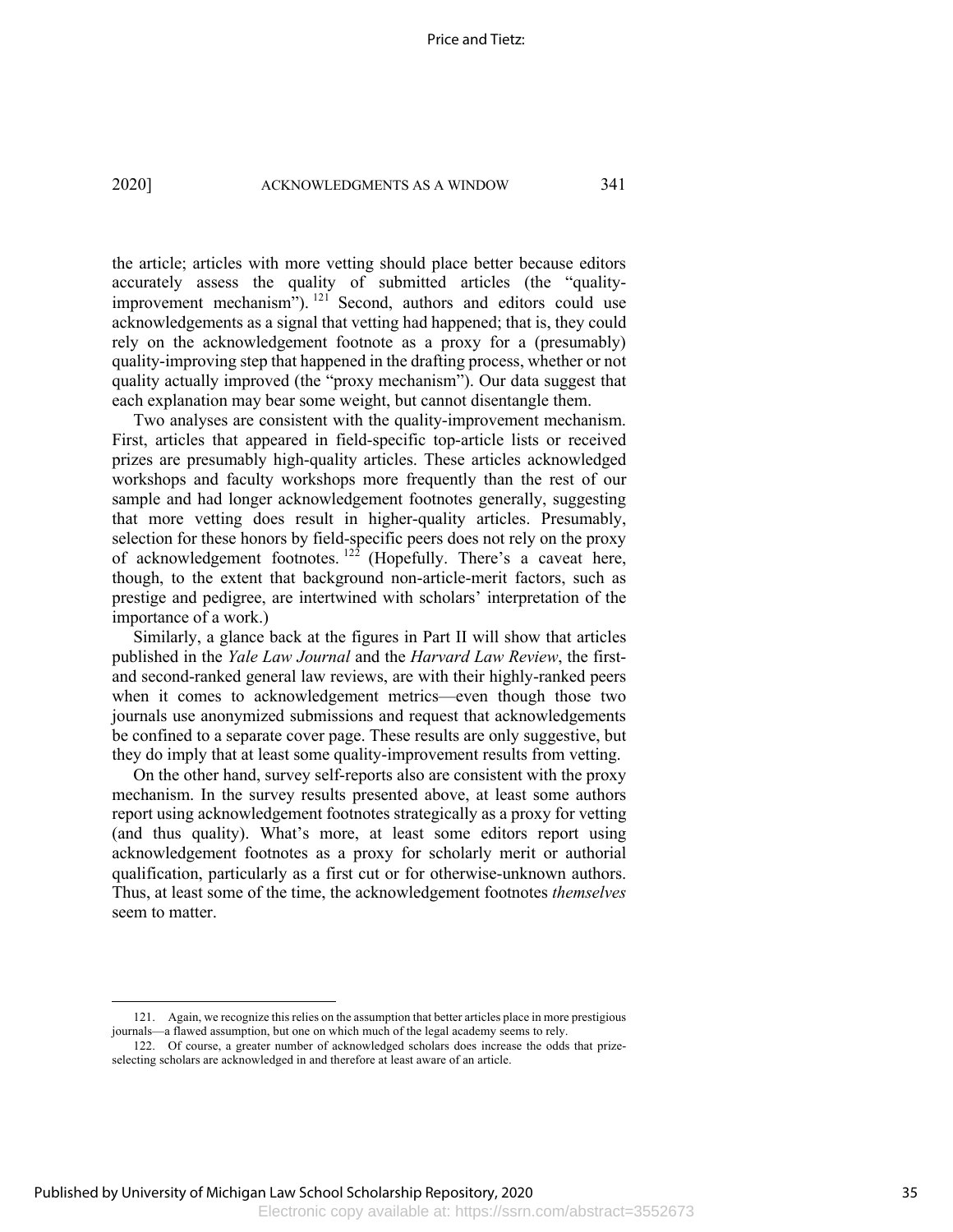# *B. Concerns*

Our results do not suggest fundamental flaws in the process of legal scholarship and article placement. Peer review happens to some extent through vetting, and that peer review seems to make a difference in article placement through one mechanism or another. This does not seem to be a substantial problem; since vetting really can improve articles, using it as a quasi-peer-review may well be justified, though we lack the data to firmly come down one way or the other. However, our dive into the nuances of this process reveals some concerns.

The role of acknowledgments as a peer-review proxy leads to perhaps the most troubling of our findings: substantial variation in practices and knowledge among authors and journal editors with regard to the proxy mechanism. We did not aim to gather a representative sample in our survey responses and do not pretend that we ended up with one. Nevertheless, in our sample of convenience we saw a wide range in thoughts about biographical footnotes. Some authors were self-consciously strategic in the way they drafted these footnotes, making sure to list high-profile scholars prominently. Others had (or at least professed to have) no idea that biographical footnotes were at all significant in the article selection process. But at least some—though not all—editors acknowledged using those footnotes deliberately when selecting articles for publication.

We posit that this lack of knowledge may contribute to problems of bias and unfairness in the legal academy. When editors use acknowledgement footnotes to help select articles, whether in early triage stages or later on, scholars ignorant of this practice are disadvantaged.<sup>123</sup> In contrast, scholars who come from a relatively privileged place in the academy—who studied at schools known for producing future professors, undertook legal fellowships, or otherwise took a slightly-less-rocky path into legal scholarship—may understand that acknowledgements have instrumental value and therefore have another (small) leg-up in the placement-andpublication process that is essential for scholarly success.<sup>124</sup>

Far more hypothetically, ignorance of the signaling value of acknowledgement footnotes may be linked to the absence of other procedural knowledge about the scholarly community. Those who do not know about the instrumental value of acknowledgements footnotes may

<sup>123.</sup> Ignorance is not the only reason to avoid including a fulsome acknowledgement footnote at the time of submission, of course. Some authors may view the process as otherwise problematic. *See supra* note 116 and accompanying text.

<sup>124.</sup> One of us, for instance, was given the advice while in law school to include not only the names but also the institutional affiliations of those who had given comments, presumably to impress editors with an avalanche of fancy school names.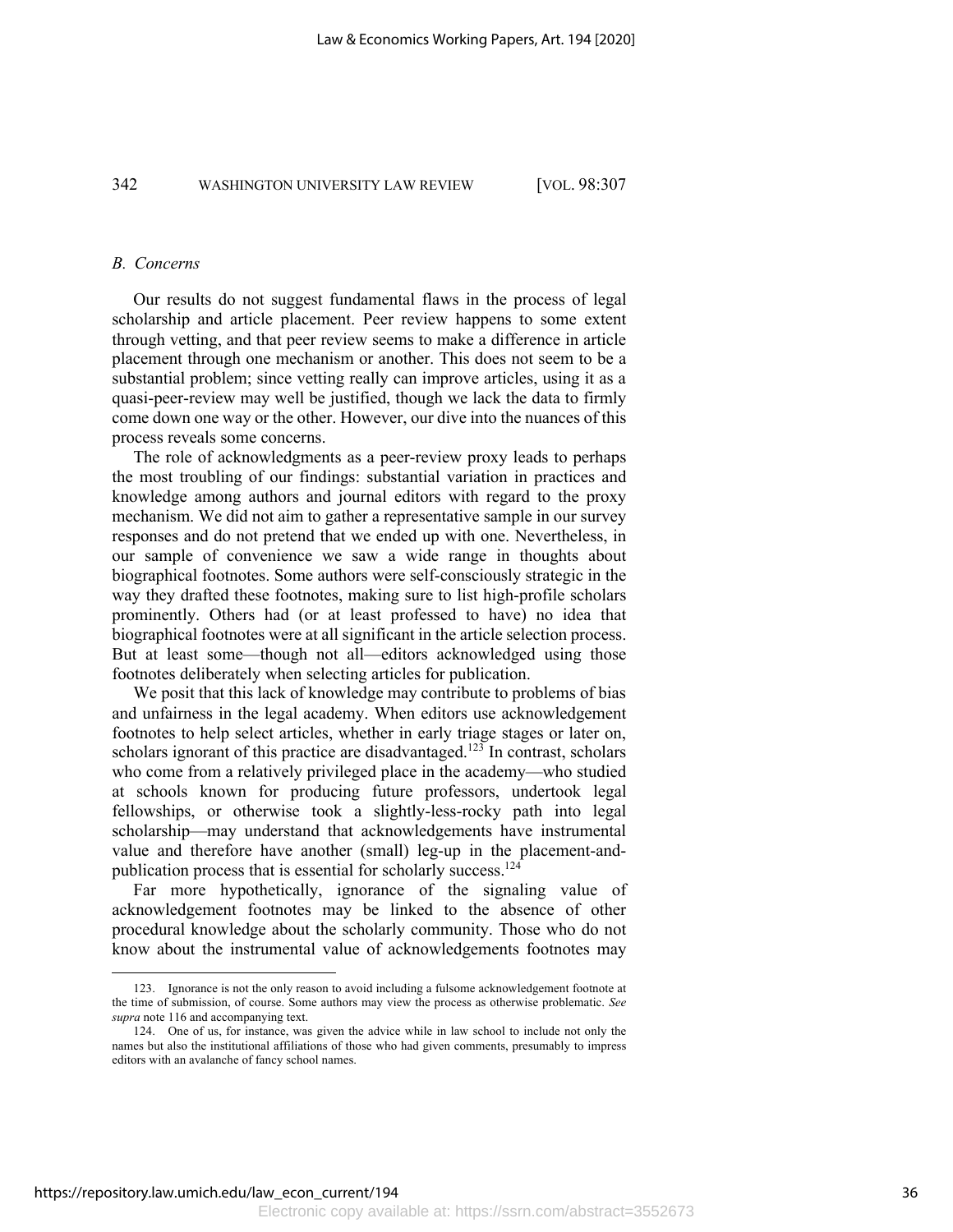also not be as familiar with, or as comfortable with, the networks of knowledge co-production that underly those footnotes in the first place. They may not have a broad network of scholars with whom to share work or feel comfortable sharing work before publication. To the extent that such co-production increases the quality of articles, such that the quality proxy of acknowledgements is accurate, those scholars also lose out on the opportunity to improve their work in the first place, suffering repercussions in placement through both mechanisms.

From the standpoint of law-review editors, murkiness in acknowledgment practices is troublesome. As mentioned, it is not irrational for editors to glean information from the acknowledgments—indeed, it can be useful to editors for contextualizing a piece, determining its place within a scholarly community, and the like. But if author practices vary, editors are left with more noise than signal, as the mere inclusion of a name in a footnote can mean anything from a brief comment given in the hallway to a thorough set of comments written on a draft.

We might ask, of course: Why should editors use the footnote at all? Why not simply let papers stand on their own merit? For those who believe in pure meritocracies (and perhaps also the Tooth Fairy), that's a fair goal,<sup>125</sup> but it's not one that's compatible with our model of publishing, in which authors shotgun-submit to a broad swath of law reviews twice a year,  $126$  and in which submissions are evaluated by students with less than two full years of rudimentary legal education under their belts. Each law review must comb through thousands of submissions, sometimes in a matter of days. Is it possible to read them all and weigh their comparative merits? No. Heuristics are inevitable.

Imagine yourself an overburdened articles editor, inundated with submissions. You want good articles—interesting articles, impactful articles, articles that are analytically sound. But you've also got a queue of papers to get through quickly, only a dozen or so of which will be selected. Further, you're in a race with all the other law reviews to find the best papers. Being too slow means the good ones will be snapped up fast. But being too fast might mean hastily extending an offer to an article that seems interesting but doesn't hold up on a closer read. If you were gaming out such a system, you'd want to be quickly selecting from a pool of papers that had

<sup>125.</sup> Notably, some content that appears in the footnote may be quite important to authors for other reasons, such as statements that the views presented represent only the author's opinions and not those of their employer—which may be essential for practitioners or government employees.

<sup>126.</sup> There have been calls for reforms to this model: exclusive submissions, science-like peer review, and the like. *E.g.*, Friedman, *supra* note 5, at 1352, 1356 (suggesting limiting simultaneous submission and implementing peer review, respectively); William C. Whitford, *The Need for an Exclusive Submission Policy for Law Review Articles*, 1994 WIS. L. REV. 231, 232 (1994).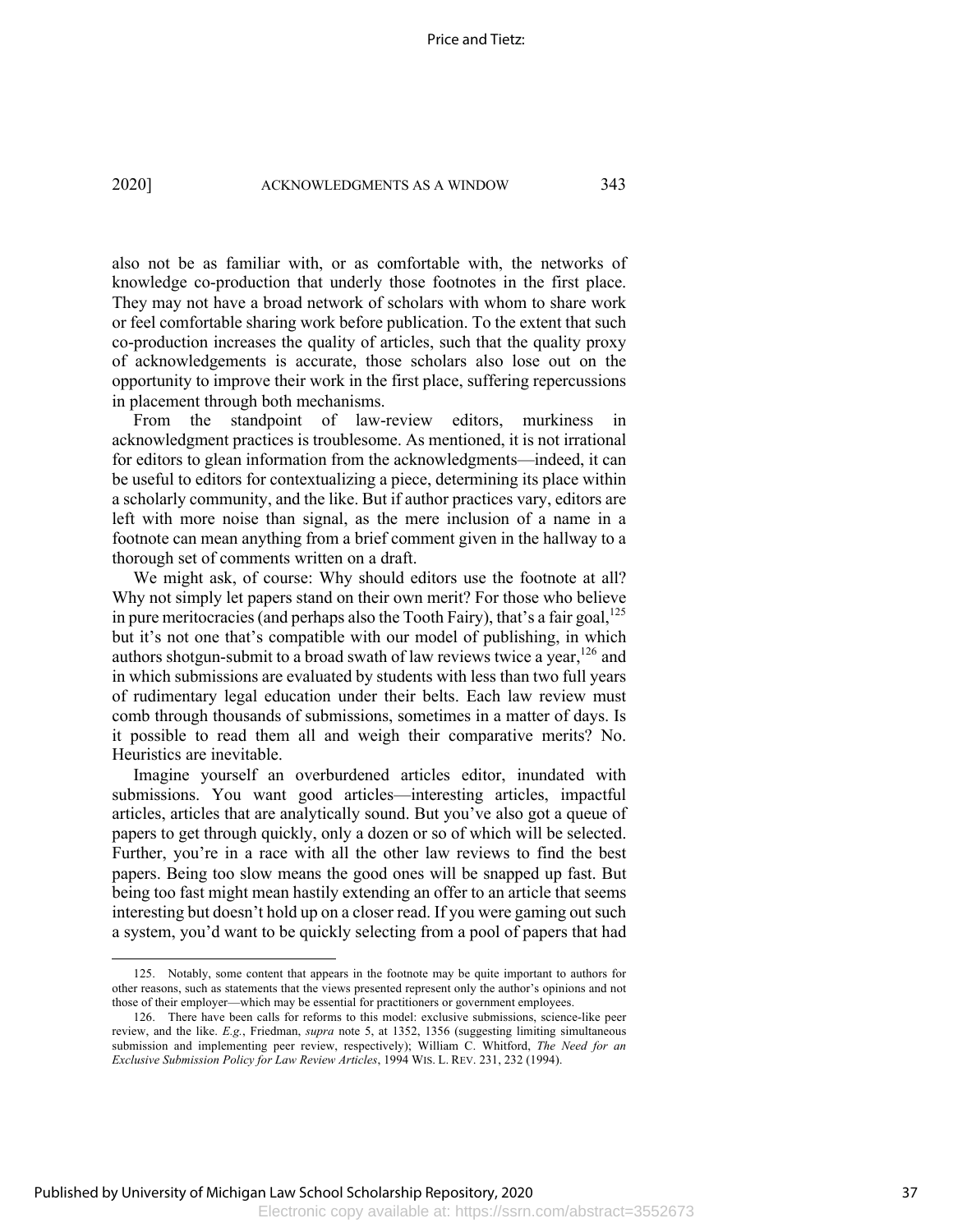the best chances of being high-quality scholarship. What would you expect that to look like? From our understanding of scholarly networks, you'd expect just what we found at higher-ranked law reviews: papers that had been shared and commented on at conferences and by well-regarded experts in the field. As a heuristic, that's not bad—assuming, of course, that the information in the footnote is reliable.

We also note that acknowledgement footnotes can reveal troubling biases in the scholarly networks of authors (at least, as reflected in acknowledgement footnotes), or of a subfield of legal scholarship. More men are acknowledged than women—but the disparity is smaller than that in authorship, suggesting that women are doing more than their fair share of the knowledge co-production work in the legal academy.  $127$  Such a conclusion squares, dishearteningly, with literature that indicates women in academia perform a disproportionately large share of service work.<sup>128</sup> Given the evidence that women are undercredited for work that they perform in other contexts,<sup>129</sup> we might expect that their actual over-contribution to knowledge co-production is even greater than shown in acknowledgement footnotes.

# *C. Recommendations*

We offer a few recommendations to improve the way acknowledgement footnotes, in particular, are used in the process of legal scholarship. These may merely nibble around the edges, but seem worthwhile nonetheless.

To combat the inequality arising from differences in knowledge about the role of acknowledgements, our recommendation is straightforward.

<sup>127.</sup> There is something of a catch-22 here: an author aspiring to acknowledge a certain number of women is necessarily asking more women to undertake the underlying intellectual labor. This dynamic is merely one example of a larger pattern for underrepresented groups. *See, e.g.*, Sharon Bird et al., *Creating Status of Women Reports: Institutional Housekeeping as "Women's Work*,*"* 16 NWSA J. 194, 199 (2004) ("Women and people of color, insofar as they are more involved in support activities, especially institutional housekeeping, have less time to pursue higher status, higher paying core activities."); Joan C. Williams & Marina Multhaup, *For Women and Minorities to Get Ahead, Managers Must Assign Work Fairly*, HARV.BUS.REV.(Mar. 5, 2018), https://hbr.org/2018/03/for-women-and-min orities-to-get-ahead-managers-must-assign-work-fairly ("[W]omen and people of color do more office housework and have less access to glamour work than white men do.").

<sup>128.</sup> *See* Cassandra M. Guarino & Victor M. H. Borden, *Faculty Service Loads and Gender: Are Women Taking Care of the Academic Family?*, 58 RES. HIGHER EDUC. 672, 690 (2017) (finding "little doubt as to the existence of a gender imbalance in faculty service loads"); Joya Misra et al., *The Ivory Ceiling of Service Work*, 97 ACADEME 22, 24 (2011) ("[W]omen associate professors taught an hour more each week than men, mentored an additional two hours a week, and spent nearly five hours more a week on service.").

<sup>129.</sup> *E.g.*, Sandrine Devillard et al., *Still Looking for Room at the Top: Ten Years of Research on Women in the Workplace*, MCKINSEY Q., March 2018, at 7–8 ("Women also tend to receive less credit than men for success and more criticism for failure.").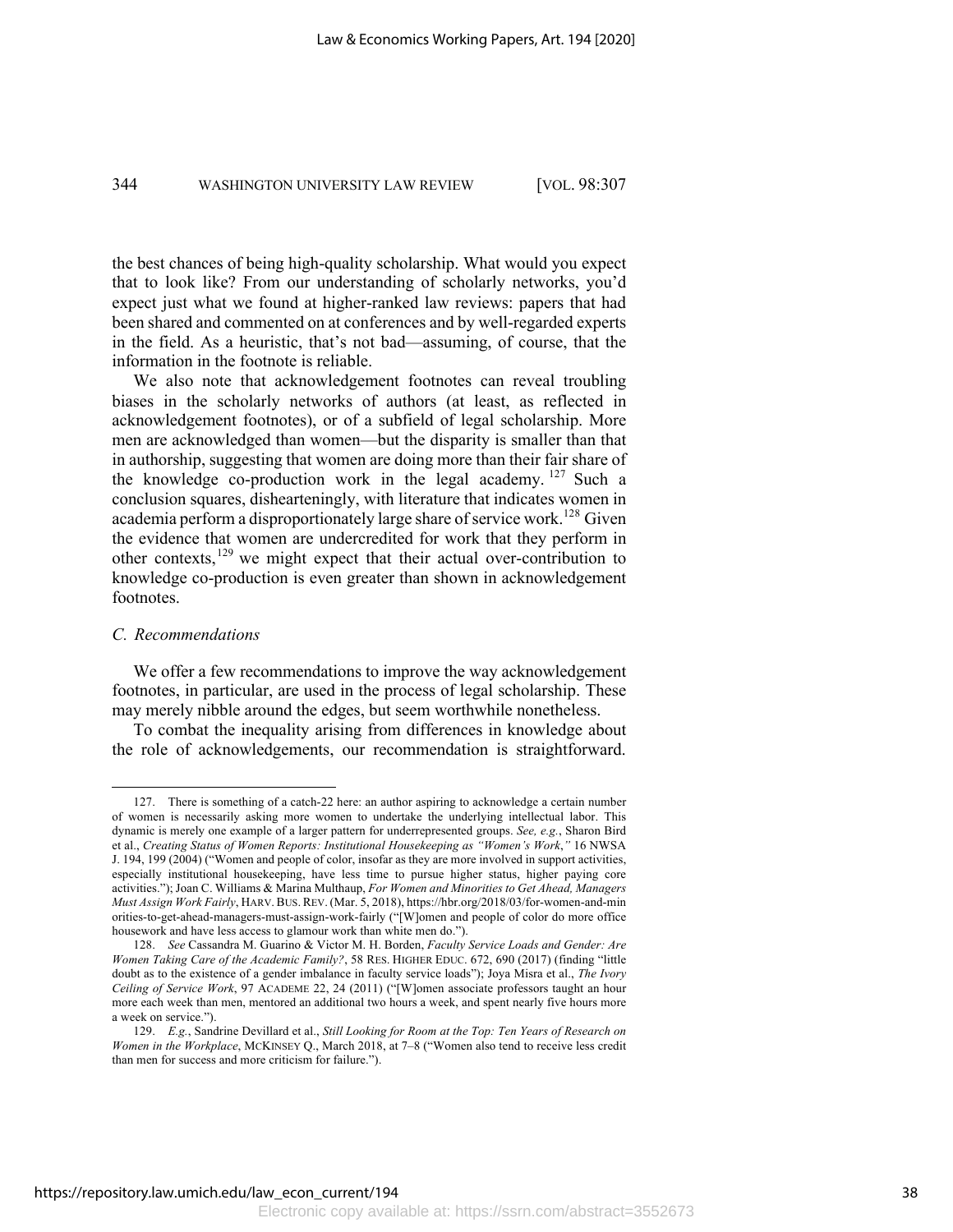Scholars: your acknowledgement footnotes matter in the article selection process.<sup>130</sup> Include them in your submissions, and be detailed.

Inasmuch as acknowledgements are reflections of knowledge coproduction, and are used as such, the process would benefit from greater transparency. Some acknowledgements reflect extensive written comments on a draft, but others reflect nothing more than a trenchant tweet that inspired some nuance of the argument. Editors and readers alike would benefit from authors disclosing more about what acknowledgements mean. Transparency would make the quasi-peer-review process work better, would more accurately share credit, and would enable future efforts to probe knowledge co-production in the legal academy.

To this end, law-review editors can reform their own practices, too. It's not irrational to use the information in acknowledgment footnotes. But it should be done thoughtfully and equitably. For instance, if a paper comes in *without* all the fanciness—say, with a short acknowledgment list, or missing the names of famous scholars—is that a lack of vetting? Or does that reflect an author who lacks the access or privilege of someone with an elite academic pedigree? Alternatively, a submission from an author at an elite institution without much in the way of acknowledgments might truly reflect an unvetted piece. One potential solution would be to treat acknowledgements as a one-way signal: their presence might bolster a submission in the process, but their absence should not hinder it. But, of course, in a time-pressured sorting environment, this approach would present a false dichotomy—the absence of a boost has the same effect as the presence of a fault when submissions are graded on a curve.

A different solution would prompt law-review editors to be more explicit about what constitutes an acknowledgeable contribution, or at least what their default assumptions in reading them are. For instance, editors could state that acknowledgements are taken as an indication of substantive feedback based on reading a draft, and anything less than that should not be included at the submission stage. Enforcement would, of course, be problematic,<sup>131</sup> and such changes might escape the notice of most authors, given the shotgun-style mass parallel submission mechanism of ExpressO and Scholastica.132 *The Green Bag*, in contrast, *does* give guidelines on who

<sup>130.</sup> At least, they do for now. Perhaps this Essay will change the game.

<sup>131.</sup> Though, as it happens, some medical journals require authors to demonstrate *permission* from those they acknowledge, in recognition that acknowledgement might shade into implications of imprimatur—even after the formal process of peer review has been completed.

<sup>132.</sup> It is probably naïve to suppose that most authors actually read the submission guidelines for each journal they submit to.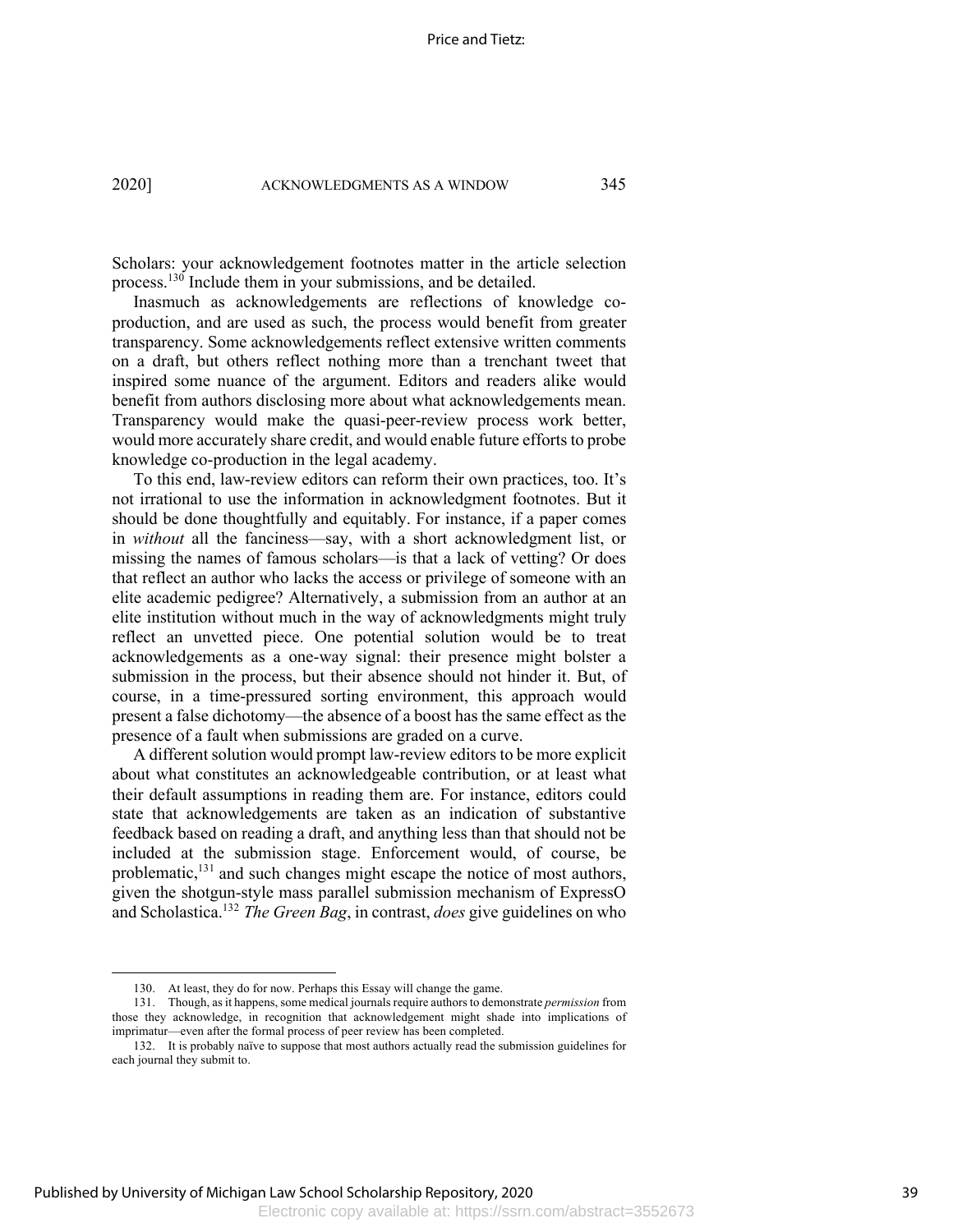should be acknowledged.<sup>133</sup>

Finally, just as acknowledgement footnotes give us a window into knowledge co-production, they should give some authors a wake-up call. If one's own acknowledgement footnotes are almost exclusively filled with men, or with the author's own colleagues, or with some other pattern reflecting a non-inclusive scholarly network, that suggests a problem. Diversity within scholarly networks is important, not only because it promotes inclusivity within the legal academy but also because diverse inputs make scholarship better.

# **CONCLUSION**

The process of legal scholarship matters. How articles are written and selected affects whose voices are heard and how loudly, who receives credit for ideas or contributions, and whose ideas are brought to the fore. In this Essay, we argue that the biographical footnote provides a useful empirical window into that process, with a few significant conclusions. Most clearly, contrary to folk wisdom, legal scholarship is at some level a team sport rather than a solitary endeavor—and it involves at least some form of peer review. That these realities are obscured in biographical footnotes rather than in bylines and formal journal processes represents an idiosyncrasy of process rather than a sharp difference in academic practice. Less clearly but more problematically, the practices of biographical footnotes themselves reveal questionable aspects of the legal academy, including gender disparities in credit and potential entrenchment of existing academic privilege through the opacity of acknowledgement practices. So in the end, how much can we learn from the easy-to-overlook biographical footnote? We look forward to finding out.

<sup>133.</sup> For instance, the front matter provides: "Gratitude to RAs is nice. Colleagues who make major contributions should share the byline. Recognize those who help in small ways with something printed by Hallmark, not the *Bag*." Front Matter, 22 GREEN BAG 2D (2019), http://greenbag.org/v22n3/v 22n3 front matter.pdf [https://perma.cc/QP7W-VX34].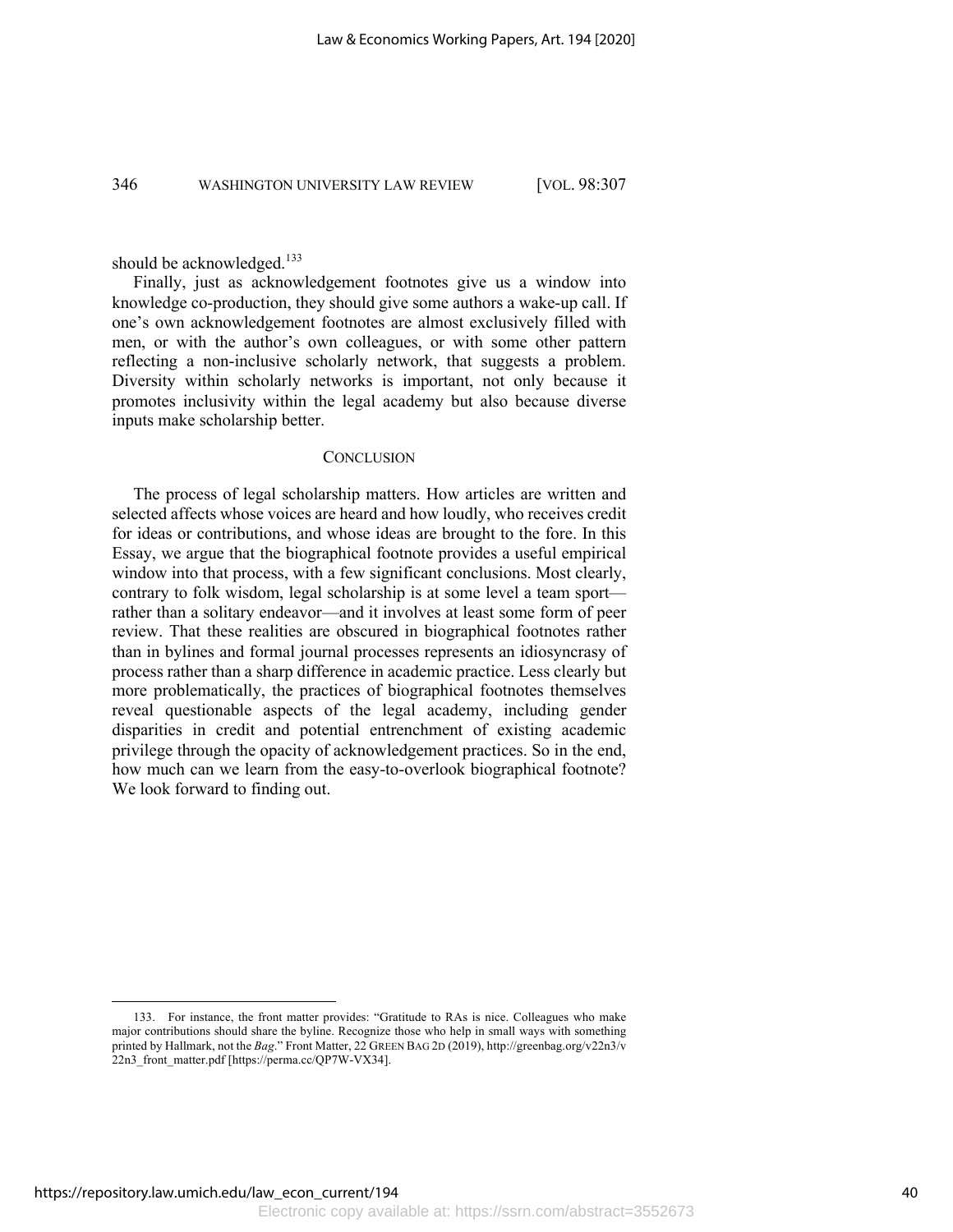#### **APPENDIX**

A note to readers: maybe you don't care about data-analysis methods. That's fine. If so, feel free to skip this section. For those are interested, here is what we did:

#### *A. Footnote Analysis*

#### *1. Obtaining a Biographical-Footnote Database*

We compiled a database of biographical footnotes from most articles published between 2008 and 2017 in around 183 generalist<sup>134</sup> law reviews from the United States.

A list of general law reviews was generated using Bryce Clayton Newell's compiled list, which ranks law reviews by combining the scores of five distinct rankings.135 These rankings include the canonical U.S. News Peer Reputation score, the overall U.S. News school ranking, the Washington & Lee Law Journal ranking, the Washington & Lee Law Journal Impact Factor ranking, and the Google Scholar Metrics ranking.<sup>136</sup> The aggregated rank—the so-called MetaRank—was used throughout data analysis. This allowed for a ranking that combined classical markers of institutional prestige with indicators of scholarly activity, like citation metrics.

Articles were downloaded from LexisAdvance<sup>137</sup> and supplemented by Westlaw<sup>138</sup> or HeinOnline<sup>139</sup> where necessary. Disappointingly, no legal database includes the option to export the biographical footnote natively. Westlaw exports it just like any other footnote. Lexis typically (but not always) includes it in a dedicated section of the main text, apart from other footnotes. Lexis was therefore most amenable to semi-automated extraction, but it was not perfect, and the biographical footnotes often had to be manually extracted from Westlaw or HeinOnline when they were missing from Lexis.

Using the LexisAdvance database, all content from each of these selected law reviews (if available) was downloaded manually. Downloaded content spanned January 1, 2008 to December 31, 2017. Files were downloaded to

<sup>134.</sup> *See supra* note 6.

<sup>135.</sup> Newell, *supra* note 55.

<sup>136.</sup> *Id.*

<sup>137.</sup> LEXISADVANCE, https://advance.lexis.com/.

<sup>138.</sup> WESTLAW NEXT, https://1.next.westlaw.com/.

<sup>139.</sup> HEINONLINE, https://home.heinonline.org/.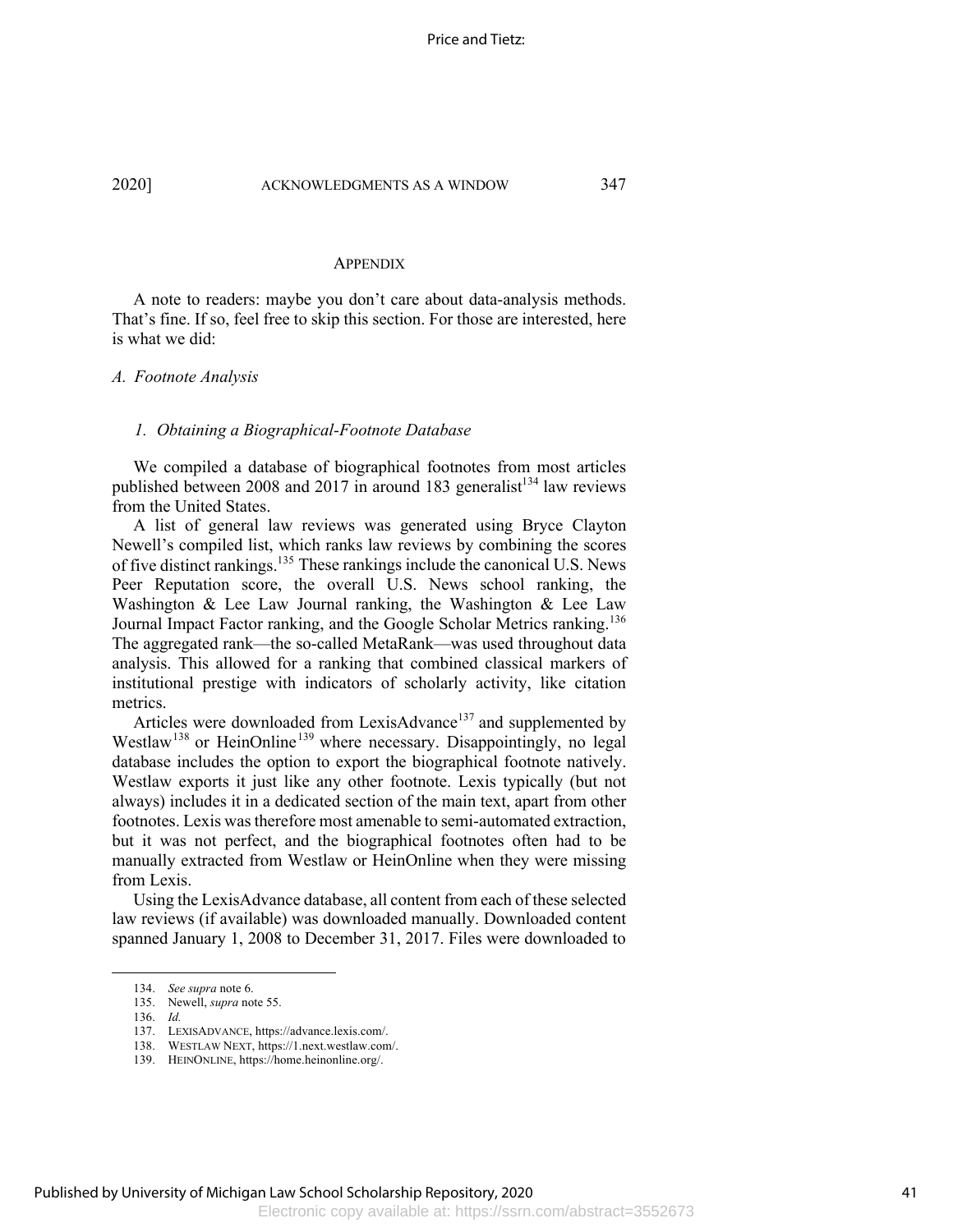DOCX format. A Python script using a regular expression modeled on the typical layout of each Lexis download was used to extract the biographical footnote from each DOCX into a CSV spreadsheet, and the resulting spreadsheets were aggregated. Where a biographical footnote was not successfully extracted (ca. 2000 papers), the paper was retrieved manually from Lexis, Westlaw, or Hein, and the footnote contents were copied and pasted.

Only documents designated by Lexis as "articles" were retained, to avoid skewing the analysis by inclusion of student notes or comments (which outnumber articles) and other forms of papers like essays, book reviews, forewords, speeches, or tributes (which tend to be selected differently than articles). Article misdesignation was corrected if we saw it. Online supplements to law reviews were discarded.

This yielded a spreadsheet containing 29,094 articles from 183 journals.<sup>140</sup> (We did not read them all. Sorry.)

# *2. Obtaining a List of Law Professors*

The AALS maintains a print and electronic directory of law professors that we used as a database. (The list has some inaccuracies and surprising omissions, but it was the best data source we could readily find.) Because AALS would not provide the data underlying its Directory of Law Teachers, we used scanned versions of its paper books. HeinOnline has the 2011–2012 edition in a format with largely accurate optical character recognition (OCR); this was used as an initial test. A library scan of the 2017 edition was also used.

The contents of each OCRed page were transposed and filtered to yield a spreadsheet containing academic subject, name and affiliation, seminarteaching status, multiple-institution status, minority status, LGBT status, and seniority.

This yielded 10,101 unique names from the 2011 database and 12,711 unique names from the 2017 database.

<sup>140.</sup> Due to lack of availability on Lexis, the following periodicals were on the ranking list but were not downloaded: *Florida Law Review* (#36); *Connecticut Law Review* (#42); *Mitchell Hamline Law Review* (#104); *Arizona Summit [Phoenix] Law Review* (#178); *John Marshall Law Journal* (#180); *University of Massachusetts Law Review* (#186); *University of the District of Columbia Law Review* (#186); *Liberty University Law Review* (#191); *Faulkner Law Review* (#192); and *Florida A&M University Law Review* (#193).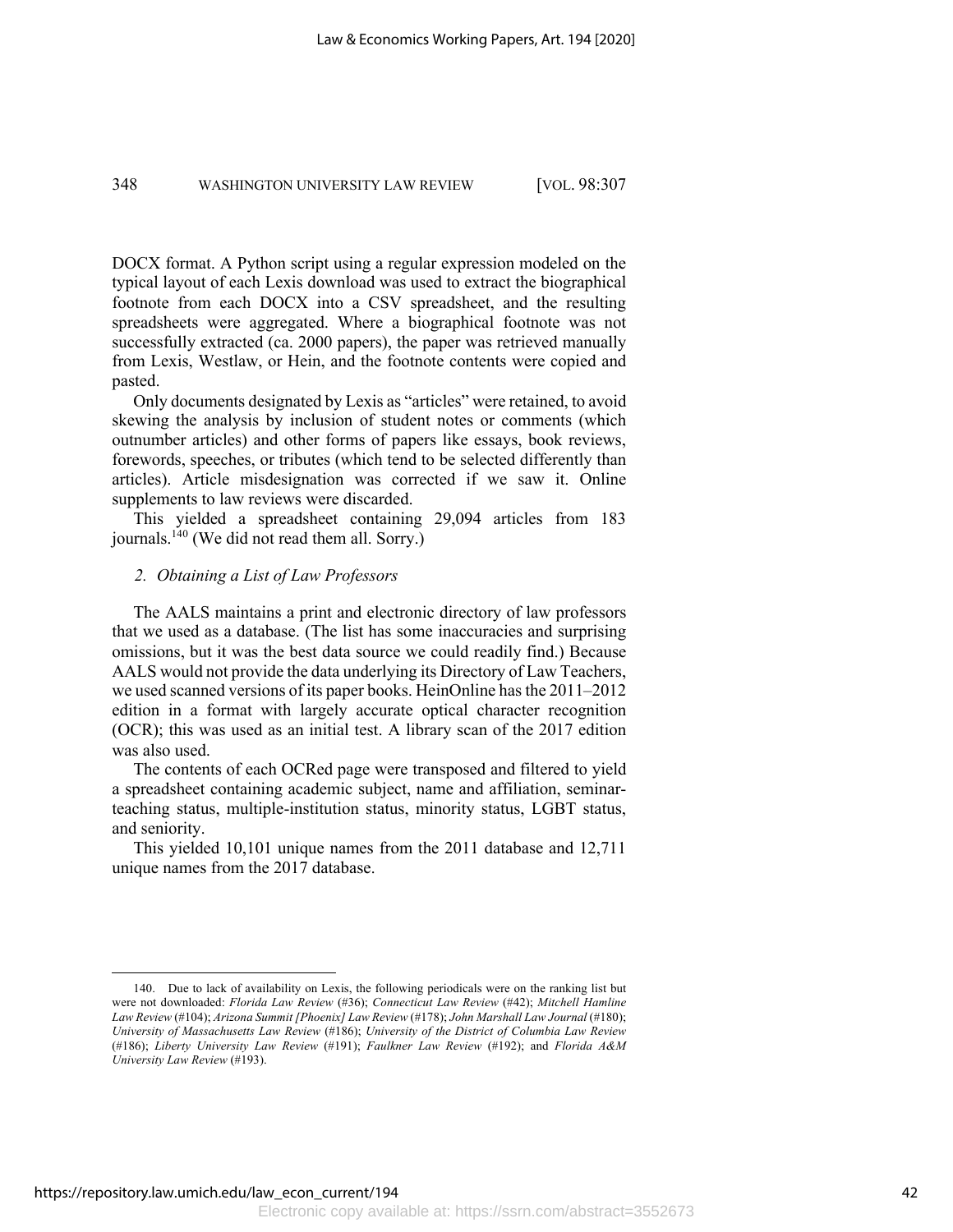#### *3. Extracting Named Entities and Noun Phrases from Footnotes*

The text of each footnote was analyzed using  $Python<sup>141</sup>$  by way of the  $spaCy^{142}$  natural language processing (NLP) library and its named entity recognition (NER) feature. NLP methodology was initially optimized using a small set of articles from the *Michigan Law Review* and *Yale Law Journal*.

For each footnote, a list was retrieved consisting of each entity, its classification (person, institution, place, organization), and the article.

This yielded 278,086 entities.

We also used the above methodology to extract from each footnote all noun phrases, which let us initially determine the most common noun phrases appearing in footnotes. To obtain graphs of noun usage frequency, we used basic string search functions in Excel.

#### *4. Gender Analysis*

Obtaining the actual gender identity of each author or individual mentioned in a biographical footnote was beyond the feasibility of this effort. Thus, a statistical-likelihood approach was used.

The Social Security Administration provides tables of baby names with more than five occurrences on birth certificates for each year, along with the sex specified on the birth certificate.<sup>143</sup> Tables were downloaded spanning 1950 to 2000, inclusive.

From the aggregated tables, a list was compiled comprising all 64,023 unique names. Then, for each name, the number of female or male occurrences were found. A *gender excess* (*G*) was calculated for each name:

$$
G = \frac{M - F}{M + F}
$$

,

in which *M* is the number of male occurrences and *F* is the number of female occurrences. Accordingly, a male-only name would be  $G = 1.0$ , a female-only name would be  $G = -1.0$ , and an evenly split name would be  $G$  $= 0.0$ . Likewise, a 3:1 male/female ratio would yield a  $G = 0.5$ .

The idea behind *G* is to estimate the gender skew of a population. A 1:1 population has no skew  $(G=0.0)$ . In a 3:1 population, 50% of the population is skewed  $(G = 0.5)$ .

Each author's name was then assigned a *G* from the above list.

From each biographical footnote, a list of people was extracted using Python via the spaCy natural language processing (NLP) library, using

<sup>141.</sup> PYTHON, https://www.python.org/.

<sup>142.</sup> SPACY, https://spacy.io/.

<sup>143.</sup> *Popular Baby Names*, SOCIAL SECURITY ADMIN., https://www.ssa.gov/oact/babynames/limi ts.html [https://perma.cc/25FG-8LBV].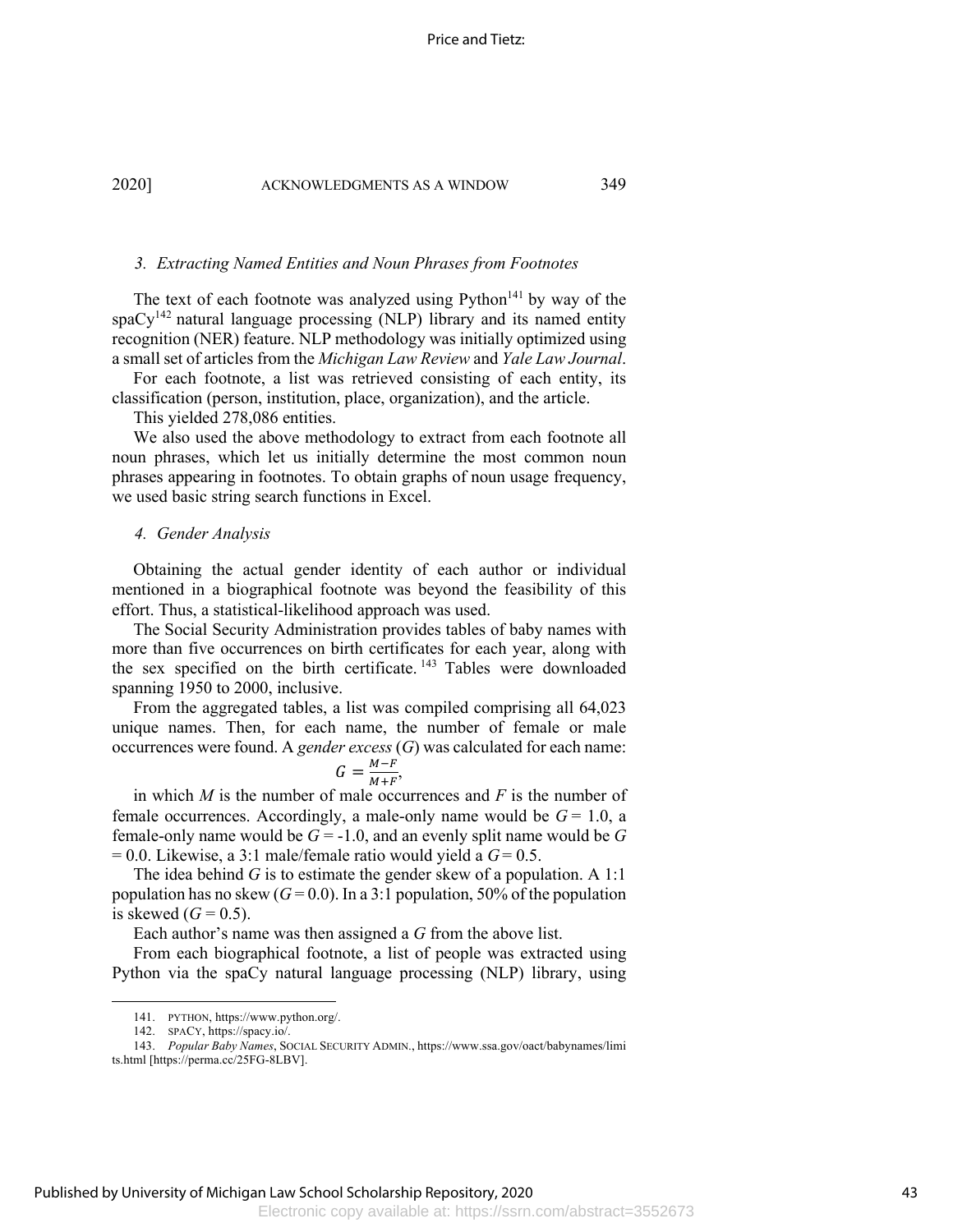named-entity recognition (NER). Each person was then assigned a *G* from the gender excess table. For each article, an *overall gender skew* (*S*) was calculated:

$$
S = \frac{\sum_{1}^{n} G_n}{n},
$$

in which *n* is the number of names in the footnote having a defined *G* value, and  $G_n$  is the  $G$  value for a given name within the footnote.

The principle behind the overall gender skew *S* is the same as the gender excess *G*. A footnote with  $S = 0.0$  achieves gender parity. A footnote with *S*  $= 1.0$  is male-dominated. A footnote with  $S = 0.5$  has a 50% bias (i.e., 3:1) ratio).

### *B. Survey*

We asked legal scholars and law-review editors (both current and former) about their approaches to the biographical footnote.

We assembled an anonymous survey in Qualtrics. We asked respondents first whether they were non-student writers of law-review articles, lawreview editors with a role in article selection, or both. Respondents were then shown, accordingly, a set of writer questions or editor questions. Most questions were in free-response form.

Writers were asked about their demographics, $144$  seniority,  $145$  process and standards for biographical-footnote writing, $146$  expectations for others' footnotes,  $147$  and use of footnotes with journal editors in mind.  $148$ 

Editors were asked about their role in article selection,<sup>149</sup> the extent of their journal's selection author-blindness, the perceived usefulness of footnotes in selection, <sup>150</sup> their journal's ranking, and their journal's category.

<sup>144.</sup> We asked about gender and ethnicity.

<sup>145.</sup> We asked respondents to self-sort into categories comprising professors (grouped into 0–5 years, 6–10 years, or more than 10 years of experience), researchers/fellows, and others.

<sup>146.</sup> We asked both "How and when do you write your biographical footnote (or, 'star' footnote)?" and "What determines what, and who, goes into your biographical footnote?"

<sup>147.</sup> We asked "When, if ever, do you expect to appear in another author's biographical footnote?" 148. We asked both "Do you write your biographical footnote with student editors in mind? (If

so, how?)" and "What do you think law-review editors use biographical footnotes for, if anything?" 149. We asked respondents to self-sort into editorial board members, non-editorial board

members, or advisory/nonvoting roles.

<sup>150.</sup> We asked (1) "What was the significance or usefulness to you, if any, of the author's biographical footnote (or, 'star' footnote)?"; (2) "When in the review process, if at all, did you look at an author's biographical footnote?"; (3) "What did it mean to you if a conference, workshop, or symposium was named in an author's biographical footnote?"; (4) "What did you take it to mean if a particular person's name appeared in an author's biographical footnote?"; and (5) "Has anything from any particular biographical footnote stood out, made an impression on you, or influenced a selection outcome?"